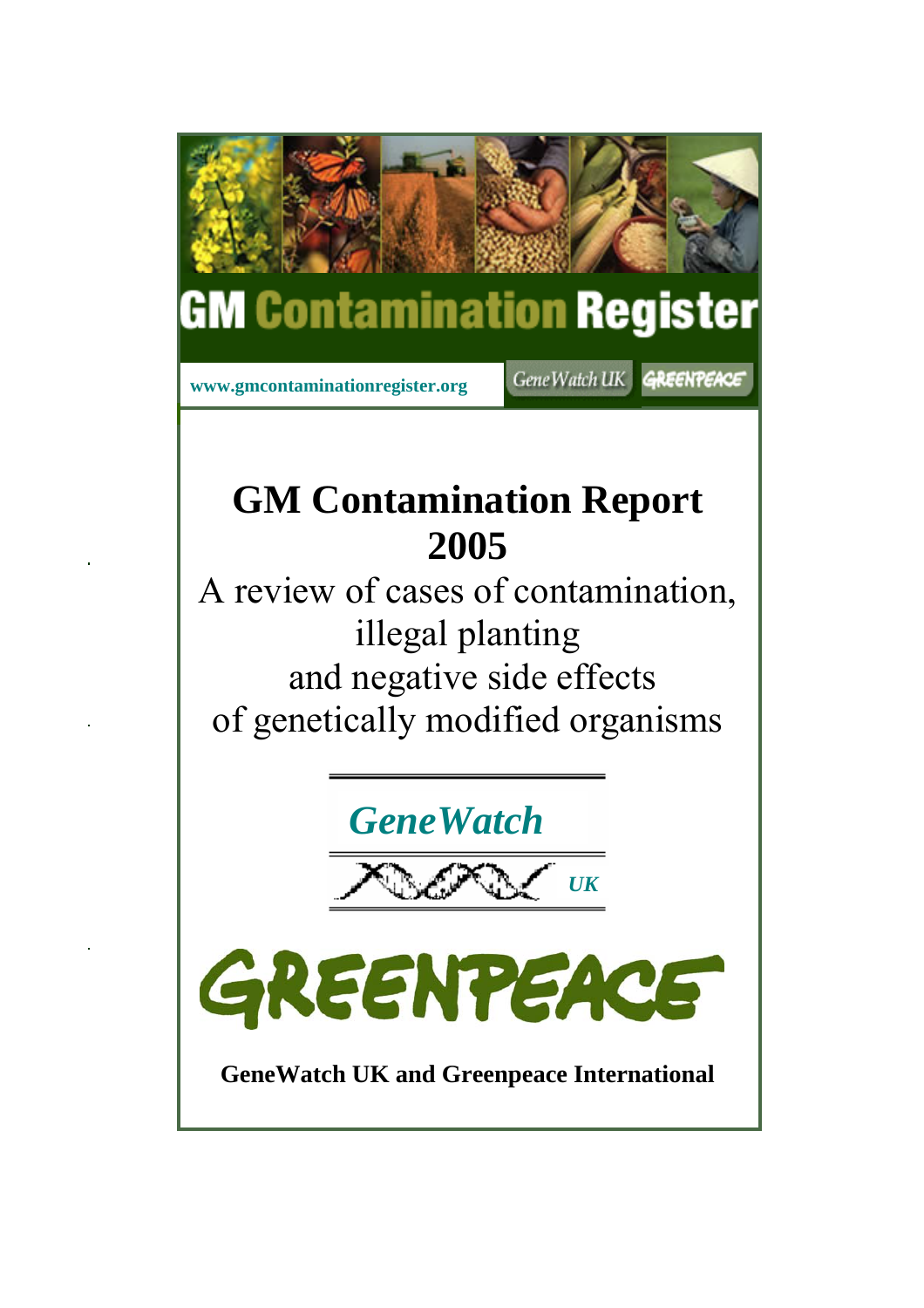# **Contents**

| $\overline{2}$ |     |  |
|----------------|-----|--|
|                | 2.1 |  |
|                | 2.2 |  |
|                | 2.3 |  |
|                | 2.4 |  |
|                | 2.5 |  |
|                | 2.6 |  |
|                | 2.7 |  |
| 3              |     |  |
|                | 3.1 |  |
|                | 3.2 |  |
|                | 3.3 |  |
|                | 3.4 |  |
|                | 3.5 |  |
|                | 3.6 |  |
|                | 3.7 |  |
| 4              |     |  |
| 5              |     |  |
| 6              |     |  |
|                |     |  |

# **List of Tables**

# **List of Boxes**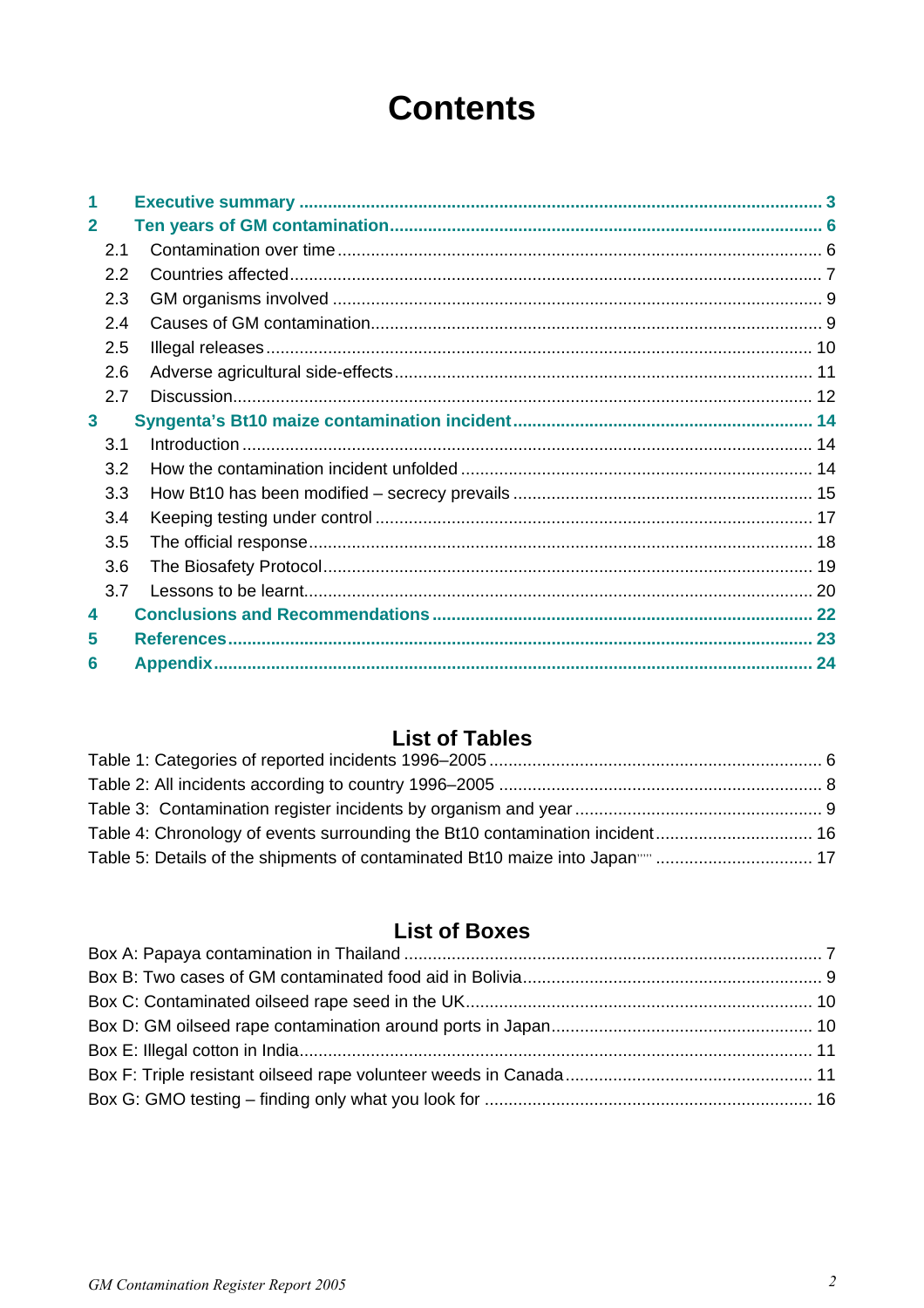# **1 Executive summary**

This report is the first from the on-line GM Contamination Register (www.gmcontaminationregister.org) and reviews cases reported in the public and scientific literature of contamination, illegal plantings and releases of GM organisms, and negative agricultural side-effects since GM crops were first grown commercially on a large scale in 1996. This represents a sample of the actual cases of GM contamination that have taken place, many of which are not detected or not revealed because they are part of food producers quality control systems.

This report also includes a special review of the Syngenta Bt10 GM maize contamination incident that took place in 2005, affecting the USA, Europe and Japan and probably many other countries importing maize from the USA. It considers the scope and causes of all the incidents, to make recommendations for action.

There are 113 incidents included in the register: 88 cases of contamination, 17 illegal releases and eight reports of negative agricultural side-effects. For 2005, this includes seven cases of contamination, eight illegal releases and three cases of negative agricultural side-effects.

A total of 39 countries on five continents are known to have been affected by an incident of GM contamination, illegal planting or adverse agricultural side-effect since 1996. This is almost twice the number of countries that grow GM crops. The USA has had almost twice the number (19) of contamination and other incidents compared to any other country over the first ten years of growing GM crops. This is likely to reflect the high acreage of GM crops grown there. The UK has the second largest number of reported incidents (ten) even though it grows no GM crops commercially. The high detection rate in the UK is likely to reflect the increased scrutiny of GM crops that has taken place there and the greater efforts to detect contamination. It may also serve as an indicator for the total number of cases in countries with similar conditions had they applied the same level of scrutiny.

In 2005, 11 countries and Europe as a whole were affected by a contamination incident, illegal release or report of a negative agricultural side-effect: USA (two); Australia (four); Brazil (one); Germany (one); New Zealand (one); Japan (one); Romania (three); India (one); Ireland (one); China (one); Serbia (one); and Europe (one).

Over 90% of the 113 incidents were associated with the four major GM crops grown commercially: maize (35%); soybean (23%); oilseed rape (18%); and cotton (9%). The incidents involving other GM organisms, except for GM papaya which is grown commercially in Hawaii, involved illegal releases (grass, plum, potato, rice), contamination of a GM crop to be used in field trials (sugar beet) or arose from poor record keeping or 'mistakes' (pig, tomato and zucchini). In 2005, GM maize was associated with five incidents; soybean, four; oilseed rape, three; and cotton, plum, potato, zucchini and rice, one each.

Although the majority of contamination cases are not fully investigated, cross-pollination appears to be the major cause in the majority of seed contamination incidents. With food, feed and seed contamination, poor quality control and failure of post-harvest segregation also play an important role.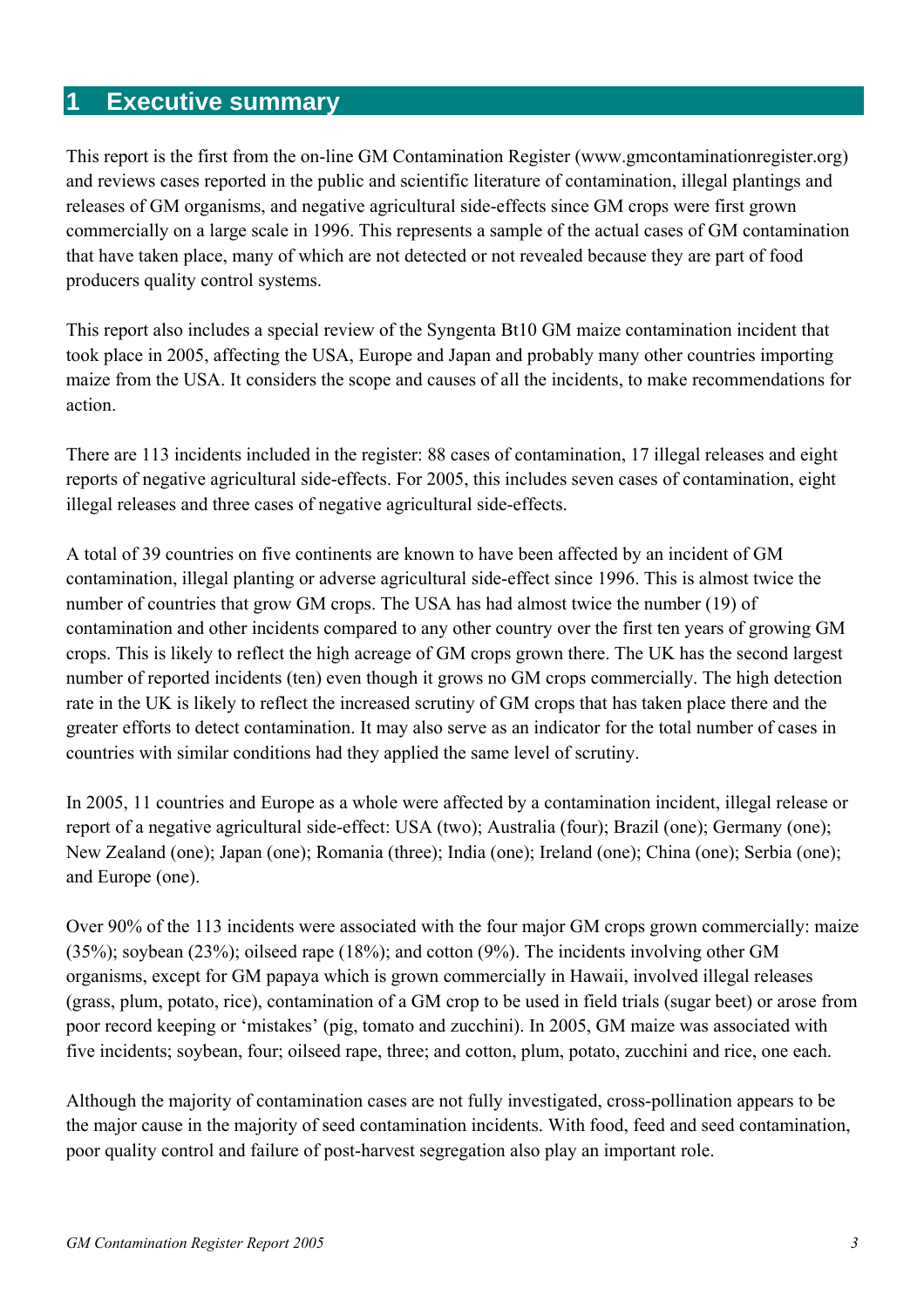There are 17 illegal releases included in the register which are associated with research and development or black-market growing (in India, Brazil and Romania). Mistakes and errors in handling are one apparently common cause of illegal releases associated with research and development. Failures in inspection and enforcement of controls on field trials have also been highlighted in a 2005 USDA review of its own systems.

Eight reported and verified cases of adverse agricultural side-effects have been reported with GM crops, affecting the USA, Argentina, Canada and Australia. These include the emergence of herbicide-tolerant weeds in the USA and Argentina, unreliable performance of Bt cotton in India, and the first field case in Australia of cotton bollworm resistance to a toxin, Cry1Ac, used in GM cotton.

The data from the GM Contamination Register show that GM contamination can arise at every stage of development – from the laboratory, to the field, to the plate. Cases of misidentification, poor quality control and lack of awareness of proper controls in laboratories have led to GM tomato, zucchini and maize seed being distributed around the world and meat from GM pigs entering the food chain. Seed used for GM field trials, even the high-profile scientific farm-scale evaluations in the UK, has been found to be contaminated by other GM crops. Experimental trials have led to contamination of neighbouring and subsequent crops. Cross-pollination and poor quality control have led to non-GM seed and food aid being contaminated. Illegal large-scale growing of GM crops in Brazil, India and Romania, together with scientists conducting illegal trials or failing to contain them properly, show that GM organisms are often out-of-control even when claimed to be 'strictly contained'.

The Bt10 maize contamination incident in 2005 reveals a particular problem with detection and prevention of GM contamination. In official terms, this GM maize did not exist. It had not been tested in field trials, so no details had to be disclosed to authorities to gain authorisation. Even if it had been used in trials, it is unlikely that information about the construct and genes inserted would have been in the public domain, as this is often deemed 'confidential business information'. This has become standard practice only over the past years. At the same time an increasing array of potentially dangerous genes with respect to human health are being introduced into crops – coding for drugs or other biologically active compounds – that could easily escape detection. Poor controls of trials with such GM drug producing crops were also highlighted by the USDA.

# **The main conclusions from this first review of the GM Contamination Register are:**

- Present controls on GM organisms from the laboratory to the field are ineffective and prone to failure.
- Countries and companies are often unable to prevent illegal sales of GM crops.
- No control system is totally foolproof, human error will always result in accidents.
- There are no independent systems in place to detect and investigate contamination, illegal releases and negative side-effects of GM organisms. National, international and corporate structures are inadequate and thus probably the majority of GM contamination incidents are undetected and certainly only a fraction of detected cases is published.
- Countries are not full filling their obligations under the Cartagena Protocol on Biosafety to inform the Clearing House of illegal transboundary movements of GMOs.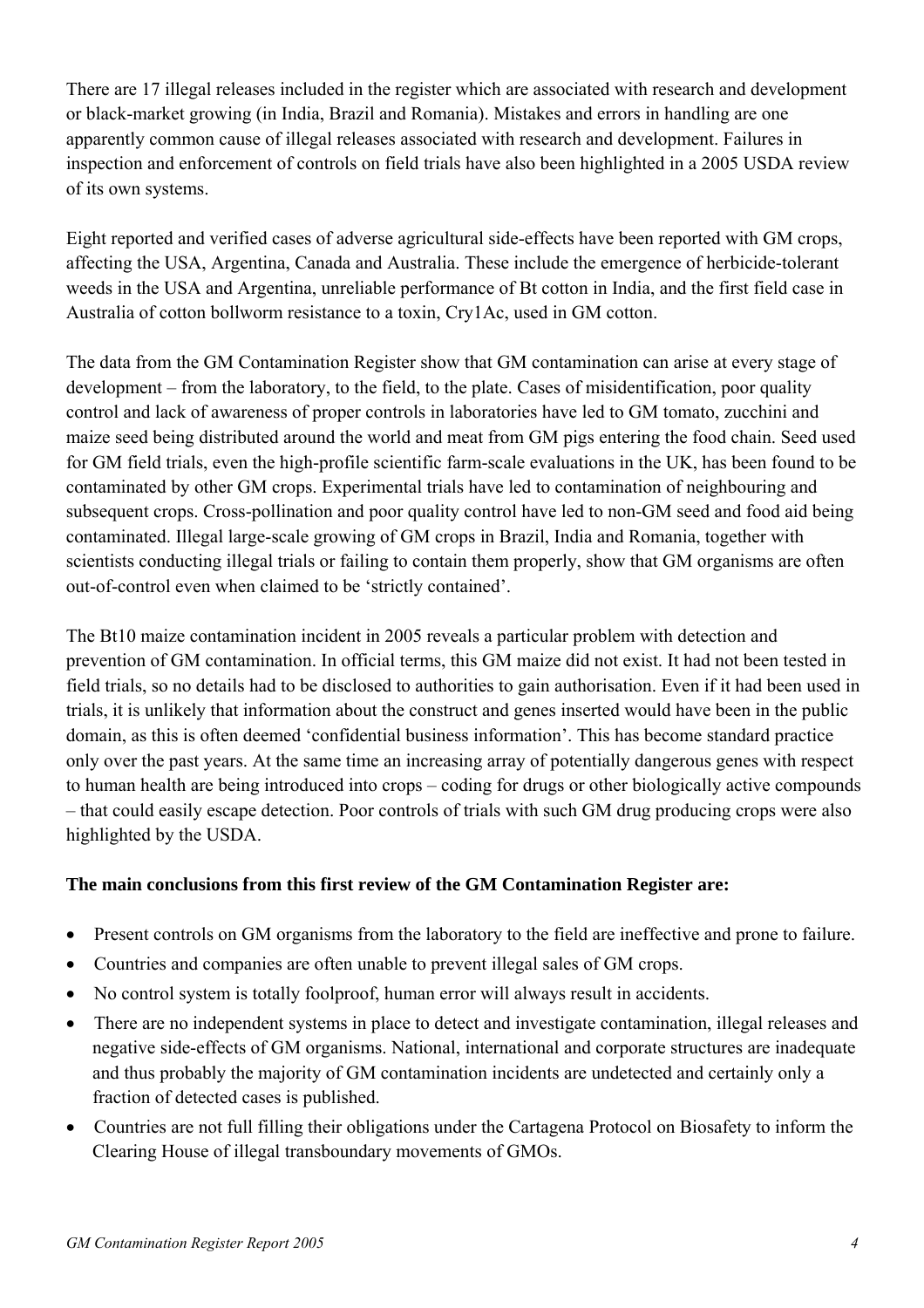- Potentially dangerous genes could be introduced into the food chain and the environment as a result of the poor controls and lack of information because of claims to commercial confidentiality.
- The economic costs of contamination and other incidents have been, and are likely to continue to be, high in the future. Health, environmental and social costs are potentially immense.

# **GeneWatch UK and Greenpeace consider that these findings require:**

- An independent, international commission should be established to investigate GM contamination and implement measures to reverse it.
- A global and publicly available register of cases of contamination, illegal releases and negative agricultural side-effects should be established and maintained within the framework of the Cartagena Protocol on Biosafety (CPB).
- Parties to the Protocol must ensure that the CPB Clearing House is fully informed about illegal transboundary movements of GMOs.
- International standards for the identification and documentation of transboundary shipments of GMOs must be urgently established and enforced.
- The public interest must outweigh commercial confidentiality issues.
- Event specific detection methods for GMOs must be a pre-requisite for field trials and commercialisation and be made publicly available in any case of potential escape.
- Imports of seed from high-risk, GM growing countries should be targeted for routine tests and investigation.
- Involvement in intentional illegal releases of GMOs or lack of co-operation in their prevention and management should forfeit a company's right to commercialise GM products
- Firm action from authorities must follow when an illegal act takes place. Without substantial and predictable sanctions, sloppy practice and complacency are likely to be encouraged.
- As a matter of product stewardship, companies should be obliged to keep records of the global dissemination of their products and GMO events
- National and international rules must be introduced to provide strict liability for environmental, health or economic damage that arises from GM contamination and illegal growing. The biotechnology company producing the GM organism responsible should be considered liable unless it can demonstrate negligence by another party.
- Biotechnology companies, their insurers and investment companies should review the potential liabilities of GM organism development and sales and disclose these liabilities fully in their financial reporting.
- Approvals and releases of GM organisms to be stopped under present conditions.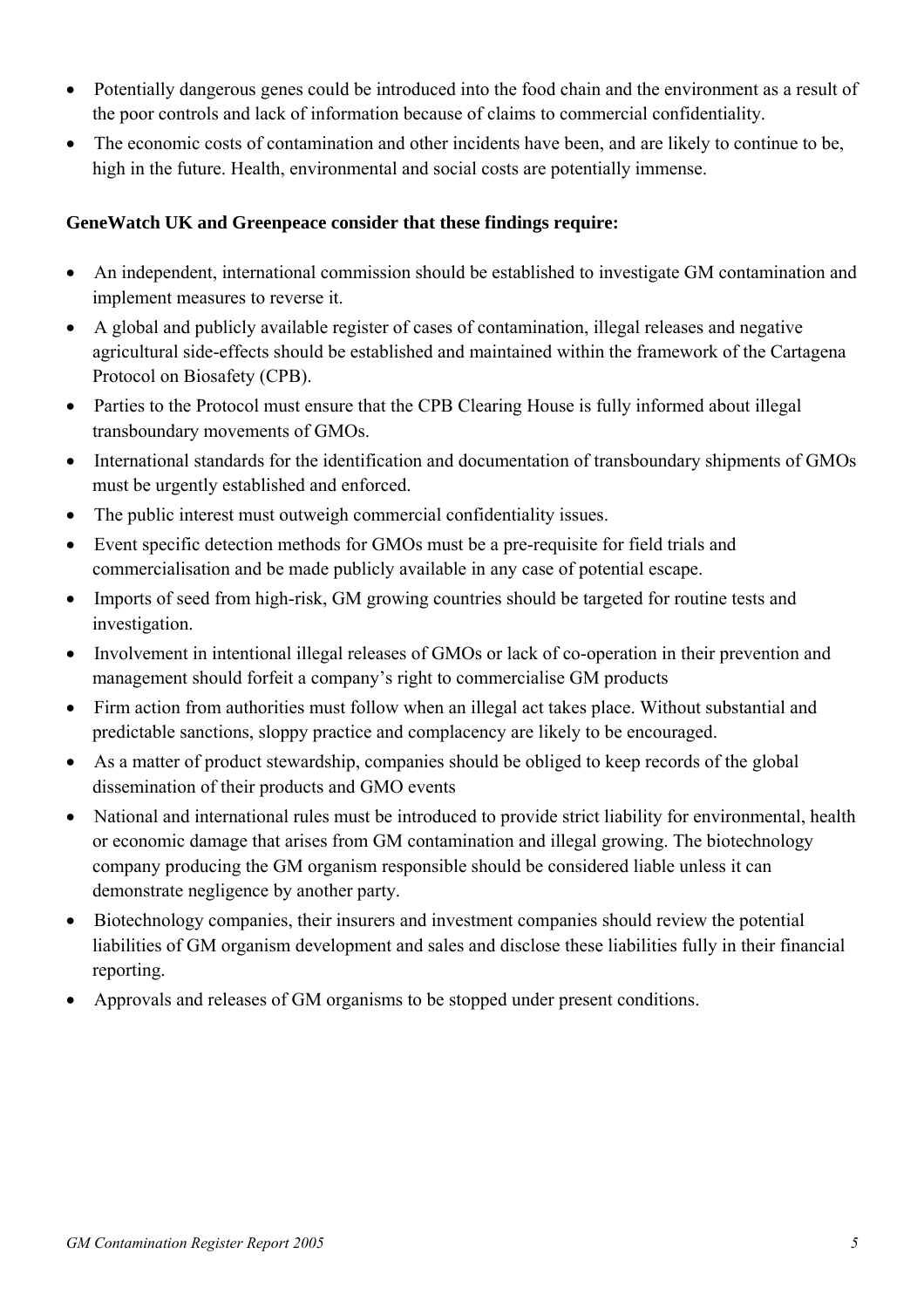# **2 Ten years of GM contamination**

Large scale commercial planting of GM crops began in 1996 but there is no global monitoring scheme of their impacts on food production or the environment. Because of this failure of international agencies, GeneWatch UK and Greenpeace started the GM Contamination Register in June 2005. The register contains records of:

- contamination incidents when food, feed or a related wild species have been found to contain unintended GM material from a GM crop or other organism. These are included when there is evidence from laboratory testing that GM contamination has occurred;
- illegal plantings or releases of GM organisms when an unauthorised planting or other release into the environment or food chain has taken place. These cases are included when there has been official acknowledgement that rules on the release of GM organisms have not been followed;
- negative agricultural side-effects when there has been a report in the scientific literature of agricultural problems arising from the GM organism and how it is managed.

Only those incidents which have been publicly documented are recorded. As such, the register entries represent a sample of the actual contamination incidents that have taken place globally. There will be others that are, as yet, undetected or unreported because in most countries there is no systematic monitoring of GM crops post-commercialisation and any contamination that is detected as part of food producers quality control procedures is not published. It is probable that the large majority of GM contamination incidents fall into the undetected or undisclosed category.

Therefore, this first report from the register only gives details of the *known* incidents of GM contamination, illegal plantings and adverse agricultural side-effects that have occurred during the first ten years of commercial GM crop cultivation. However, although it cannot be comprehensive, it provides the only public resource available to examine the causes of GM contamination and to inform control measures.

This report includes a review of the Syngenta Bt10 maize contamination incident which took place during 2005. In this case, an unauthorised variety of GM maize, Bt10, had been grown and exported worldwide, going undetected for four years.

# **2.1 Contamination over time**

There are 113 incidents now recorded on the register: 88 cases of contamination, 17 illegal releases and eight reports of negative agricultural side-effects. In 2005, there were seven cases of contamination, eight illegal releases and three cases of negative agricultural side-effects. Table 1 shows how these have occurred over time.

# **Table 1: Categories of reported incidents 1996–2005**

|                                           | €<br>9Ō<br>$\overline{\phantom{0}}$ | 99<br>$\overline{\phantom{0}}$ | $\infty$<br>$\mathcal{S}$<br>$\overline{\phantom{0}}$ | 66<br>$\overline{\phantom{0}}$ | 2000     | 2001 | 602<br>$\sim$            | 2003 | 200 | 2005 | $\epsilon$ |
|-------------------------------------------|-------------------------------------|--------------------------------|-------------------------------------------------------|--------------------------------|----------|------|--------------------------|------|-----|------|------------|
| <b>Contamination</b>                      |                                     |                                |                                                       |                                | 19       | I6   |                          |      | כ ו |      | 88         |
| <b>Illegal releases</b>                   |                                     |                                |                                                       |                                |          |      |                          |      |     |      |            |
| <b>Negative agricultural side-effects</b> |                                     |                                |                                                       |                                | $\theta$ |      |                          |      |     |      | 8          |
| All                                       |                                     |                                |                                                       |                                | 1 Q      | 18   | $\overline{\phantom{a}}$ | 10   | 19  | 18   |            |

From the beginning of the new century, there has been a large increase in the number of reported incidents worldwide. This is likely to reflect the rise in area of GM crops being grown together with the improvements in detection methods and their availability. There has been a worrying increase in the number of illegal releases of GM organisms in 2005.

Although the number of incidents can give an indication of whether control of GM contamination is getting better or worse, the scale of a single incident may vary. This is because if a specific GM organism is identified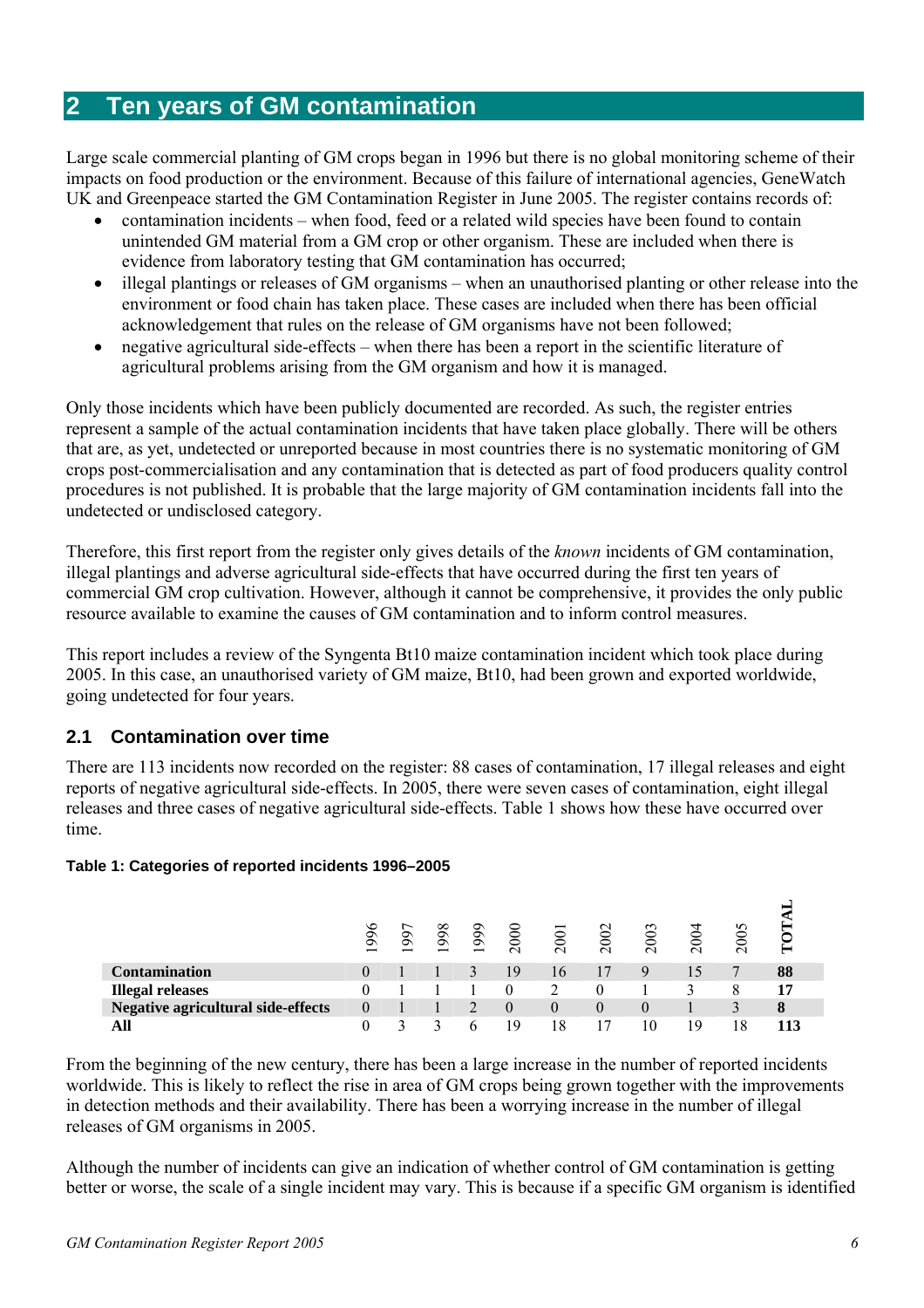as contaminating food or feed in any one country on several occasions, it is included in the register only once if the original cause is the same. For example, in 2005, Syngenta's illegal Bt10 maize was found in eleven shipments into Japan, but this is included as only one incident. When Bt10 was reported in shipments to Ireland and continental Europe, they were recorded as separate incidents. A single incident may also be spread over a long period of time. For example, in Thailand papaya was first found to be contaminated in 2004, and this has continued during 2005 (see Box A).

# Box A: **Papaya contamination in Thailand**

In 2004, Greenpeace testing discovered GM contaminated papaya. This was later confirmed by the Government which found that 329 papaya samples from 85 farms were genetically modified

The Thai Government said it was taking action to destroy the contaminated trees which can only have arisen from GM papaya trees being grown experimentally at the Government station breeding the trees, because GM papaya is not grown commercially in Thailand. However, sampling and testing by Greenpeace in June 2005 showed that the government had failed to stop the contamination. Papaya samples from farms in the provinces of Rayong and Kampaengpetch confirmed that the GM papaya contamination had spread to central and eastern regions.

Following on from these investigations, Thailand's Human Rights Commission conducted tests which have shown that, in July 2005, one third of papaya orchards tested in the eastern province of Rayong and the northeastern provinces of Mahasarakham, Chaiyaphum and Kalasin had GM contaminated papaya seeds. The owners are reported to have said that they were given the seeds by a research station. The Commission has called for all the contaminated papaya to be destroyed and farmers compensated.

# **2.2 Countries affected**

A total of 39 countries in five continents have been affected by an incident of GM contamination, illegal planting or adverse agricultural side-effect since 1996. In 2005, 11 countries and Europe as a whole were affected by a new contamination incident, illegal release or report of a negative agricultural side-effect: USA (two); Australia (four); Brazil (one); Germany (one); New Zealand (one); Japan (one); Romania (three); India (one); Ireland (one); China (one); and Serbia (one). Table 2 gives details of how countries have been affected. Europe is given as a country for one of the Bt10 maize contamination incidents in 2005 (see section 3 below) because the actual countries of import are not known.

According to the ISAAA, in 2005 GM crops were grown in 21 countries,<sup>1</sup> therefore almost twice as many countries have been affected by GM contamination as have grown GM crops. This is likely to reflect the major types of GM crops being grown – soybean, maize, cotton and oilseed rape – which are globally traded commodity crops and the poor mechanisms for prevention of contamination.

The USA has had almost twice the number of contamination and other incidents compared to any other country over the first ten years of growing GM crops. This is likely to reflect the high acreage of GM crops grown there. The UK has the second largest number of reported incidents even though it grows no GM crops commercially. The high detection rate in the UK is likely to reflect the increased scrutiny of GM crops that has taken place there and the greater efforts to detect contamination.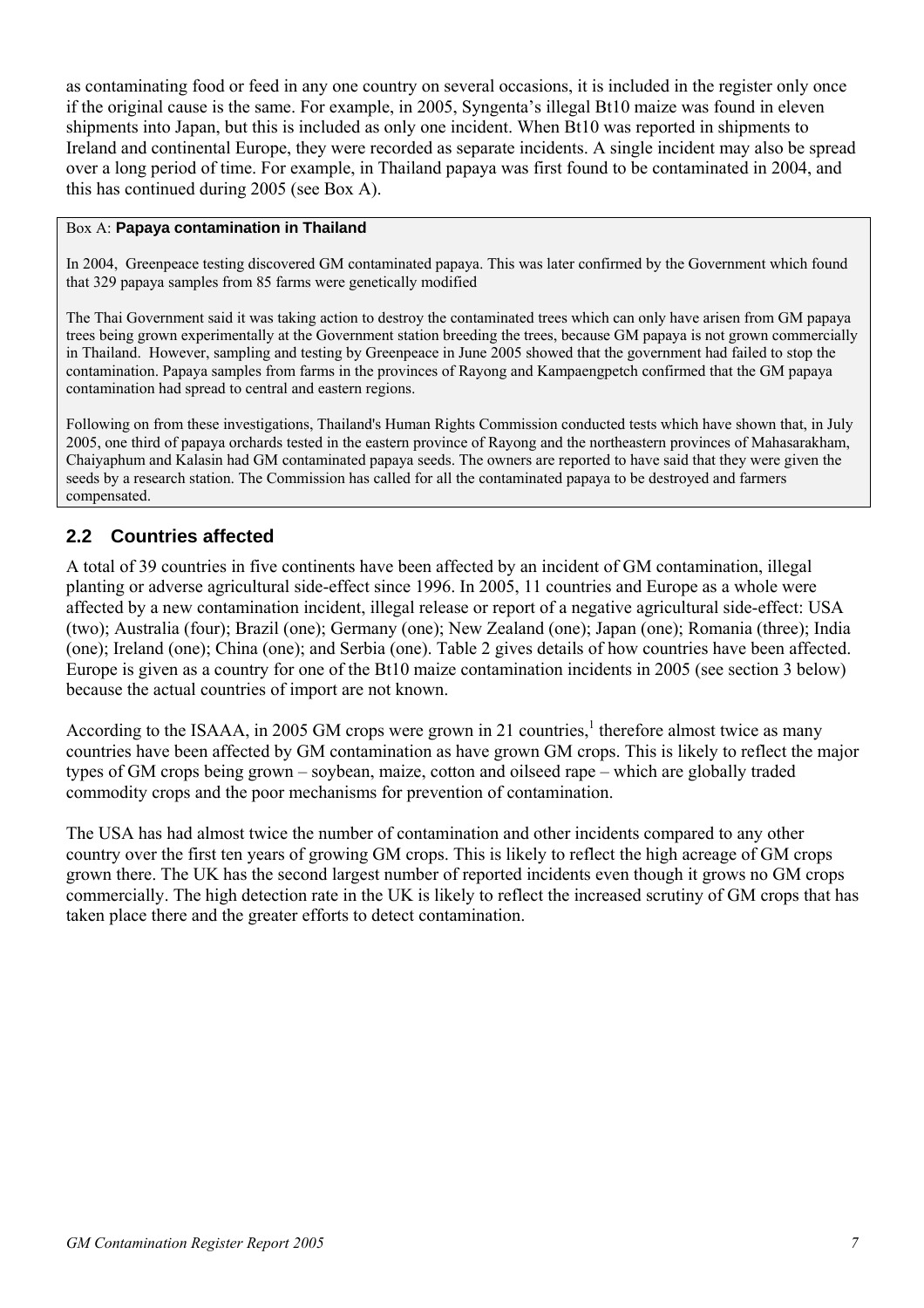# **Table 2: All incidents according to country 1996–2005**

(NB. Percentages are rounded so do not total 100%)

|                    | Year |                   |                                  |                                  |                           |                |                |                |                |                |                |                         |              |
|--------------------|------|-------------------|----------------------------------|----------------------------------|---------------------------|----------------|----------------|----------------|----------------|----------------|----------------|-------------------------|--------------|
| Country            |      | 1996              | 1997                             | 1998                             | 1999                      | 2000           | 2001           | 2002           | 2003           | 2004           | 2005           | TOTAL                   | $%$ of total |
| <b>USA</b>         |      |                   | $\mathbf{1}$                     |                                  | $\overline{2}$            | $\overline{2}$ | $\overline{2}$ | $\overline{3}$ | $\overline{2}$ | 5              | $\overline{2}$ | 19                      | 17%          |
| UK                 |      |                   |                                  |                                  | $\mathbf{1}$              | $\overline{3}$ | $\mathbf{1}$   | 3              | $\mathbf{1}$   | $\mathbf{1}$   |                | 10                      | 9%           |
| <b>Australia</b>   |      |                   |                                  |                                  |                           | $\mathbf{1}$   |                | $\overline{2}$ | $\overline{2}$ |                | $\overline{4}$ | $\boldsymbol{9}$        | 8%           |
| Canada             |      |                   | $\mathbf{1}$                     | $\mathbf{1}$                     |                           | $\mathbf{1}$   | $\mathbf{1}$   | $\overline{3}$ | $\mathbf{1}$   | $\mathbf{1}$   |                | 9                       | 8%           |
| <b>France</b>      |      |                   |                                  |                                  |                           | $\overline{2}$ | $\overline{3}$ | $\mathbf{1}$   |                |                |                | 6                       | 5%           |
| <b>Germany</b>     |      |                   |                                  | $\mathbf{1}$                     |                           | $\overline{2}$ |                |                |                | $\mathbf{1}$   | $\mathbf{1}$   | 5                       | 4%           |
| <b>New Zealand</b> |      |                   |                                  |                                  |                           | $\mathbf{1}$   |                | $\mathbf{1}$   | $\,1$          | $\mathbf{1}$   | $\mathbf{1}$   | 5                       | 4%           |
| <b>Brazil</b>      |      |                   |                                  | $\mathbf{1}$                     |                           |                |                |                |                | $\overline{2}$ | $\mathbf{1}$   | $\overline{\mathbf{4}}$ | 4%           |
| India              |      |                   |                                  |                                  |                           |                | $\overline{2}$ |                |                |                | $\mathbf{1}$   | 3                       | 3%           |
| Japan              |      |                   |                                  |                                  |                           | $\,1$          |                |                |                | $\mathbf{1}$   | 1              | 3                       | 3%           |
| Romania            |      |                   |                                  |                                  |                           |                |                |                |                |                | 3              | 3                       | 3%           |
| <b>Argentina</b>   |      |                   |                                  |                                  |                           |                | $\mathbf{1}$   |                |                | 1              |                | $\overline{2}$          | 2%           |
| <b>Bolivia</b>     |      |                   |                                  |                                  |                           |                | $\mathbf{1}$   | $\mathbf{1}$   |                |                |                | $\overline{2}$          | 2%           |
| Croatia            |      |                   | $\mathbf{1}$                     |                                  |                           |                |                |                |                | $\mathbf{1}$   |                | $\overline{2}$          | 2%           |
| <b>Denmark</b>     |      |                   |                                  |                                  |                           | $\mathbf{1}$   |                |                |                | $\mathbf{1}$   |                | $\overline{2}$          | 2%           |
| <b>Ireland</b>     |      |                   |                                  |                                  |                           |                |                | $\mathbf{1}$   |                |                | $\mathbf{1}$   | $\overline{2}$          | 2%           |
| <b>Netherlands</b> |      |                   |                                  |                                  |                           | $\mathbf{1}$   |                |                |                | $\mathbf{1}$   |                | $\overline{2}$          | 2%           |
| <b>Switzerland</b> |      |                   |                                  |                                  | $\mathbf{1}$              |                |                | $\mathbf{1}$   |                |                |                | $\overline{2}$          | 2%           |
| <b>Thailand</b>    |      |                   |                                  |                                  | $\mathbf{1}$              |                |                |                |                | $\mathbf{1}$   |                | $\overline{2}$          | 2%           |
| Austria            |      |                   |                                  |                                  |                           |                | $\mathbf{1}$   |                |                |                |                | $\mathbf{1}$            | $1\%$        |
| <b>Chile</b>       |      |                   |                                  |                                  |                           |                |                |                |                | $\mathbf{1}$   |                | $\mathbf{1}$            | $1\%$        |
| China              |      |                   |                                  |                                  |                           |                |                |                |                |                | $\mathbf{1}$   | $\mathbf{1}$            | $1\%$        |
| Columbia           |      |                   |                                  |                                  |                           |                | $\mathbf{1}$   |                |                |                |                | $\mathbf{1}$            | $1\%$        |
| Egypt              |      |                   |                                  |                                  |                           | $\,1$          |                |                |                |                |                | $\mathbf{1}$            | $1\%$        |
| <b>Equador</b>     |      |                   |                                  |                                  |                           |                | $\mathbf{1}$   |                |                |                |                | $\mathbf{1}$            | $1\%$        |
| <b>Greece</b>      |      |                   |                                  |                                  |                           | $\mathbf{1}$   |                |                |                |                |                | $\mathbf{1}$            | $1\%$        |
| Guatamala          |      |                   |                                  |                                  |                           |                |                |                |                | $\mathbf{1}$   |                | $\mathbf{1}$            | $1\%$        |
| <b>Italy</b>       |      |                   |                                  |                                  |                           |                |                |                | $\,1$          |                |                | $\mathbf{1}$            | $1\%$        |
| <b>Mexico</b>      |      |                   |                                  |                                  |                           |                | $\,1$          |                |                |                |                | $\mathbf{1}$            | $1\%$        |
| Nicaragua          |      |                   |                                  |                                  |                           |                |                | $\,1$          |                |                |                | $\mathbf{1}$            | $1\%$        |
| Peru               |      |                   |                                  |                                  |                           |                | $\,1\,$        |                |                |                |                | $\mathbf{1}$            | $1\%$        |
| <b>Philippines</b> |      |                   |                                  |                                  |                           |                | $\mathbf{1}$   |                |                |                |                | $\mathbf{1}$            | $1\%$        |
| Poland             |      |                   |                                  |                                  |                           |                | $\mathbf{1}$   |                |                |                |                | $\mathbf{1}$            | $1\%$        |
| <b>Russia</b>      |      |                   |                                  |                                  | $\mathbf{1}$              |                |                |                |                |                |                | $\mathbf{1}$            | $1\%$        |
| <b>Serbia</b>      |      |                   |                                  |                                  |                           |                |                |                |                |                | $\mathbf 1$    | $\mathbf{1}$            | $1\%$        |
| <b>South Korea</b> |      |                   |                                  |                                  |                           | $\,1\,$        |                |                |                |                |                | $\mathbf{1}$            | $1\%$        |
| <b>Spain</b>       |      |                   |                                  |                                  |                           |                |                |                | $\mathbf{1}$   |                |                | $\mathbf{1}$            | $1\%$        |
| <b>Sweden</b>      |      |                   |                                  |                                  |                           | $\mathbf{1}$   |                |                |                |                |                | $\mathbf{1}$            | $1\%$        |
| <b>Taiwan</b>      |      |                   |                                  |                                  |                           |                |                |                | $\mathbf{1}$   |                |                | $\mathbf{1}$            | $1\%$        |
| <b>Europe</b>      |      |                   |                                  |                                  |                           |                |                |                |                |                | $\mathbf{1}$   | $\mathbf{1}$            | $1\%$        |
| <b>TOTAL</b>       |      | $\bf{0}$<br>$0\%$ | $\overline{\mathbf{3}}$<br>$3\%$ | $\overline{\mathbf{3}}$<br>$3\%$ | $\boldsymbol{6}$<br>$5\%$ | 19<br>17%      | 18<br>16%      | $17\,$<br>15%  | 10<br>$9\%$    | 19<br>17%      | 18<br>16%      | 113<br>100%             | 100%         |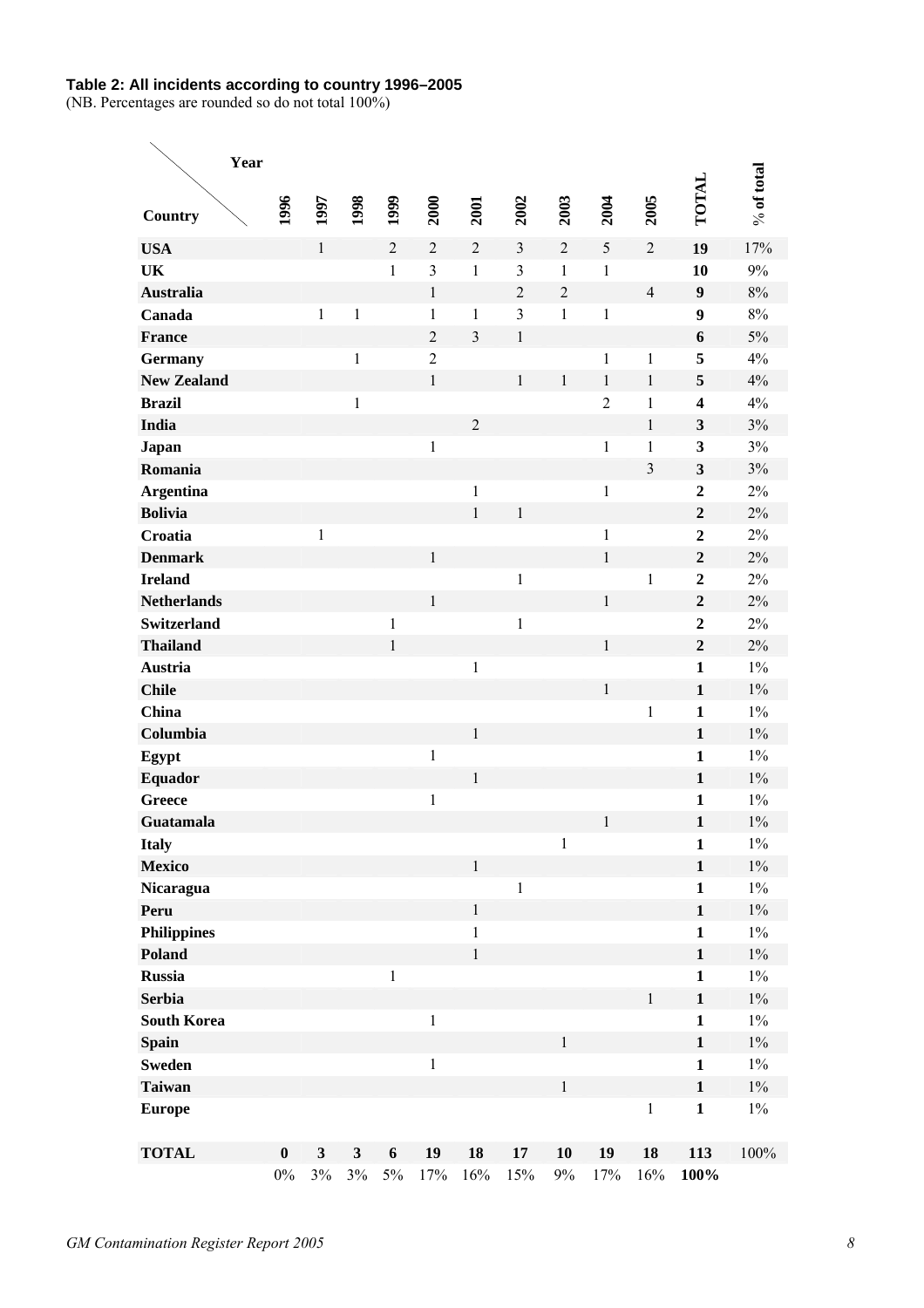# **2.3 GM organisms involved**

Over 90% of the 113 incidents were associated with the four major GM crops grown commercially: maize (39, or 35%); soybean (26, or 23%); oilseed rape (20, or 18%); and cotton (10, or 9%). The incidents involving other GM organisms, except for GM papaya which is grown commercially in Hawaii, involved illegal releases (grass, plum, potato, rice) and unintended contamination of GM crops to be used in field trials (sugar beet), or they arose from poor record keeping or 'mistakes' (pig, tomato and zucchini cases).

In 2005, GM maize was associated with five incidents; soybean, four; oilseed rape, three; and cotton, plum, potato, zucchini and rice, one each. See Table 3.

# **Table 3: Contamination register incidents by organism and year**

(NB. Percentages are rounded so do not total 100%)

|                     | 1996             | 1997 | 1998 | 1999           | 2000           | 2001           | 2002           | 2003 | 2004         | 2005           | TOTAL    |
|---------------------|------------------|------|------|----------------|----------------|----------------|----------------|------|--------------|----------------|----------|
| <b>Maize</b>        |                  | 1    | 1    | $\overline{2}$ | 8              | 6              | 6              | 5    | 5            | 5              | 39 (35%) |
| Soybean             |                  |      | 1    | 3              | 1              | 8              | 4              |      | 5            | $\overline{4}$ | 26(23%)  |
| Oilseed rape/canola |                  | 1    | 1    |                | $\overline{4}$ | $\overline{2}$ | 4              | 2    | 3            | 3              | 20(18%)  |
| <b>Cotton</b>       |                  | 1    |      | 1              | $\overline{2}$ | 1              | $\overline{2}$ |      | 1            | $\overline{2}$ | 10(9%)   |
| Papaya              |                  |      |      |                |                |                |                | 1    | 3            |                | 4(4%)    |
| <b>Pigs</b>         |                  |      |      |                |                | 1              |                | 1    | $\mathbf{1}$ |                | 4(4%)    |
| <b>Sugar beet</b>   |                  |      |      |                | $\overline{4}$ |                |                |      |              |                | 4(4%)    |
| <b>Grass</b>        |                  |      |      |                |                |                |                |      | 1            |                | $1(1\%)$ |
| Plum                |                  |      |      |                |                |                |                |      |              |                | $1(1\%)$ |
| <b>Potato</b>       |                  |      |      |                |                |                |                |      |              |                | $1(1\%)$ |
| <b>Rice</b>         |                  |      |      |                |                |                |                |      |              |                | $1(1\%)$ |
| <b>Tomato</b>       |                  |      |      |                |                |                |                | 1    |              |                | $1(1\%)$ |
| Zucchini            |                  |      |      |                |                |                |                |      |              | 1              | $1(1\%)$ |
| <b>TOTAL</b>        | $\boldsymbol{0}$ | 3    | 3    | 6              | 19             | 18             | 17             | 10   | 19           | 18             | 113      |

# **2.4 Causes of GM contamination**

It is not always possible to be confident about the underlying causes of all of the 88 cases of contamination that were recorded in 1996–2005. Thirty two (36%) of these were of food, and six (7%) of feed. In these cases, the contamination could have arisen at a number of stages, including as a result of cross-pollination in the field or mixing after harvest and poor quality control measures. There were seven cases of GM contamination of food aid to Central and South American countries: Bolivia (two incidents), Colombia, Ecuador, Guatemala, Nicaragua and Peru. (see Box B)

# Box B: **Two cases of GM contaminated food aid in Bolivia**

In 2001, maize and soya from the US's PL-480 aid programme, was sampled by the Network for a Free-GE Latin America. In a mixture of soya and maize, the presence of GM maize was greater than 10%, and GM soya between 3-10%. In a mixture of wheat and soya, GM soya was found at levels between 1-3%.

In 2002, sampling of US food aid found StarLink GM maize contamination at levels around the limit of detection - 0.1%. StarLink maize was grown in the USA for animal feed but was also found in food products. The StarLink maize, produced by Aventis (now Bayer**)**, is genetically modified to contain a gene from the bacterium, *Bacillus thuringiensis*, coding for an insecticidal Bt toxin known as Cry9C. This particular type of Bt toxin is not found in other GM insect resistant crops and there are concerns that it could be a human allergen because it is heat stable and does not break down in gastric acid in the human digestive system - characteristics shared by many allergens.

Forty five cases (51%) were of seed contamination and here the most common cause was cross-pollination followed by poor quality control. Most commonly, the contaminated seed was imported from North America, suggesting that seed purity in relation to GM is not being taken seriously there. (see Box C)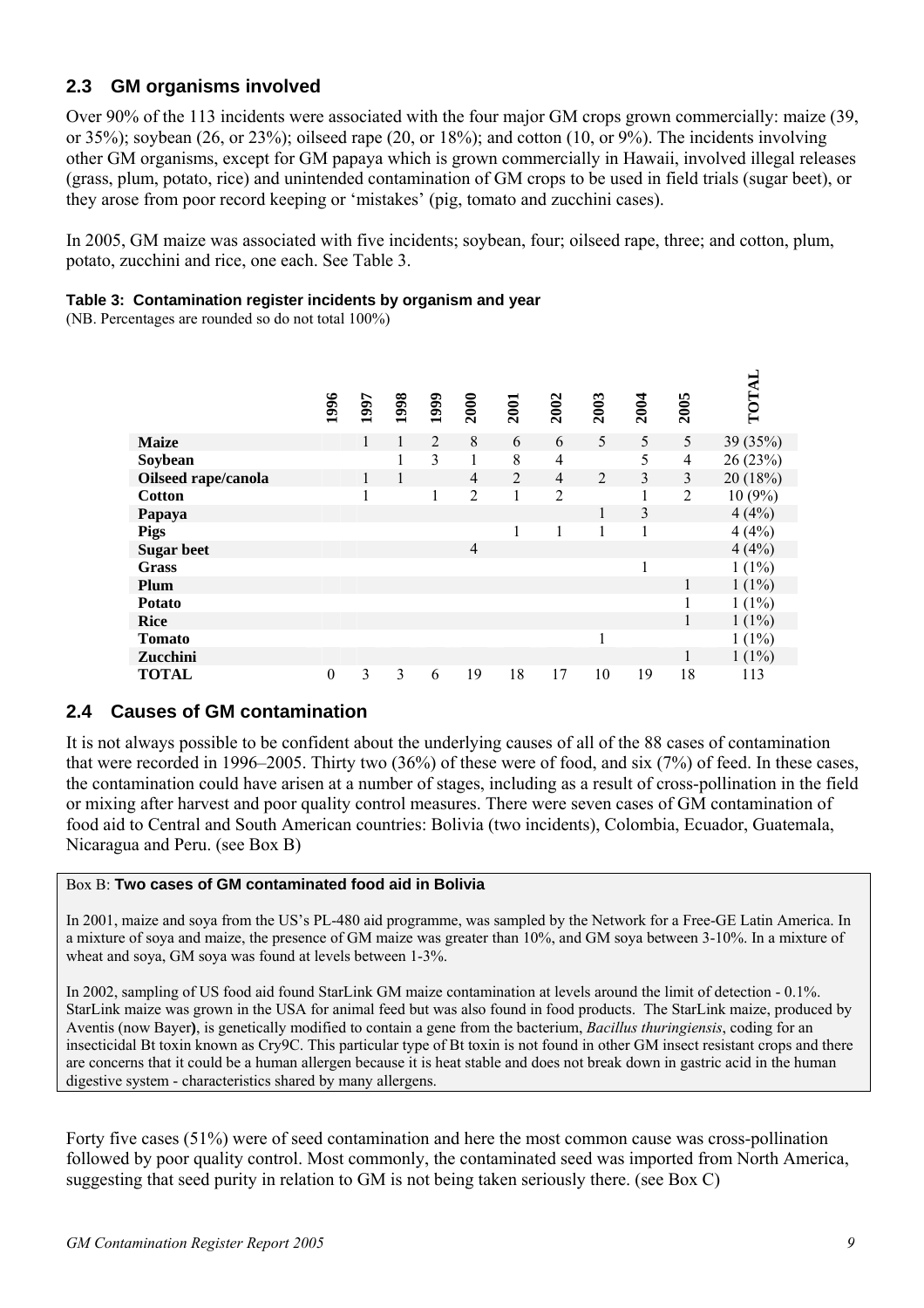# Box C: **Contaminated oilseed rape seed in the UK**

In 2000, the UK Government admitted that Advanta Seeds had imported the seed of an oilseed rape variety known as Hyola, which was contaminated with around 1% of GM glyphosate and glufosinate tolerant seed and that this had been sown on approximately 4,700 hectares.

The contaminated seed had been identified as a result of checks in Germany and the company informed the UK Government about the problem. Farmers who had inadvertently planted the seeds found they had no market for their oilseed rape when the Seed Crushers' and Oil Producers' Association announced they would not accept it for food use. Advanta was eventually forced into paying compensation to affected farmers.

The contaminated seed was produced in Canada and, according to evidence given by Advanta to the House of Commons Agriculture Select Committee, was produced from plants grown over 4 kilometres from the nearest GM crop. Because the seed Advanta was importing was a hybrid, it was produced by planting male sterile plants interspersed with a few (usually about 20%) male fertile plants to pollinate them. Under these growing conditions, known as varietal associations, because there is less pollen than normal in the field, pollen transported into the field has a greater chance of pollinating the crop.

In the remaining cases where there was contamination of native landraces (one incident in Mexico), wild relatives (one incident in Canada) or neighbouring crops (one incident in Germany), cross-pollination was the underlying cause. A feral population of oilseed rape now contains GM events as a result of spillage of imported seed between the port and processing plant in Japan (see Box D). One case of volunteers carrying over contamination into a subsequent crop involved GM maize modified to produce a drug (a pig vaccine) in the USA.

# Box D: **GM oilseed rape contamination around ports in Japan**

In 2004, it was revealed that GM oilseed rape was found growing wild in many locations close to the ports where it was imported into Japan and the seed spilt during movement. The contamination appears to be spreading and establishing. A February 2005 report from the Japanese National Institute for Environmental Studies (NIES) confirmed that herbicideresistant GM oilseed rape plants has been detected in five of the six Japanese ports where samples were collected. In total, GM oilseed rape has now been found at eight of the ten ports importing it from Canada.

# **2.5 Illegal releases**

There are 17 illegal releases included in the register. These tend to fall into two categories – those associated with experimental growing and those where commercial growing is not properly controlled within a country or internationally.

Seven cases are associated in some way with the experimental development of GM crops. Three of these involved unlicensed trials with GM plums and potatoes in Romania in 2005 and an early field trial in1997 in Croatia which took place before regulations were in place. Another concerned a field trial with GM grass in the USA, where unreported pollen dispersal from the site in 2004 led to the company, Scotts (owned by Monsanto), being fined. In three other cases – papaya in Thailand (2004) and Taiwan (2003) and rice in China (2005) – GM crops in the process of experimental development have found their way onto the market.

Failure to control the sale of GM seeds has also led to illegal growing of GM crops in at least three cases:

- The development of a black market in GM soybeans has led to wide-scale illegal growing in Romania in 2005. Here farmers 'brown bag' seed and do not record future growing as is required under Romanian law.
- Monsanto's GM cotton has been 'pirated' by cotton breeders in India since 2001, with several illegal varieties being grown, many of which are failing to give good yields and often appear to have increased susceptibility to disease. (see Box E)
- In Brazil, there has been a black market in GM soya since the late 1990s, reportedly fed by Argentinian contraband seeds.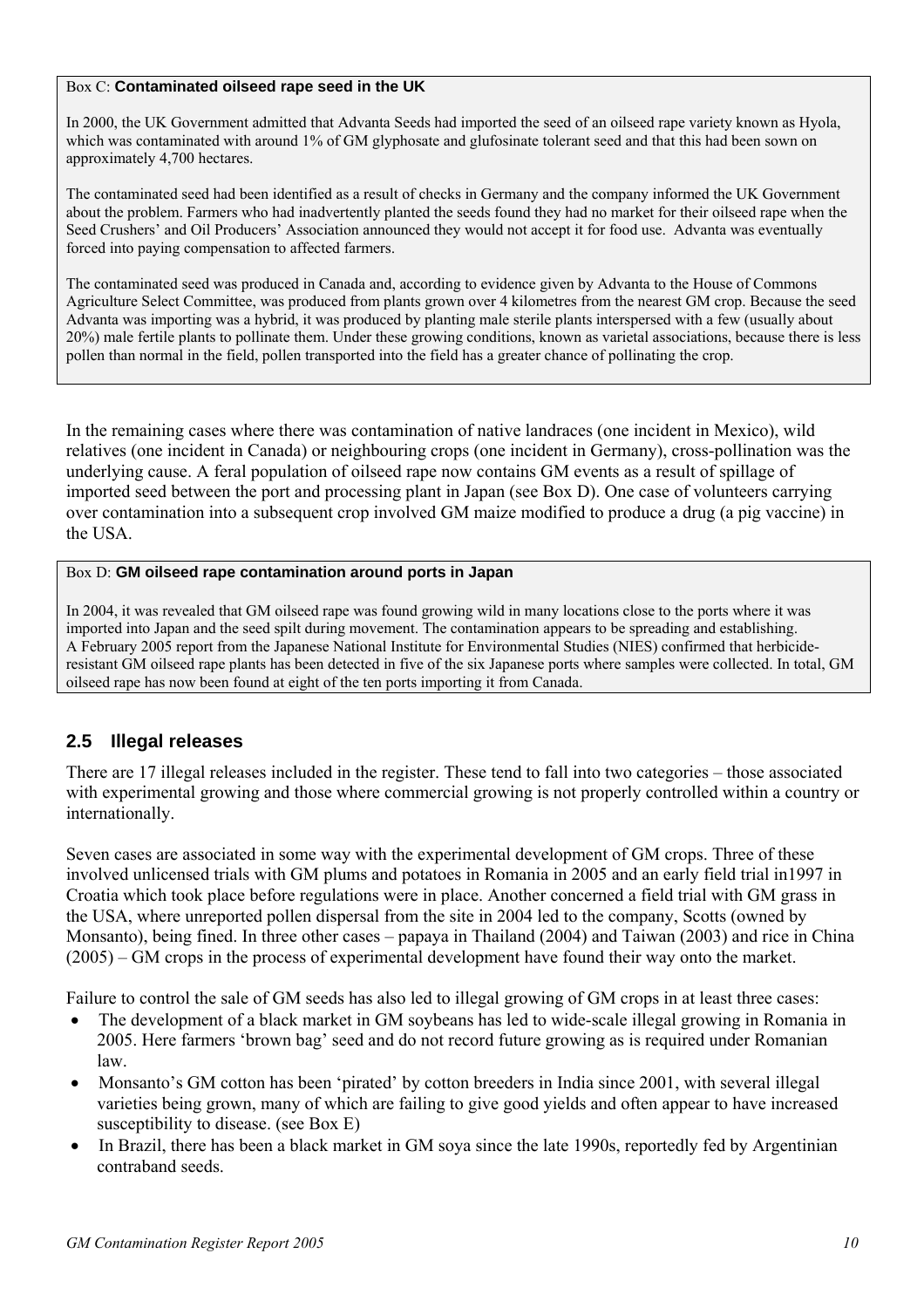Sometimes the reason for the illegal release is not clear; however human error features frequently in the causes including in four 2005 cases. The import of zucchini seeds into Germany was the result of a labelling error. Poor quality control led to the growing of Bt10 maize for four years in the USA and its export to Ireland, continental Europe and Japan (listed as three incidents). The Bt10 case is reviewed in detail below because it reveals fundamental problems with the management of GM crops and the refusal of the corporation to release full details of the incident to the public.

# Box E: **Illegal GM cotton in India**

In 2001, some 10,000 hectares of GM cotton were grown illegally in India from GM cotton seed sold by the Navbharat seed company. It is thought the seed was produced by crossing US varieties of GM cotton and local varieties. Farmers were asked to destroy their crop and harvested cotton was also destroyed.

In 2002, some GM cotton varieties were given official approval for planting in some states of India. However, illegal growing of unapproved varieties in India continues and is considered widespread. The illegal varieties are reported to perform poorly and their growing continues today.

# **2.6 Adverse agricultural side-effects**

The register includes details of eight reported and verified cases of adverse agricultural side-effects with GM crops. Such incidents are recorded only when there is supporting evidence in the scientific literature. Therefore, this is likely to be a conservative estimate of the situation. The eight incidents are:

- 1997: USA cotton farmers in Mississippi receive compensation for Roundup Ready cotton boll failure.
- 1998: Canada oilseed rape volunteer weeds are resistant to three herbicides only three years after first GM herbicide-tolerant oilseed rape grown. (see Box F)
- 1999: USA farmers report higher than usual incidence of sudden death syndrome associated with Roundup Ready soybeans.
- 1999: USA GM soybeans performed less well in hot temperatures as a result of stem splitting.
- 2004: Argentina the emergence of glyphosate (Roundup) resistant weeds as a result of the growing of Roundup Ready soybean and increased use of glyphosate as a herbicide.
- 2005: USA the emergence of populations of glyphosate (Roundup) resistant weeds as a result of the growing of Roundup Ready soybean and increased use of glyphosate as a herbicide.
- 2005: Australia field resistance to the Bt Cry1Ac toxin is reported to be associated with the growing of GM insect-resistant cotton.
- 2005: India Bt cotton found to be unreliable against the cotton bollworm pest.

Because there has been no systematic monitoring of GM crop growing and possibly associated side effects in the five major countries of GM cultivation, other problems may not have been reported.

# Box F: **Triple resistant oilseed rape volunteer weeds in Canada**

GM oilseed rape has been grown commercially in Canada since 1996. Cross-pollination between GM canola crops has led to herbicide tolerant 'super-weeds' emerging. These volunteer oilseed rape weeds (where seed shed from a crop grown in a field in the previous season germinates and is a weed in the following crop), that are tolerant to three herbicides (Liberty, Roundup and Clearfield), were first identified in Canada in 1998, only 3 years after GM herbicide tolerant oilseed rape was first grown.

This resistance to more than one herbicide is known as 'gene stacking' and arises through pollination of one herbicide tolerant variety by another. An Agriculture Canada project found evidence of stacking at all 11 sites it sampled in 1999 with gene flow taking place at distances of up to 800 metres.

To control these herbicide tolerant weeds, both 2,4-D and paraquat (gramoxone) are being recommended by government agencies to control herbicide tolerant oilseed rape volunteers in Canada. 2,4-D is considered "highly toxic" due to its hazard to eyes and some forms are also highly toxic to fish.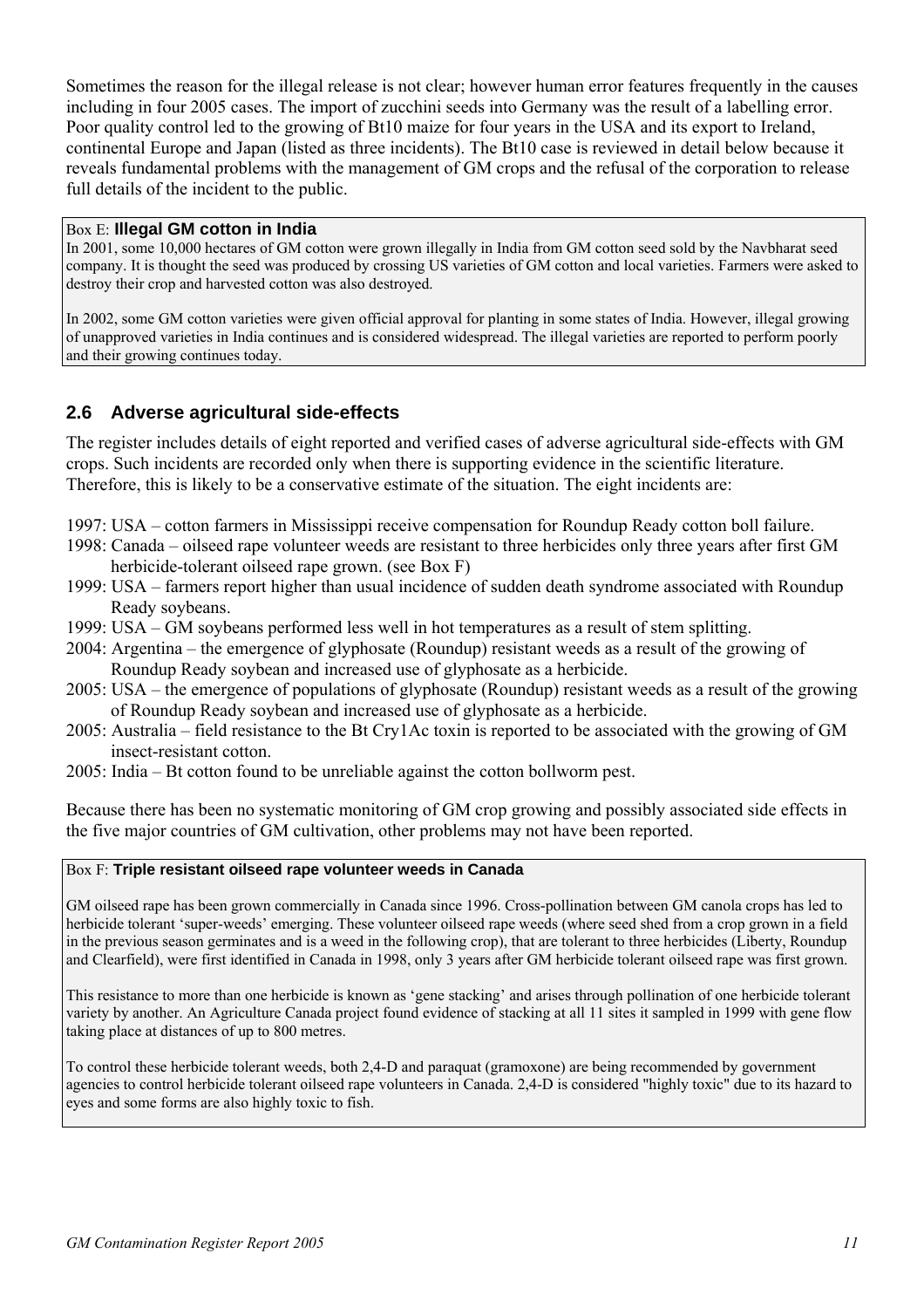# **2.7 Discussion**

There are very few systematic investigations of GM contamination when it occurs and no national or international register of contamination incidents. Currently, GM contamination is most often exposed following sampling by non-governmental organisations (NGOs), such as Greenpeace or Friends of the Earth. Monitoring of the purity of food ingredients is being undertaken by food producers and public authorities in some countries, but the findings are not in the public domain. And, while the biotechnology industry is anxious to report the number of hectares of GM crops being grown worldwide, it becomes secretive when faced with issues of contamination. Although it is not comprehensive, the sample of incidents that the GM Contamination Register represents, shows that GM contamination has affected around twice as many countries as are involved in growing GM crops.

One real problem with the detection of GM contamination came to the fore in 2005 with the Bt10 maize contamination incident. In official terms, this GM maize did not exist. It had not been tested in field trials, so no details had to be disclosed to authorities to gain authorisation. Even if it had been used in trials, it is unlikely that information about the genes inserted would have been in the public domain, as this is often deemed 'confidential business information'. There is an array of potentially dangerous genes being introduced into crops – coding for drugs or other biologically active compounds – that could easily escape detection. In 2005, 12 tonne of GM peas with a bean alpha-amylase inhibitor gene had to be destroyed when it was belatedly discovered in their development that the GM version of the alpha-amylase inhibitor could cause an allergic reaction in mice.<sup>2</sup> Past experience, as revealed in the GM Contamination Register, is that these peas could have gone astray and entered the food chain. Whether countries, especially developing countries, even have the capacity to detect GM contamination is doubtful especially when considering that Syngenta, a major multinational corporation, took four years to detect that its seed supplies were contaminated (see review below).

In many cases of GM contamination, the source is not usually reliably identified and so steps to prevent or detect future contamination are not taken. Underlying causes are usually revealed only if official agencies follow up cases and practice varies. For example, New Zealand does follow up incidents when detected and information about them is made available. In Australia, breaches of GM license conditions that are reported to the Federal Regulator are generally investigated in order to identify the cause of the contamination and are publicly reported. However, this is not required in relation to seed imports, food contamination or breaches that occur under different State legislation. In the USA, where most GM crops are grown commercially, there seems little interest in tracing and containing contamination even with respect to experimental field trials which must be monitored as part of their permits. A recent audit by the US Department of Agriculture of the inspection of experimental GMO releases revealed serious weaknesses and failures which included the potential to allow GM organisms to persist in the environment.<sup>3</sup> The site of field trials was not always known, information was lacking, and inspections had not taken place, with only 1 of 12 drug producing GM field trials examined being inspected fully. The audit concluded that poor systems for post-harvest management could lead to drug producing crops accidentally entering the food chain.

The data from the GM Contamination Register shows that GM contamination can arise at every stage of development – from the laboratory to the field. Cases of misidentification, poor quality control and lack of awareness of controls in laboratories have led to GM tomato, zucchini and maize seed being distributed around the world, and meat from GM pigs entering the food chain. Seed used for GM field trials, even the high-profile scientific farm-scale evaluations in the UK, has been found to be contaminated by other GM crops. Experimental trials have led to contamination of neighbouring and subsequent crops. Cross-pollination and poor quality control have led to non-GM seed and food aid being contaminated. Illegal large-scale growing of GM crops in Brazil, India and Romania, together with scientists conducting illegal trials or failing to contain them properly, show how out-of-control GM crops are even when apparently 'strictly contained'.

Despite this apparent systemic failure to control contamination, official reactions to contamination and illegal releases are weak. The most common reaction to cases of contamination is for companies and governments to consider raising thresholds for allowable contamination. For example, in response to the Bt10 incident (see below) Japan has been considering a 1% threshold to avoid shipments being rejected, and Syngenta is reported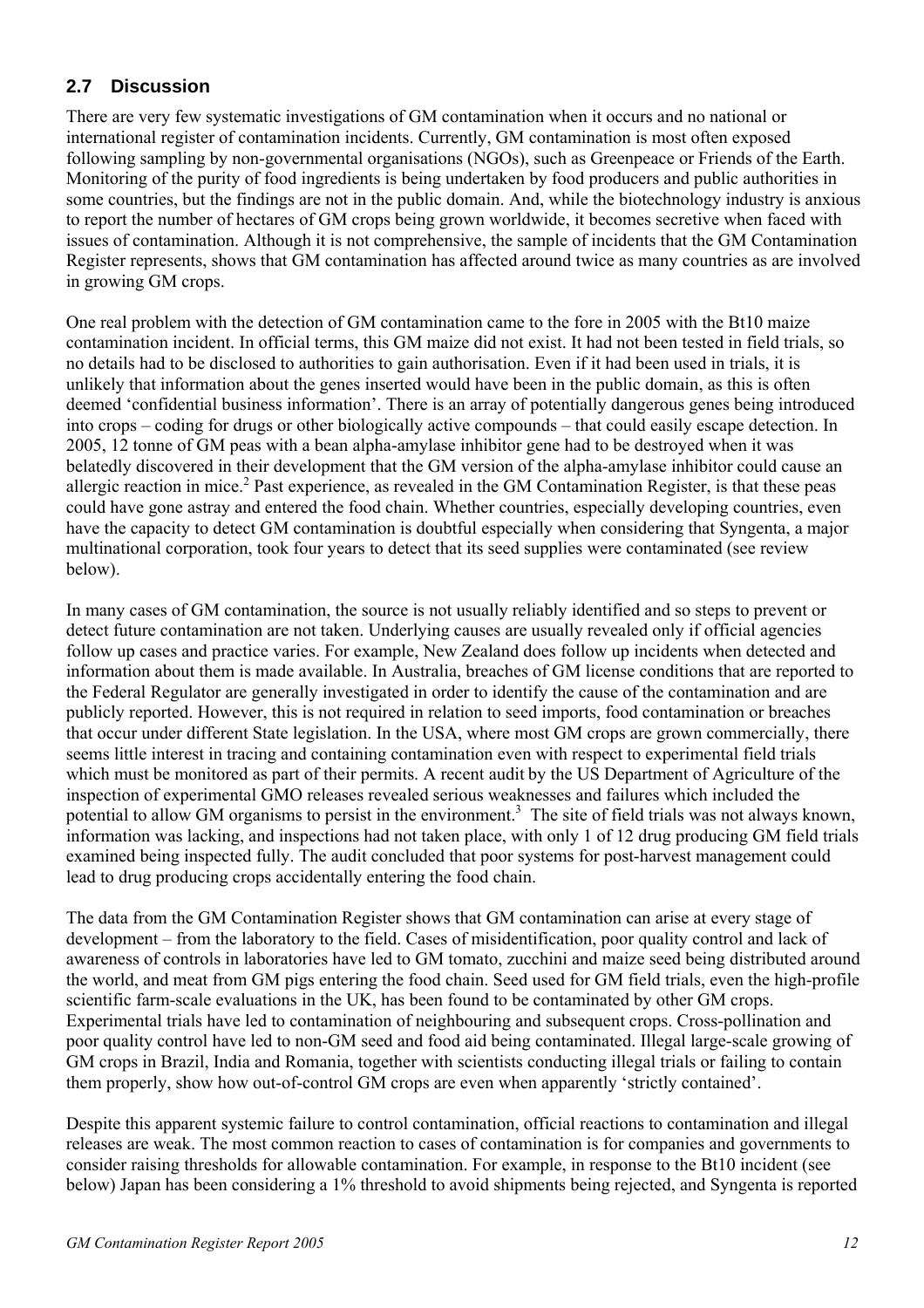to be supporting such a move.<sup>4</sup> Also in 2005, the Australian Government set a 0.9% threshold for GM contamination in harvested oilseed rape and 0.5% in seed following problems with low levels of contamination in oilseed rape seed.<sup>5</sup> This is despite all the oilseed rape-growing states in Australia having moratoria on the growing of GM oilseed rape to maintain GM-free status. It is difficult to avoid the conclusion that the industry and its allies consider contamination to be useful in forcing acceptance of GM crops by making them 'inevitable'. Governments with the interests of the biotechnology industry at heart appear willing to support such relaxation of standards at odds with the preferences of citizens and non-GM organic and conventional farmers.

Illegal releases of GM organisms, when identified, tend to be better investigated than cases of GM contamination of food, feed or seed. However, in the case of illegal and unreported GM soya growing in Romania and illegal varieties of GM insect-resistant cotton in India, official responses have been weak and unable to contain the problem.

While many claims have been made for the advantages of GM crops, there are serious issues over the sustainability of the technology. The first negative agricultural side-effects were seen in 1998, only two years after GM crops were first grown commercially. The unanticipated occurrence of cotton boll failure has been managed by altering recommendations on herbicide use, to avoid damaging effects on the plant. The emergence of herbicide-tolerant weeds as a result of the adoption of GM Roundup Ready soybeans was widely predicted and has led to the use of other chemical herbicides to control them.

Multiple resistance to herbicides has already arisen in Canada, where cross-pollination has led to the emergence of oilseed rape volunteer weeds that are resistant to three herbicides. These incidents, together with the first field case of Bt insect resistance associated with a GM crop, raise questions about the sustainability of the technology. While the agricultural biotechnology companies may profit from the need for more chemicals, farmers may suffer crop failures and lowered profit margins.

In all incidents of contamination, illegal releases and negative side-effects there are likely to be economic costs which are rarely calculated. In the case of the Starlink contamination, where a GM maize intended only for animal consumption was found in human food, costs to the company, Aventis, have been estimated at \$500 million in payments to farmers, food producers and processors who had to withdraw food products. The total costs of the Bt10 contamination incident are not known, but are likely to have been considerable.

The costs to human health and the environment could prove to be even higher in the future when the restricted extent of controls is considered. Companies and their insurers will need to review the financial liabilities of the biotechnology industry.

In considering liabilities, the following realities will have to be acknowledged:

- Selling and promoting GM crops in countries where the existing infrastructure will not allow even basic controls to succeed poses real problems.
- Efforts to isolate GM crops through separation from other crops are unlikely to prevent contamination even if accompanied by serious enforcement regimes and quality control procedures.
- The international nature of the crop commodity market and the companies selling GM crops means that an international response is needed to contain GM contamination.

As the review of the Bt10 incident illustrates, it is probably impossible to prevent all GM contamination and the potential for serious harm remains.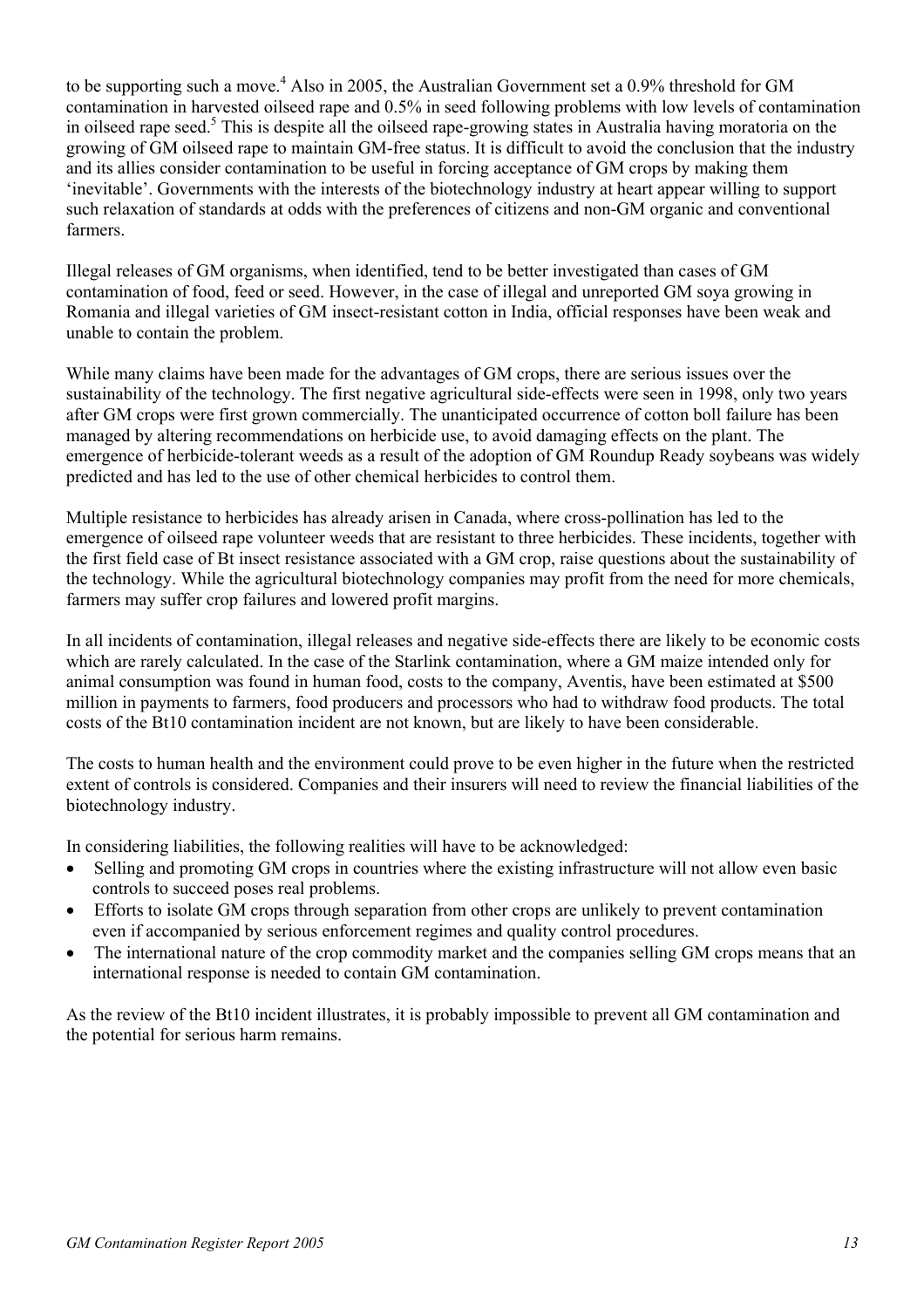# **3 Syngenta's Bt10 maize contamination incident**

*'This incident points to fundamental problems with the regulatory framework for agricultural biotechnology in the United States. And the response of the agencies involved gives little confidence that these problems are being seriously addressed.' Nature*, *Editorial*, 14 April 2005<sup>6</sup>

# **3.1 Introduction**

The Bt contamination incident of 2005 was one of the most important of the year in terms of its extent and implications. This special review brings together the information that is known about the Bt10 contamination incident and analyses the corporate and official government responses to it in an effort to aid learning and avoid such events in the future. Whether Bt10 proves to be safe or not, that an unapproved GM crop was wrongly marketed for four years indicates that current control systems are inadequate. With the development taking place of GM crops to produce drugs, an urgent reappraisal is needed to avoid serious harm arising in the future.

On 22 March 2005, the science journal *Nature* revealed that a line of GM maize, Bt10, that does not have regulatory approval anywhere in the world had been grown accidentally for four years.<sup>7</sup> The Bt10 maize was produced by the agricultural biotechnology company Syngenta, and was 'mistakenly identified' as its approved commercial GM maize line, Bt11, and used in commercial maize breeding lines. Although the company informed the US authorities about the error in December 2004, other countries that may have received the Bt10 maize were not informed by Syngenta or the US authorities, even though the export of Bt10 elsewhere was likely to have been illegal.

In addition, the full details of the contamination incident, including the molecular characterisation of Bt10 maize as required for a risk assessment, have still not been made available to the public. The presence of an antibiotic resistance gene was not revealed initially and independent testing has been obstructed because a specific test for Bt10 was not developed until four months after the initial mistake was detected. Sygenta has also put restrictions on access to Bt10 test material, hampering independent analysis by third parties.

# **3.2 How the contamination incident unfolded**

The journal *Nature* first revealed that Syngenta had inadvertently produced and distributed a variety of GM maize, Bt10, which did not have regulatory approval, in March 2005.<sup>7</sup> Between 2001 and 2004, several hundred tonnes of the Bt10 maize were distributed and grown commercially as if it were Bt11 maize in the USA and, to a lesser extent, in Canada. As a result, the maize was exported to other countries. Bt10 maize was also mistakenly used in field trials in Spain, Chile, Canada and Argentina and in a contained growing system (phytotron) in France in 2001. The breach was reported by the company to the US authorities in December 2004, but was not made public until three months later.

Table 4 gives a chronology of the events surrounding the Bt10 contamination incident and shows that the European Commission was not informed until two days before the *Nature* article was published, despite a statement to the journal by the US authorities that other countries had been informed. In a meeting with Greenpeace, GeneWatch UK and Save Our Seeds on 11 May, Syngenta representatives made the excuse that the company was involved in tracking the contaminated seed, putting it in quarantine and arranging its disposal. By implication, Syngenta, a giant multinational corporation that employs 19,000 people in over 90 countries and had sales of \$7.3 billion in 2004, was simply too busy and did not have the resources to inform other countries or the United Nation's Cartagena Biosafety Protocol's Clearing House of the possible contamination. The company also argued that informing possibly affected third parties about the contamination was the responsibility of the US authorities. Although the European Commission did not share this view, it did not take any formal action as a result.

The mix-up between Bt10 and Bt11 arose because Syngenta's quality control procedures were not sufficiently rigorous and did not differentiate between Bt10 and Bt11. The company had relied upon field observations and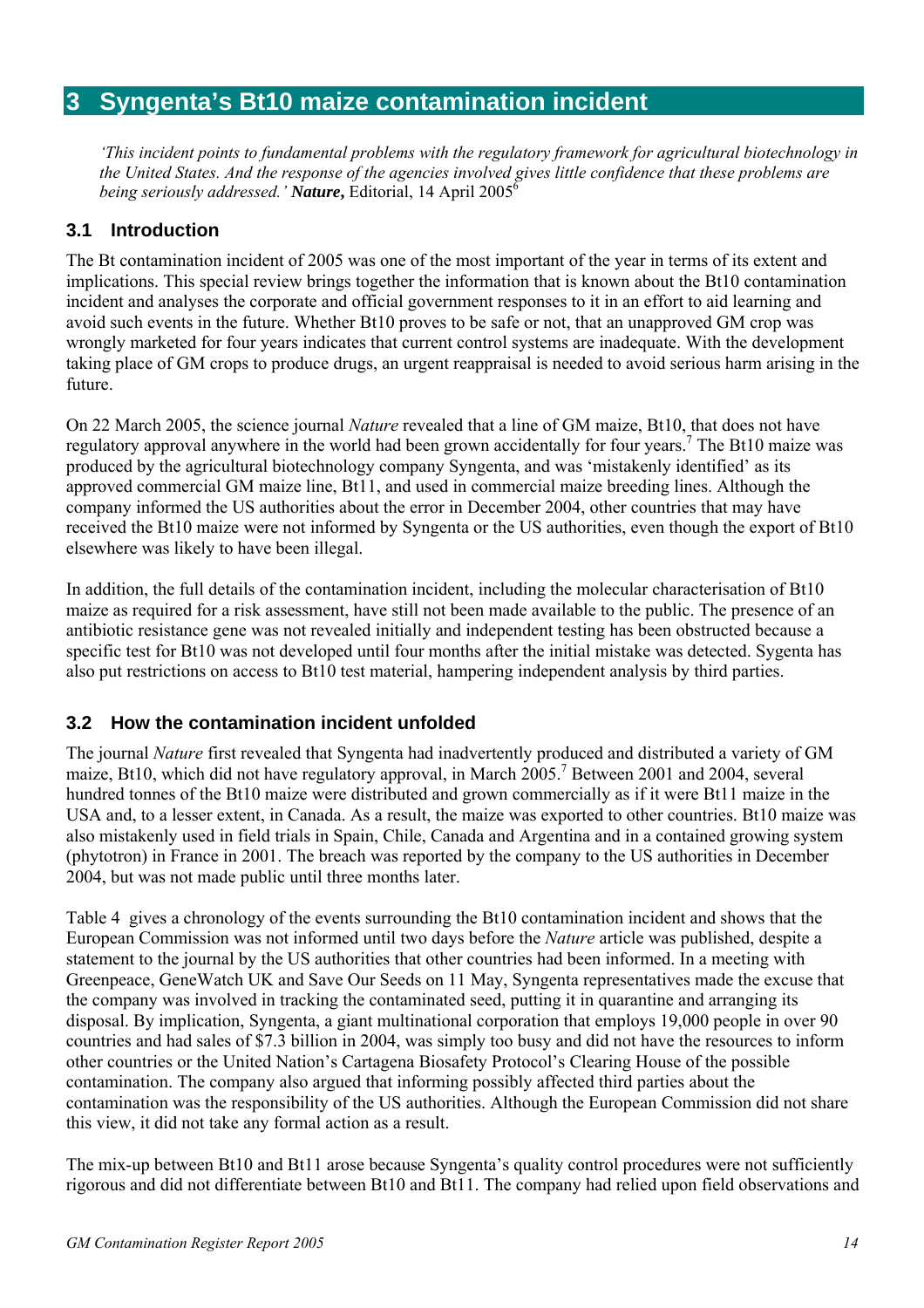testing for Bt proteins using an ELISA technique which detects the presence of the Cry1A protein which is present in both Bt10 and Bt1.<sup>8</sup> As a result, Bt10 lines were mistakenly used in breeding. The error was detected after four years by Garst seeds, a seed company recently taken over by Syngenta, using more sophisticated DNA-based techniques looking at the specific DNA construct inserted. (see Box G for explanation of testing approaches)

In relation to the scale of the incident, Syngenta asserts: *'The Bt10 event was found in five Bt corn breeding lines in the USA, three of which were used between 2001 and 2004 primarily for pre-commercial development. The seeds produced could have planted an estimated 37,000 acres (15,000 hectares) in the USA accumulative over the four-year time period. This equates to one-one hundredth of one percent (0.01 percent) of the annual total US corn acreage (annual US corn plantings is 80 million acres or 32 million hectares). Only around 18 percent of US corn is exported to other countries. Therefore, although it is possible that some Bt10 grain could have entered US export channels, any such amount would have been in very small volumes.'9* It has been estimated that about 1,000 tonnes of Bt10 could have been imported into Europe between 2001 and 2004. However, despite the delay between detection of the contamination and its public acknowledgement, when any contaminated maize would have moved undetected, 12 shipments of contaminated maize have been reported (11 to Japan – see Table 5 – and one to Ireland). It is possible that Syngenta has failed to identify the extent of the contamination, or that Bt10 maize has been disproportionately exported to Japan for some reason, or that other shipments have been identified in the USA before departure and their export halted.

According to Syngenta, once the problem was identified, all the Bt10 seed was tracked and quarantined, if it had not already entered the food chain. The contamination, from the company's perspective, is contained. In a response to the UK's Department of the Environment, Farming and Rural Affairs (DEFRA) on 5 April 2005, Syngenta said 19,000 bags of Bt10 maize seed were in quarantine. However, because Syngenta has placed restrictions on access to reference material for Bt10, and has claimed commercial confidentiality in relation to the affected maize breeding lines, independent verification will be difficult and will probably prove impossible.

# **3.3 How Bt10 has been modified – secrecy prevails**

One of the most important pieces of information needed to assess the safety of GM crops is detail about the way in which the crop has been modified – including exactly what DNA has been integrated, how many copies and where in the genome. Compositional analysis to ensure there have been no unintended effects is also required for each genetic modification event, because each one is different.

This information is needed to understand how the modified crop will behave and what safety questions may need addressing. However, this information is still not in the public domain because Syngenta considers that it is commercially confidential. Syngenta has also insisted that authorities keep such information confidential when it has been supplied to them, but the scope of the data provided to them is obviously not as comprehensive as that normally required for a risk assessment.<sup>19</sup>

Syngenta's actions have also tended to conceal the full picture in other ways. When the mix-up between Bt10 and Bt11 first came to light, Syngenta emphasised the similarity between the two GM maize varieties in its statement to *Nature*. Both include insecticidal Cry1Ab toxins as a result of the introduction of a gene from the soil microorganism *Bacillus thuringiensis* and a gene (the PAT gene) which gives herbicide tolerance to glufosinate, also from a soil micro-organism. The company simply said that the new proteins produced by the maize were the same in Bt10 and Bt11.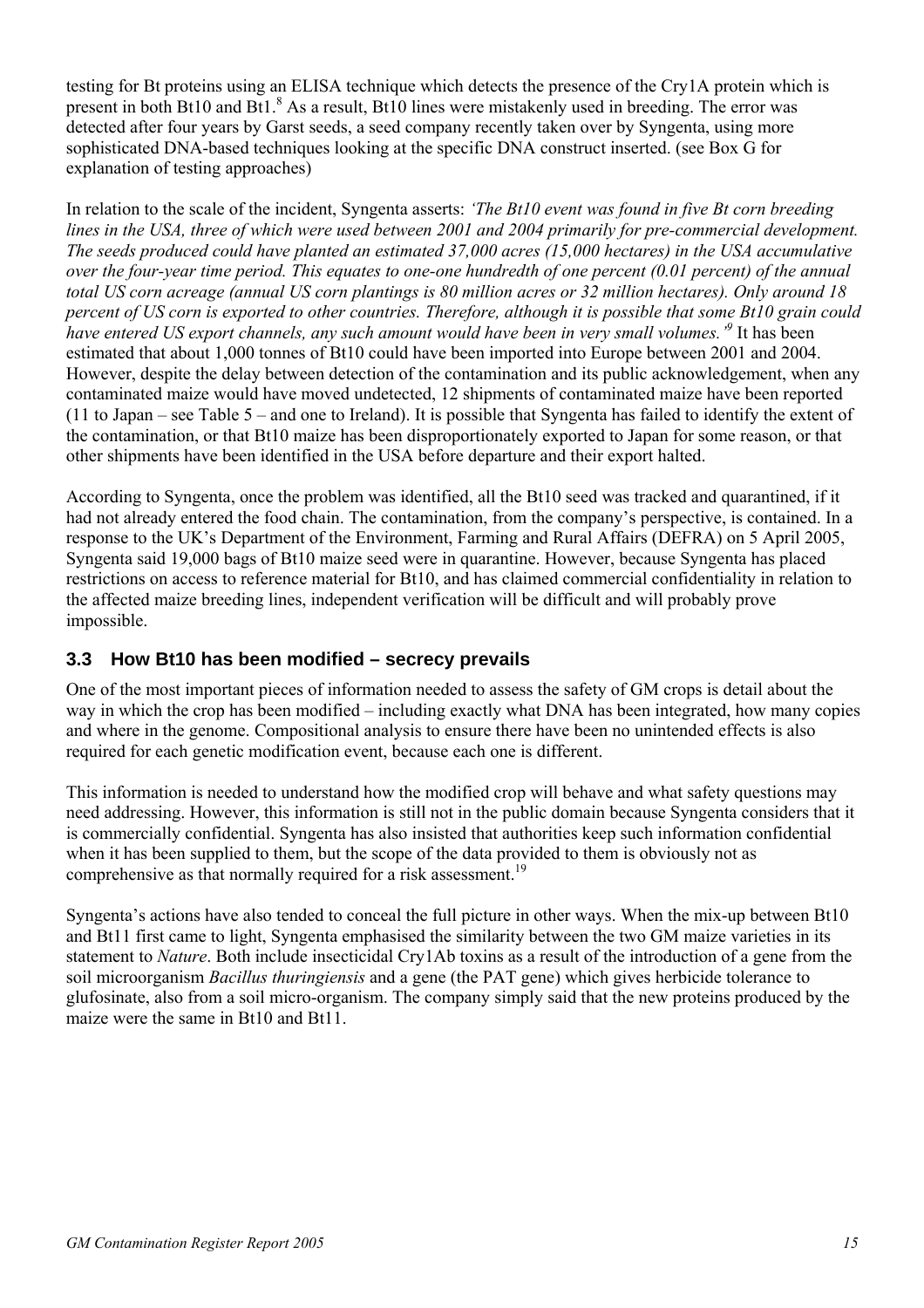# **Table 4: Chronology of events surrounding the Bt10 contamination incident**

| <b>Date</b>                | <b>Event</b>                                                                                                                                                                                                                                                                                                                                                          |
|----------------------------|-----------------------------------------------------------------------------------------------------------------------------------------------------------------------------------------------------------------------------------------------------------------------------------------------------------------------------------------------------------------------|
| 2001-2004                  | Bt10 maize mistakenly considered to be Bt11 maize and used in breeding. Planted on an<br>estimated 15,000 hectares in the USA.                                                                                                                                                                                                                                        |
| 2003 and 2004              | Bt10 maize mistakenly used as Bt11 in field trials in Spain. Field trials also undertaken in<br>Argentina, Chile and Canada using the wrong GM maize variety, but dates not known.                                                                                                                                                                                    |
| December 2004              | Syngenta informs the US authorities that it has detected Bt10 in lines of Bt11 maize being sold<br>commercially for four years.                                                                                                                                                                                                                                       |
| 14 March 2005              | The US Environment Protection Agency issues a statement to the science journal Nature, saying<br>that it is investigating whether any violations of laws and regulations have been occurred. It<br>states: 'The US Government is also communicating with our major trading partners to ensure<br>they understand there are no food safety or environmental concerns.' |
| 22 March 2005              | The US Government sends an e-mail to the European Commission informing it of the<br>'inadvertent' release of the unauthorised Bt10 maize. <sup>10</sup> This is the first time the Commission has<br>been informed.                                                                                                                                                   |
| 24 March 2005              | Nature publishes its article revealing the Bt10 release. Jeff Stein of Syngenta is quoted as<br>saying: 'What makes this somewhat unique is that Bt10 and Bt11 are physically identical and<br>the proteins are identical.'                                                                                                                                           |
| 24 March 2005              | Japan announces that it will monitor imports of maize from the USA for the presence of Bt10. <sup>11</sup>                                                                                                                                                                                                                                                            |
| 31 March 2005              | In a letter to the European Commission Joint Research Centre, Syngenta admits for the first<br>time that Bt10 differs from Bt11 in that it also contains an ampicillin resistance gene. Sygnenta<br>says it is 'in the process of developing and validating  an event specific detection<br>method'. $^{12,13}$                                                       |
| 6 April 2005               | Syngenta tells the European Commission that it expects to have a validated, event-specific test<br>for Bt10 available 'at the end of this month'. <sup>14</sup>                                                                                                                                                                                                       |
| 8 April 2005               | US Department of Agriculture fines Syngenta \$375,000 and requires Syngenta to fund a<br>compliance conference.                                                                                                                                                                                                                                                       |
| 15 April 2005              | EU announces that it requires certification that all maize imports from the USA do not contain<br>Bt10. <sup>15</sup>                                                                                                                                                                                                                                                 |
| 25 April 2005              | Validated test for Bt10 becomes available. <sup>16</sup>                                                                                                                                                                                                                                                                                                              |
| 11 May 2005                | Syngenta meets with Greenpeace, GeneWatch UK and Save Our Seeds in Brussels. Syngenta<br>refuses to disclose full sequence information on Bt10. Syngenta confirms that it will not make<br>Bt10 reference material generally available to independent laboratories. GeneScan is the only<br>laboratory other than national labs allowed to test for Bt10.             |
| 25 May 2005<br>2 June 2005 | Shipment of maize into Ireland reported to be contaminated with Bt10. <sup>17</sup><br>Shipment of maize into Japan reported to be contaminated with Bt10. <sup>18</sup> Ten further shipments<br>are found to be contaminated by end of August (see Table 2 below).                                                                                                  |
| 9 June 2005                | European Food Standards Authority says Bt10 probably safe but not enough information has<br>been provided for a full risk assessment. <sup>19</sup>                                                                                                                                                                                                                   |

# Box G: **GMO testing – finding only what you look for**

Two types of testing are used for most GMO identification:

• **PCR** (Polymerase Chain Reaction):Tests for the presence of a specific DNA sequence, which must be known and prepared in reference material.

In the case of Bt10, the ELISA protein and its DNA sequence employed to identify the approved GMO Bt11 was present both in Bt11 and in Bt10. Hence any Bt10 could have been mistaken for Bt11.

**Unique identification** requires testing for a DNA sequence which is unique to the specific GMO. These specific DNA sequences must initially be provided by the producer of a GMO. Where they are not available GMOs will go undetected and this includes most experimental GMOs at present.

Some **screening tests** use DNA sequences present in a variety of different GMOs in order to assess whether further detailed testing is required. If a common sequence used in screening tests is not in a particular GMO, it will escape by this approach.

<sup>•</sup> **ELISA** (Enzyme-Linked Immunosorbent Assay): Tests for the presence of a specific protein using antibodies in the test kit. The protein is produced from the activation of the introduced DNA.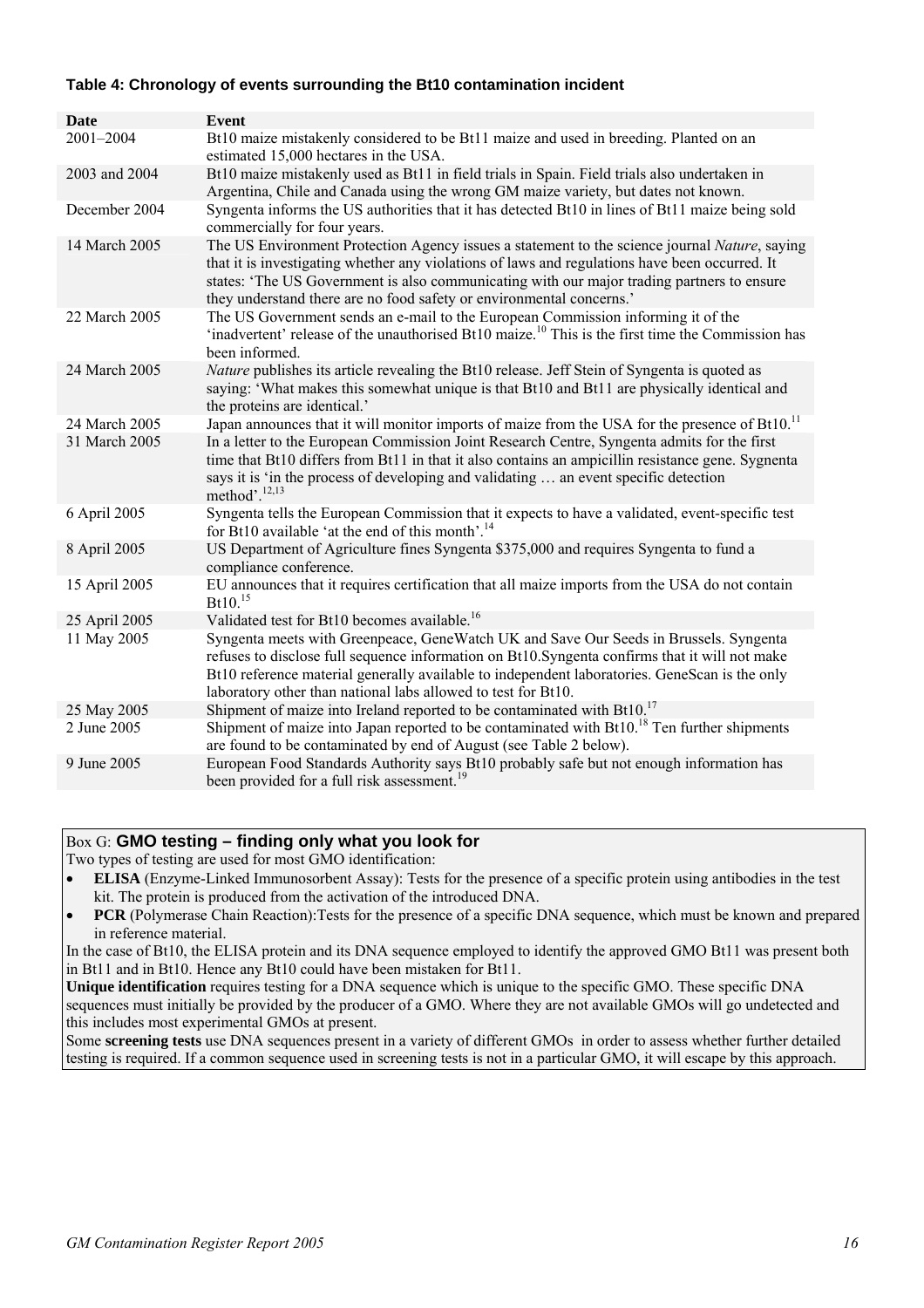|     | Date of arrival of | <b>Port of arrival</b>         | Date of detection of Bt10 | <b>Amount</b>   |
|-----|--------------------|--------------------------------|---------------------------|-----------------|
|     | shipment           |                                |                           | (metric tonnes) |
| 1.  | 26 May 2005        | Nagoya, Aichi Prefecture       | 31 May                    | 390             |
| 2.  | 30 May 2005        | Tomakomai, Hokkaido Prefecture | 3 June                    | 822             |
|     | 30 May 2005        | Tomakomai, Hokkaido Prefecture | 16 June                   | 1,170           |
| 3.  | 10 June 2005       | Shibushi, Kagoshima Prefecture | 23 June                   | 4,170           |
| 4.  | 20 June 2005       | Tomakomai, Hokkaido Prefecture | 5 July                    | 1,429           |
| 5.  | 20 June 2005       | Kashima, Ibaraki Prefecture    | 11 July                   | 3,880           |
| 6.  | 30 June 2005       | Kamaishi, Iwate Prefecture     | 12 July                   | 1,277           |
| 7.  | 15 July 2005       | Hakata, Fukuoka Prefecture     | 4 August                  | 7,674           |
| 8.  | 28 July 2005       | Hachinohe, Aomori Prefecture   | 19 August                 | 5,375           |
|     |                    |                                |                           |                 |
| 9.  | 1 August 2005      | Shibushi, Kagoshima Prefecture | 19 August                 | 5,963           |
| 10. | 8 August 2005      | Shibushi, Kagoshima Prefecture | 24 August                 | 460             |
| 11. | 12 August 2005     | Kashima, Ibaraki Prefecture    | 31 August                 | 2,053           |
|     | <b>TOTAL</b>       |                                |                           | 34,663          |

# **Table 5: Details of the shipments of contaminated Bt10 maize into Japan20,21,22,23,24,25**

However, later it emerged that Bt10 also contains a gene that gives resistance to the antibiotic ampicillin.<sup>26</sup> Syngenta's response to this disclosure, which came to light because Syngenta had compared Bt10 with Bt11 to confirm to the UK's Advisory Committee on Releases to the Environment (ACRE) that Bt11 did not contain an ampicillin resistance gene,<sup>27</sup> is that the ampicillin resistance gene is not active in the plant because it has a bacterial promoter which is not recognised. However, if horizontal gene transfer takes place into a bacterium, the bacterial promoter will be functional and could lead to the evolution of strains of bacteria which are no longer killed by ampicillin or other beta-lactam antibiotics.

In a ruling published last April, the European Food Safety Authority, which advises European Union governments on food issues, said that marker genes conferring resistance to ampicillin 'should be restricted to field trials and not be present in genetically modified plants placed on the market'. The European Deliberate Directive, (2001/18) also requires the phase-out of the use of antibiotic resistance genes and the Codex Alimentarius Commission, the international food-standards body, has urged the agricultural biotechnology industry to use alternative methods to refine genetically modified strains in the future.

# **3.4 Keeping testing under control**

Because Bt10 has no commercial approval and has been used in field trials only mistakenly, Syngenta has never had to supply details about the maize to any authorities or conduct a risk assessment for environmental and human safety. The initial production of Bt10 maize would have taken place in the laboratory, growth chambers and greenhouses and would not have required specific approval. At some stage, a batch of Bt10 plants or seeds must have been mislabelled as Bt11 – a situation which is not difficult to envisage happening.

The implication of this situation is that authorities were effectively unaware of the existence of Bt10 maize. Therefore, official agencies did not have any information about the variety, reference material or unique identifier to test for its presence. Despite having illegally released a GM organism in Europe and Japan through exports of contaminated maize from the USA, Syngenta still controls the illegal material, determines who has access to it and under what conditions, and lays down the law on what should remain classified as 'confidential business information'. Authorities seem to have been very willing to allow this.

Syngenta exploited this bizarre situation, by trying to restrict commercial testing to one laboratory, GeneScan, by refusing to allow other independent laboratories or companies access to the Bt10 reference material needed to conduct tests. Syngenta argues that GeneScan is a leading laboratory with high standards. This is not disputed, but good scientific practice would allow independent validation to be possible. Government laboratories have been given reference material for official testing but not for third parties. However, Genetic ID, another testing company, is now offering its customers complimentary Bt10 testing when they submit samples of maize for examination and will supply certification accepted by the Japanese Ministry of Agriculture.<sup>28</sup>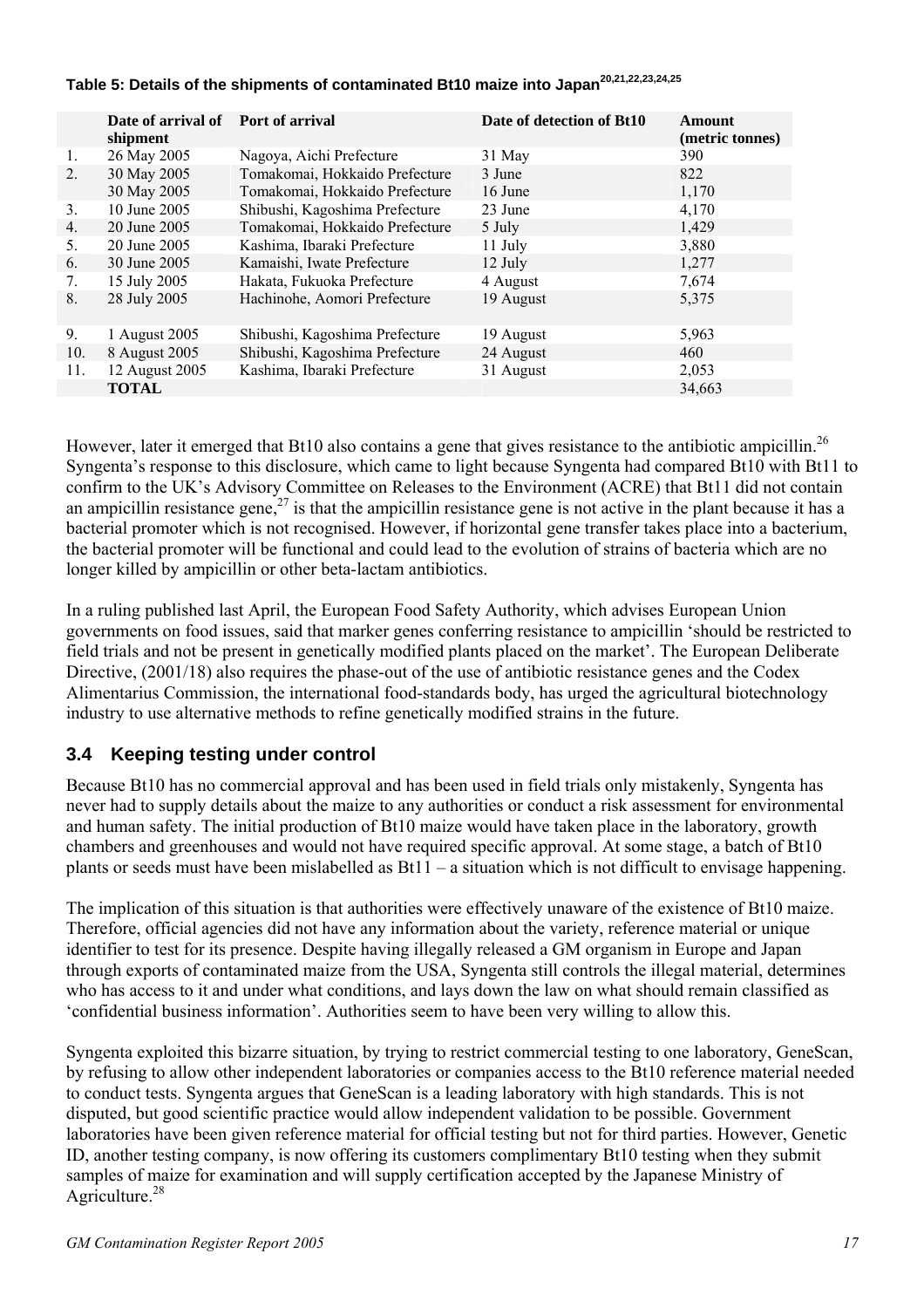# **3.5 The official response**

# **USA**

In the USA, three different agencies were involved in the investigation of the Bt10 contamination incident – the Environmental Protection Agency (EPA), the Department of Agriculture (DA) and the Food and Drug Administration (FDA). This reflects the complex, product-based approach to GM regulation taken in the USA. In relation to Bt10, the EPA is responsible for the environmental safety of the insecticidal Cry1Ab toxin it produces; the DA is responsible for any plant pest safety issues in relation to agricultural and environmental safety; and the FDA is responsible for food safety.

In its assessment, the EPA judged that both the Cry1Ab toxin from the introduced Bt gene and the PAT protein produced from the herbicide tolerance gene in Bt10 were the same as those in the approved variety Bt11. To be sold legally, the Cry1Ab toxin and PAT protein have to be covered by a tolerance or exemption from tolerance which includes the conduct of a risk assessment and a period of public comment. Based on data which are not in the public domain, the EPA determined that the Cry1Ab and PAT proteins were covered by exemptions from tolerance determined in 1996 and 1997 respectively.<sup>29</sup> Because the ampicillin resistance gene is not expressed in the plant, it was determined that this did not need to be covered by a tolerance or exemption.

In its investigation which was coordinated with the EPA's, the DA concluded that 'there are no human or animal health or environmental concerns with Bt 10 corn due to the limited amount in the environment, results of the review of product characterization information, and the close similarity of the Bt10 corn line and another Bt corn line which has cleared regulatory review'. 30 None of the data considered are in the public domain. The agency said it was overseeing quarantine and destruction of the remaining Bt10. It agreed a fine of \$375,000 and also instructed Syngenta to host a compliance conference.

The FDA determined: 'Based on EPA's finding that the genetically engineered proteins in Bt 10 are safe, the extremely low levels of Bt 10 corn in the food and feed supply, and the fact that corn does not contain any significant natural toxins or allergens, FDA has concluded that the presence of Bt 10 corn in the food and feed supply poses no safety concerns'. This meant there were no other requirements for Bt10 to be legally present in food or feed.<sup>31</sup> The FDA also clearly stated that it was not legal to plant Bt10 maize in the USA.

The Center for Food Safety and Friends of the Earth in the USA, have highlighted some key inadequacies in the approach that has been taken in a letter to the three agencies, including: $32$ 

- The lack of supporting data that the Cry1Ab and PAT proteins in Bt10 are identical to those in Bt11. The EPA's normal practice is to assess each specific event even when the same protein is involved, e.g. Bt11, Event 176 and MON810 which all contain Cry1Ab, but were given a distinct registration number. By not following established practice, a full safety assessment has not been conducted, the possibility of unintended changes exists and a public consultation together with publication of safety data has been avoided.
- The assumption underlying the food safety assessments, that levels of the Bt10 proteins in the environment are low, may not be reliable because no independent assessment of the extent of the contamination has taken place. Experience with Starlink contamination has demonstrated how pervasive contamination may prove to be.
- The lack of environmental safety assessment of the Cry1Ab protein, expression of which is event specific and affects insect exposure.
- Failure to address questions about the implications of horizontal gene transfer of the ampicillin resistance gene. That the gene is not expressed in the plant does not remove questions about the possible adverse effects if the gene were transferred to bacteria in the intestines of animals or people, where it would be active. The ampicillin resistance gene in Bt10 maize is artificially constructed and does not occur in nature. A mutation in its origin of insertion sequence means that over 150 copies of the gene can be produced.<sup>33</sup> This high copy number led the UK to vote against the approval of another Syngenta GM maize, Event 176, which contains the same ampicillin resistance gene. $34$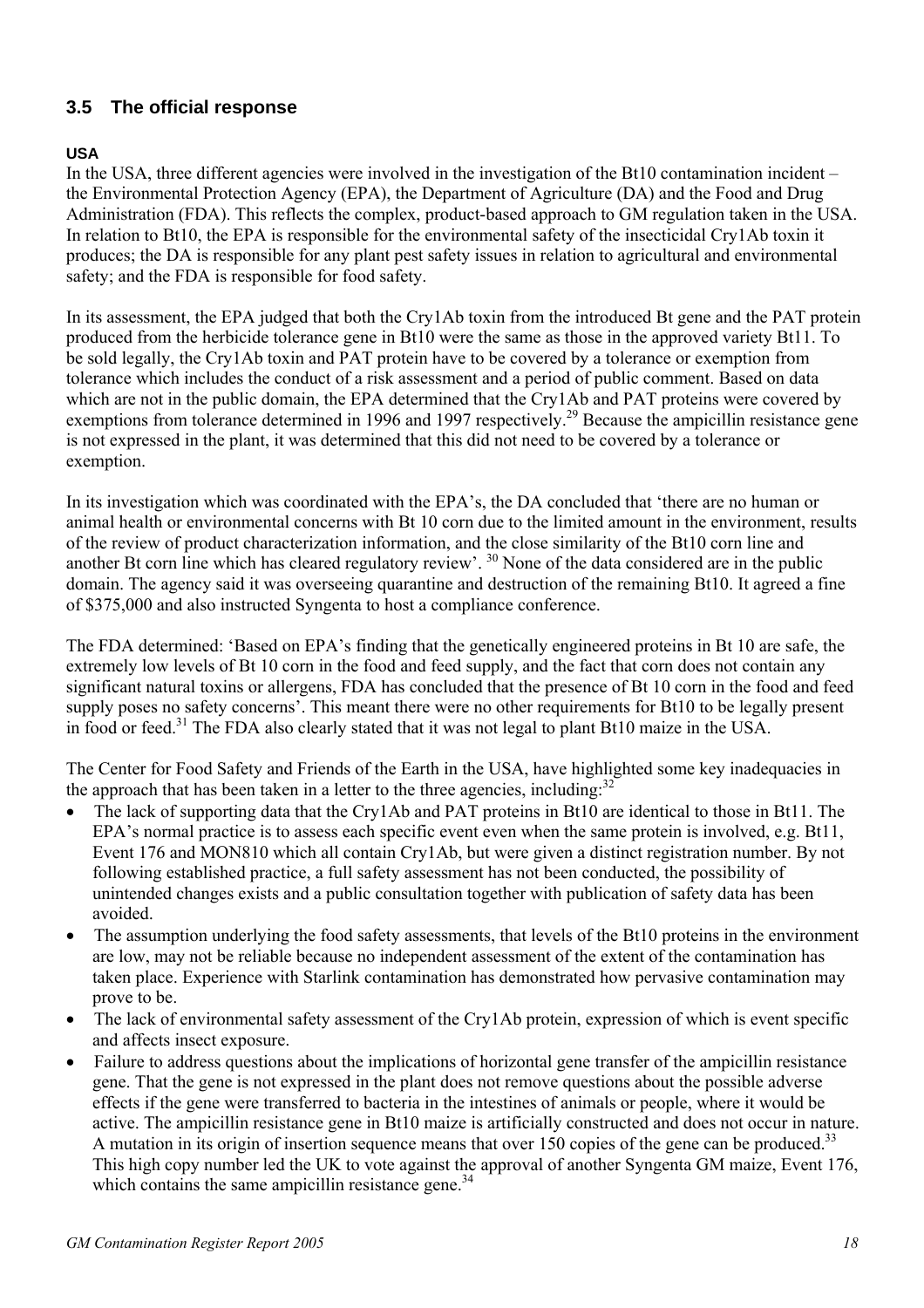# **Europe**

Europe's investigation into the Bt10 contamination incident has been led by the European Commission's DG SANCO and DG Environment, and the European Food Standards Authority (EFSA). Initially, when informed on 22 March, the European Commission and the EFSA did little, seeming to be reassured by the USA that Bt10 was to all intents identical to Bt11. Europe was also paralysed by the lack of a test which would specifically identify Bt10. The revelation on 31 March that the Bt10 maize contained an ampicillin resistance gene apparently angered the Commission, particularly because earlier advice from the EFSA had been that GM crops grown commercially should not contain this gene. The Commission demanded that the USA ensure that shipments to Europe did not contain Bt10.35 It also requested further information from Syngenta on the gene sequence and detection methods. Emphasising the lack of information with which to determine a risk assessment, the emergency measures to ensure that imports of maize products from the USA were certified as free of Bt10 were formalised on 18 April 2005.36

On 9 June, the EFSA published its opinion on the safety of Bt10 maize. Although it concluded that because of the small quantities involved there were unlikely to be any safety issues, the lack of full information and inability to verify independently some of Syngenta's information meant that it was not possible to determine the safety of Bt10 itself.

Despite an illegal release of a GM organism having taken place in Europe, where all releases require a licence, no further action is being taken against the company. The angry press releases published by the Commission are in contrast to its lack of any action to hold the company and the US authorities to account in any meaningful way.

# **Ireland**

Ireland is one of the two countries that is known to have received a Bt10 contaminated maize shipment. Two thousand five hundred and forty six tonnes of the Bt10 contaminated maize arrived in Ireland aboard the *Helena Oldendorff* on Wednesday 25 May 2005 at Greenore Port in Co. Louth. Ireland informed the European Commission about the shipment and their decision to impound it, but since that time has left responsibility for disposal with the importer, Arcady Feeds Ltd. In a letter to the Green Party leader Trevor Sargent on 24 June, the Irish Minister of Agriculture said: 'Responsibility for disposal of this material rests with the importer. The importer has been requested to submit proposals for disposal of the material and has responded saying that they are currently exploring three options, viz incineration abroad; return to country of origin or possible composting within Ireland, the latter which would require the consent of the EPA.'37 According to Syngenta the shipment has been incinerated.

# **Japan**

Japan, like Europe, has not taken any legal action against Syngenta, despite considering that imports of Bt10 are illegal. In early June, both Japan's Ministry of Agriculture, Fisheries and Food (MAFF) and Ministry of Health, Labour and Welfare (MHLW) announced all vessels containing US maize would be tested for the presence of Bt10. Both agencies had started random testing for Bt10 in early May. Japan later called on the USA to test its exports for Bt10 and it now accepts certificates from laboratories using approved testing showing that Bt10 is not in a shipment.  $38$ 

# **Other countries**

There is no reliable data in the public domain that documents where Bt10 maize may have been exported to from the USA, but it is possible that any country that imports maize from the USA could have been affected. However, other countries in this situation, such as Australia, seem simply to have ignored the issue and neither undertaken testing themselves nor required certification of imports. In doing this, these countries accepted Syngenta's assessment of the amounts of Bt10 that entered the food chain and where it was likely to have gone. Their view was that the amounts involved were too small to be concerned about.

# **3.6 The Biosafety Protocol**

Article 25 of the Biosafety Protocol concerns illegal transboundary movements of GMOs (or living modified organisms, LMOs, as they are called in the Protocol). It states: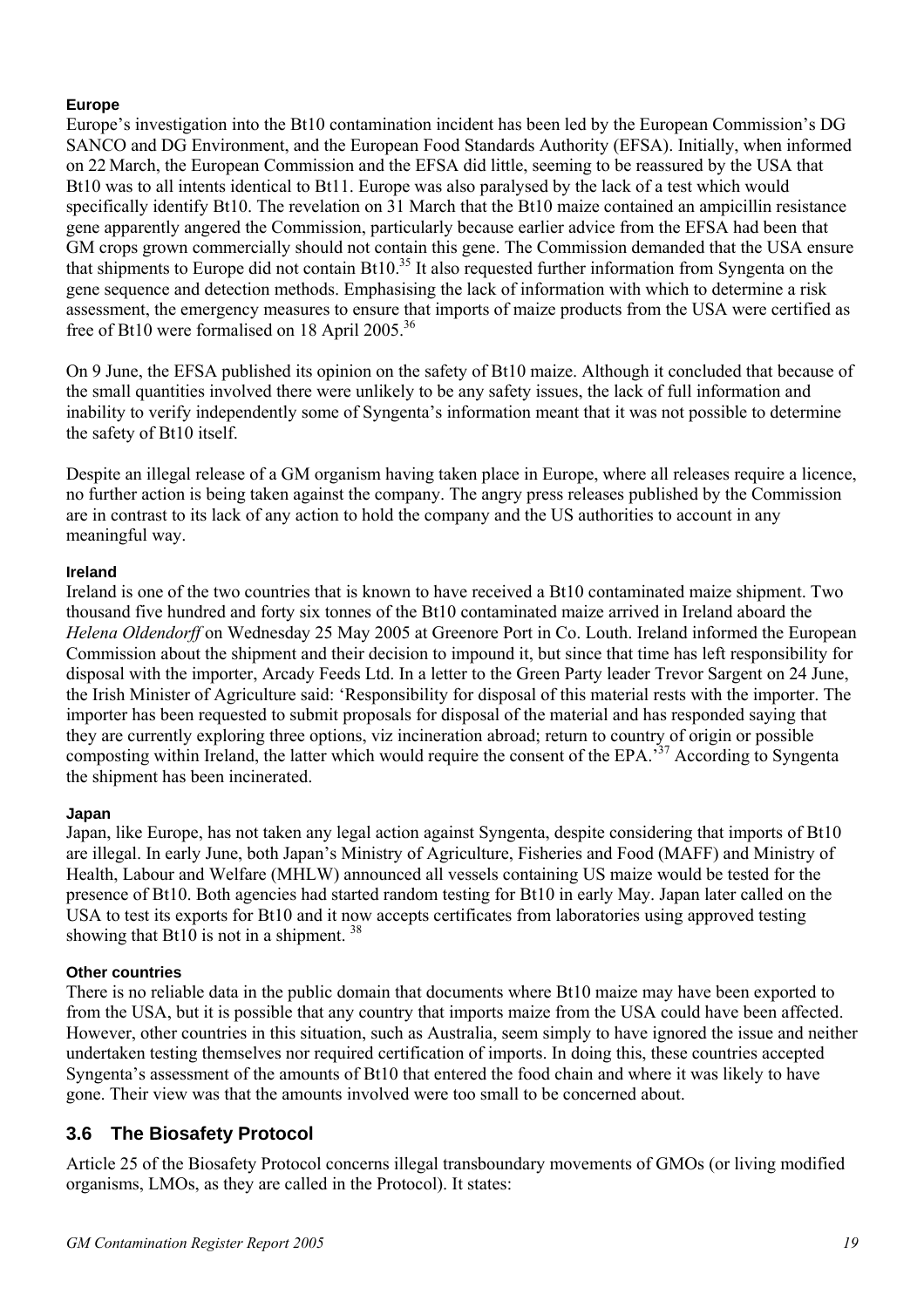*1. Each Party shall adopt appropriate domestic measures aimed at preventing and, if appropriate, penalizing transboundary movements of living modified organisms carried out in contravention of its domestic measures to implement this Protocol. Such movements shall be deemed illegal transboundary movements.* 

*2. In the case of an illegal transboundary movement, the affected Party may request the Party of origin to dispose, at its own expense, of the living modified organism in question by repatriation or destruction, as appropriate.* 

*3. Each Party shall make available to the Biosafety Clearing-House information concerning cases of illegal transboundary movements pertaining to it.* 

However, a search of the Biosafety Clearing House (http://bch.biodiv.org/) reveals no references to Bt10 maize at all. Neither the USA, European Commission, Ireland nor Japan appear to have fulfilled their obligations under the Protocol to provide information about the illegal transboundary movement of Bt10 maize. There is also no unique identifier for Bt10 available from the Biosafety Clearing House. The USA is not a party to the Protocol, but has been providing information on GM approvals to the Clearing House.

# **3.7 Lessons to be learnt**

The Bt10 contamination incident has raised fundamental questions about the adequacy of GM crop control systems. Important dimensions of this incident include:

- The underlying error occurred in the laboratory but was not detected for many years. The Bt10 contamination incident is not the only case to have arisen though mix-ups in the laboratory as examination of the GM Contamination Register reveals:
	- − Scientists wrongly distributed GM tomato seeds to researchers at 12 institutions in the USA and to researchers in 14 other countries.
	- − Poor record keeping has led to three incidents where meat from GM pigs has entered the food chain.
	- − GM zucchini seeds were wrongly labelled and imported into Germany.
- Quality control mechanisms inside Syngenta were based on phenotype of the crop and not its genotype. It is not known how widespread this practice is, but it will fail to distinguish between many GM crops in the research or commercial phases of development.
- Authorities were not aware of the existence of Bt10 and would not have been able to test for it. More dangerous GM plants, such as those being modified to produce drugs, could be muddled up in this way and go unidentified.
- No specific test for Bt10 was available until at least four months after the company first informed the US authorities about the contamination. It seems that no attempt to develop this test was made until after Europe and Japan were informed and wanted to test imports. Syngenta was able effectively to delay and possibly avoid detection of illegal releases of Bt10 as a consequence. It may also have avoided some possible legal repercussions as a result.
- Authorities have been willing to bend the rules in the interests of the company involved. The USA did not conduct an event-specific assessment of the crop; public consultation and publication of details required for a risk assessment have been avoided. In Europe and Japan, despite an illegal act taking place, the company has faced little more than stern requests for information which has then been kept secret at the company's insistence.
- Obligations for information exchange under the Biosafety Protocol have been ignored by all those affected by the Bt10 contamination incident.
- The company involved has behaved secretively and in a manner which is completely at odds with responsible corporate behaviour. Despite having been negligent in its laboratory practices, Syngenta has sought to conceal as much information as it can from the public and restrict commercial testing.

What reactions are needed to an event such as this? One important fact for policy makers, industry and the public to consider is that it may prove impossible to prevent a much more serious and possibly life-threatening contamination incident taking place. This is because of the extent and nature of the research that is taking place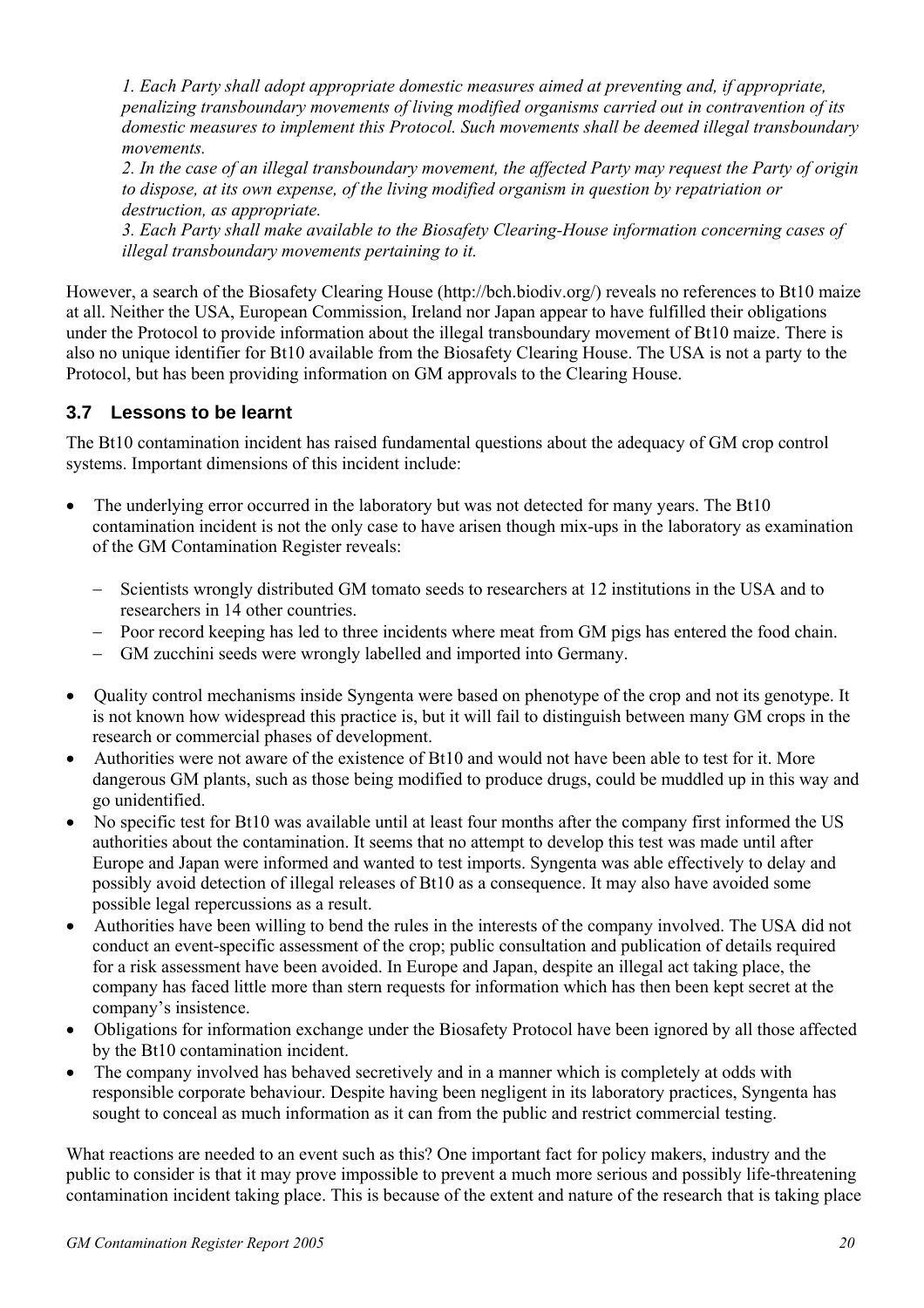using GM that may either deliberately (e.g. by engineering food crops to produce drugs) or unintentionally (e.g. by introducing a new allergen) lead to harmful compounds being produced. Because the external appearance of the plant may not give any information about its changed nature, there are no simple safeguards.

The situation is made more complex because of the commercial confidentiality that surrounds GM crops. For example, an examination of the data on Syngenta's field trials with GM crops in the USA from 1 May 2004 to 30 April 2005, in the Information Systems for Biotechnology database (supported by the USDA, http://www.isb.vt.edu/), shows that in no case are details of the genes included – all are considered 'confidential business information'. Therefore, the problems for other countries or third parties wishing to ensure imports are not being contaminated are enormous.

Syngenta has to hold a conference under the terms of its agreement with the USDA, the goals of which are to: *'1.) develop a best management practices or technical guideline for insuring no contamination or cross contamination of biotech genes in the seed development and breeding program; and 2.) develop a best management practices or technical guideline to identify, promptly address, and implement corrective measures to resolve unintended biotech releases.'*<sup>30</sup>

Whether this conference has taken place is not known, but voluntary industry guidelines and statements of best practice are unlikely to be sufficient to prevent and detect contamination. Taking into account Syngenta's handling of the case and conduct towards the public and national authorities, binding legal requirements for pre-trial provision of tests for experimental GMOs appear to be indispensable to enable meaningful control of 'rogue' GMOs. In addition a minimum code of conduct for GMO companies should be established. Companies in breach of this code should forfeit the right of conducting GMO field trials and trading GMO products.

Countries involved in such incidents should also take their obligations under the Biosafety Protocol if any confidence is to be placed in the Clearing House to act as an information exchange mechanism as is intended.

Ultimately, fool proof and fraud proof measures to prevent the unintended or intended spread of illegal GMOs may be an unachievable goal. A much more honest debate within society is needed to decide whether the risk is acceptable at all.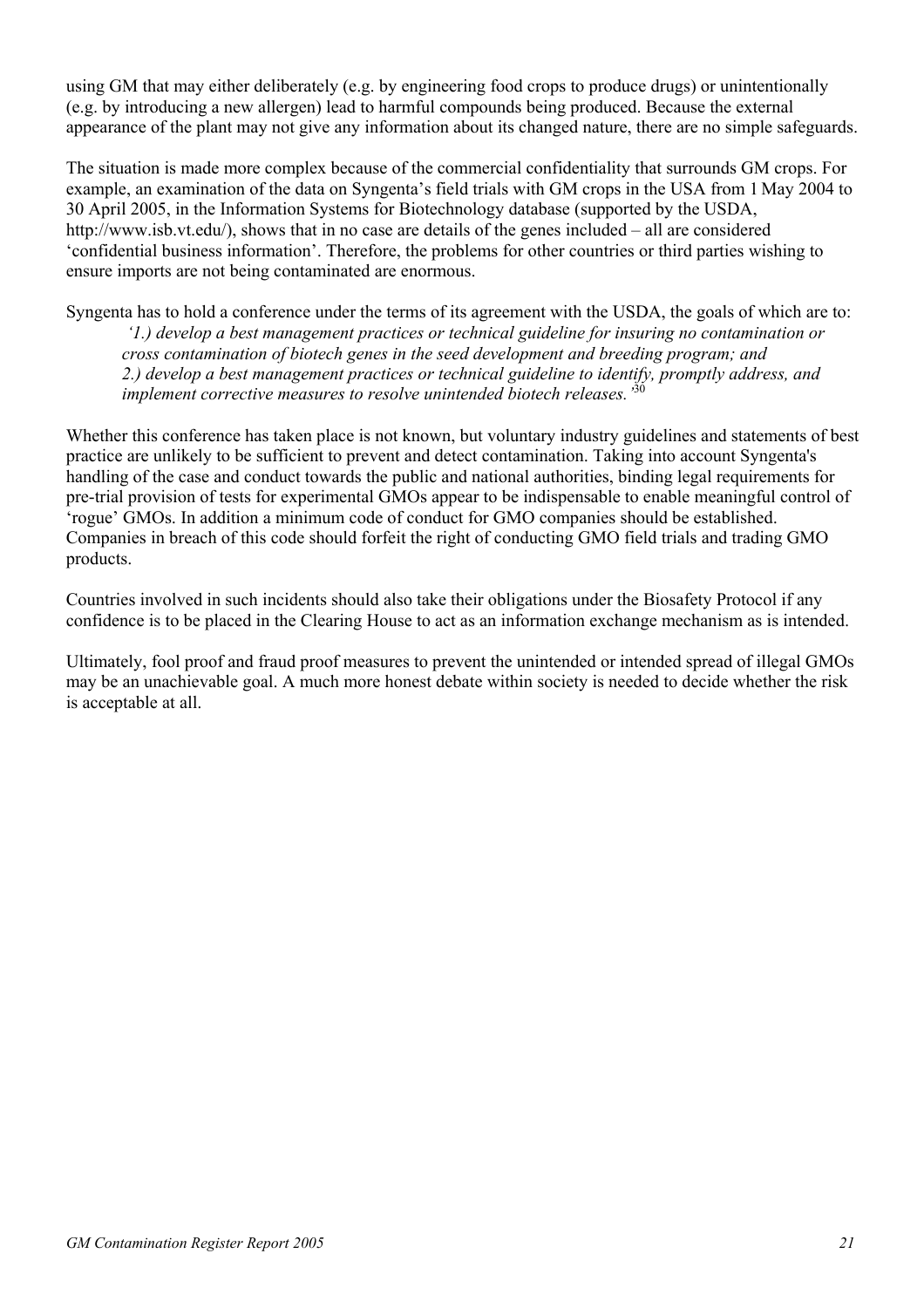# **4 Conclusions and Recommendations**

# **The main conclusions from this first review of the GM Contamination Register are:**

- Present controls on GM organisms from the laboratory to the field are ineffective and prone to failure.
- Countries and companies are often unable to prevent illegal sales of GM crops.
- No control system is totally foolproof, human error will always result in accidents.
- There are no independent systems in place to detect and investigate contamination, illegal releases and negative side-effects of GM organisms. National, international and corporate structures are inadequate and thus probably the majority of GM contamination incidents are undetected and certainly only a fraction of detected cases is published.
- Countries are not full filling their obligations under the Cartagena Protocol on Biosafety to inform the Clearing House of illegal transboundary movements of GMOs.
- Potentially dangerous genes could be introduced into the food chain and the environment as a result of the poor controls and lack of information because of claims to commercial confidentiality.
- The economic costs of contamination and other incidents have been, and are likely to continue to be, high in the future. Health, environmental and social costs are potentially immense.

# **GeneWatch UK and Greenpeace consider that these findings require:**

- An independent, international commission should be established to investigate GM contamination and implement measures to reverse it.
- A global and publicly available register of cases of contamination, illegal releases and negative agricultural side-effects should be established and maintained within the framework of the Cartagena Protocol on Biosafety (CPB).
- Parties to the Protocol must ensure that the CPB Clearing House is fully informed about illegal transboundary movements of GMOs.
- International standards for the identification and documentation of transboundary shipments of GMOs must be urgently established and enforced.
- The public interest must outweigh commercial confidentiality issues.
- Event specific detection methods for GMOs must be a pre-requisite for field trials and commercialisation and be made publicly available in any case of potential escape.
- Imports of seed from high-risk, GM growing countries should be targeted for routine tests and investigation.
- Involvement in intentional illegal releases of GMOs or lack of co-operation in their prevention and management should forfeit a company's right to commercialise GM products
- Firm action from authorities must follow when an illegal act takes place. Without substantial and predictable sanctions, sloppy practice and complacency are likely to be encouraged.
- As a matter of product stewardship, companies should be obliged to keep records of the global dissemination of their products and GMO events
- National and international rules must be introduced to provide strict liability for environmental, health or economic damage that arises from GM contamination and illegal growing. The biotechnology company producing the GM organism responsible should be considered liable unless it can demonstrate negligence by another party.
- Biotechnology companies, their insurers and investment companies should review the potential liabilities of GM organism development and sales and disclose these liabilities fully in their financial reporting.
- Approvals and releases of GM organisms to be stopped under present conditions.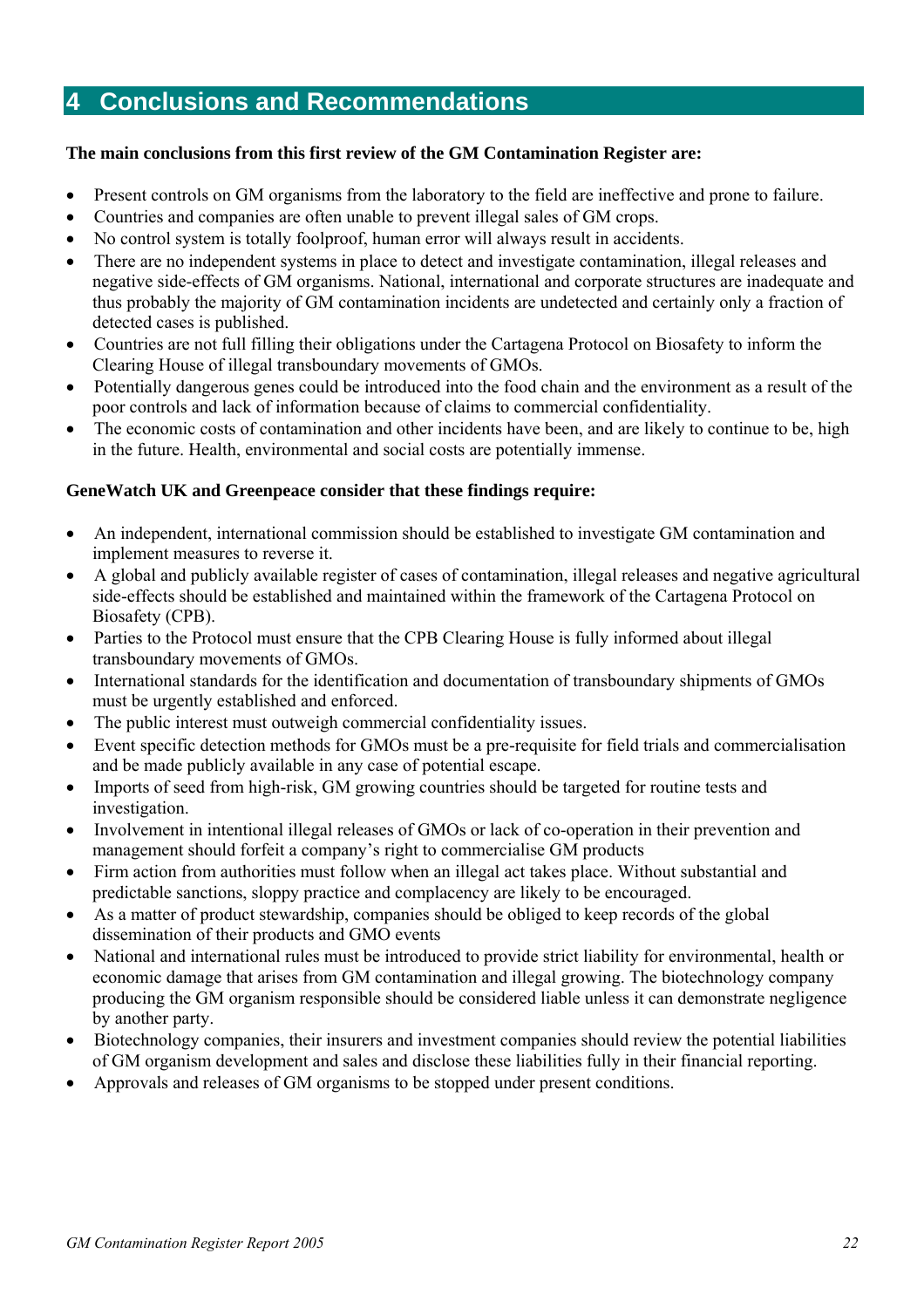# **5 References**

1 James (2005). Executive summary of 'Global status of commercialised biotech/GM crops: 2005'. ISAAA Brief 34. ISAAA: Ithaca NY.

- <sup>3</sup> US Department of Agriculture (2005) Audit Report. Animal and Plant Health Inspection Service controls over issuance of genetically engineered organism release permits. Audit 50601-8-Te. http://www.usda.gov/oig/webdocs/50601-08-TE.pdf
- 4 Corn exporters Syngenta hope Japan authorizes Bt10 corn next month. *Inside U.S. Trade*, USA, 6 September 2005, www.soyatech.com/bluebook/news/viewarticle.ldml?a=20050906-8.
- 5 www.maff.gov.au/releases/05/pimc9.html
- 6 Don't rely on Uncle Sam. *Nature*, **434**, 807, 14 April 2005,

www.nature.com/cgi-taf/DynaPage.taf?file=/nature/journal/v434/n7035/full/434807a\_fs.html.

- 7 Macilwain C (2005) US launches probe into sales of unapproved transgenic corn. *Nature*, **434**, 423.
- 8 Jones P (2005) Bt 10 slips into the stream of commerce. ISB News Report, www.isb.vt.edu/articles/jul0503.htm.
- <sup>9</sup> Syngenta agrees to settlement with USDA on unintended Bt10 corn. Syngenta Press Release, 8 April 2005, www.syngenta.com/en/downloads/050408\_Bt10\_USDA\_e.pdf.
- <sup>10</sup> Letter from European Commission, DG Food Safety to Syngenta, dated 31 March 2005.
- <sup>11</sup> Japan tests for modified corn from US. International Herald Tribune online, 24 March 2005, www.iht.com/articles/2005/03/23/business/bio.html.
- <sup>12</sup> Letter from Syngenta Crop Protection AG, Basel, to the European Commission, dated 31 March 2005.
- <sup>13</sup> Commission unable to stop unauthorised GMO. *EUobserver*, 4 April 2005.
- <sup>14</sup> Letter from Syngenta Crop Protection AG, Basel, to the European Commission, dated 8 April 2005.
- <sup>15</sup> Bt10: Commission requires certification of US exports to stop unauthorised GMO entering the EU. European Commission, 15 April 2005, http://europa.eu.int/rapid/pressReleasesAction.do?reference=IP/05/437&format=HTML&aged=0&language=EN&guiLanguage=en.
- <sup>16</sup> EU detection method for Bt10 maize validated. European Commission, 25 April 2005, http://europa.eu.int/comm/dgs/health\_consumer/dyna/enews/enews.cfm?al\_id=18.
- <sup>17</sup> Bt10: Ireland notifies contaminated consignment stopped in port. European Commission Press Release, 25 May 2005, http://europa.eu.int/rapid/pressReleasesAction.do?reference=IP/05/608&format=HTML&aged=0&language=EN&guiLanguage=en.
- <sup>18</sup> Japan finds US biotech corn, now to test all imports. Reuters, 2 June 2005, www.gene.ch/genet/2005/Jun/msg00003.html.
- <sup>19</sup> EFSA follows up on Bt10 maize. European Food Standards Agency Press Statement, 9 June 2005. www.efsa.eu.int/press\_room/press\_statements/953\_en.html.
- <sup>20</sup> From *Bio Journal*, October 2005, www5d.biglobe.ne.jp/~cbic/english/2005/journal0510.html.
- $21$  Second Bt10 contamination incident in Japan. GM Free Cymru Press Release, 7 June 2005, www.organicconsumers.org/ge/japan060905.cfm.
- $^{22}$  Third Japanese shipment tests positive for Bt10. farms.com, 27 June 2005, www.farms.com/readstory.asp?dtnnewsid=1227044.
- <sup>23</sup> Japan finds more Bt10 corn. Dow Jones News Wires, 12 July 2005, www.cropchoice.com/leadstrygmo071505.html.
- $^{24}$  Japan to still buy US corn despite Bt10 worries. Dow Jones News Wires, 14 July 2005,
- http://money.excite.com/jsp/nw/nwdt\_rt.jsp?section=news&news\_id=dji-00045920050714&feed=dji&date=20050714&cat=INDUSTRY.
- <sup>25</sup> Arizona Department of Agriculture. Ag in the news, 4 August 2005, www.azda.gov/Agnews/agnews08\_04\_05.htm.
- $^{26}$  Macilwain C. Stray seeds had antibiotic-resistance genes, Nature online, 29 March 2005.
- <sup>27</sup> Advisory Committee on Releases to the Environment. Advice on a notification for marketing of insect resistant and herbicide tolerant GM Maize. 11 September 2003, www.defra.gov.uk/environment/acre/advice/pdf/acre\_advice35.pdf.
- <sup>28</sup> Genetic ID offers complimentary Bt10 testing. 10 August 2005, www.genetic-id.com/pr/pr050810a.pdf.
- <sup>29</sup> US Environmental Protection Agency's Statement on Bt10. 27 April 2005, www.epa.gov/pesticides/biopesticides/pips/bt10\_statement.htm.
- <sup>30</sup> APHIS Biotechnology Regulatory Services Compliance Investigation, Syngenta Seeds Inc., www.aphis.usda.gov/brs/compliance12.html.
- <sup>31</sup> US Food and Drug Administration's Statement on Bt10. 27 April 2005, www.cfsan.fda.gov/%7Elrd/biobt10.html.
- <sup>32</sup> Letter dated 10 May 2005, www.centerforfoodsafety.org/pubs/LetterBt10toAgencies5.11.2005.PDF.
- <sup>33</sup> Lin-Chao, S., Cehn, W-T. & Wong, T-T. (1992) High copy number of the pUC plasmid results from a Rom/Rop-suppressible point mutation in RNA II. *Molecular Microbiology* **6**: 3385-3393.
- $34$  See Mayer S (2005) Antibiotic resistance and Syngenta's Bt10 maize. A report for Greenpeace, and references therein www.gmcontaminationregister.org/index.php?binobj=file&cmd=passthru&oid=6.
- <sup>35</sup> Commission seeks clarification on Bt10 from US authorities and Syngenta. European Commission Press Release, 1 April 2005, http://europa.eu.int/rapid/pressReleasesAction.do?reference=IP/05/382
- 36 http://europa.eu.int/eur-lex/lex/LexUriServ/site/en/oj/2005/l\_101/l\_10120050421en00140016.pdf.
- <sup>37</sup> Letter from Mary Coughlan TP, Minister for Agriculture, Ireland, to Trevor Sargent Green Party TP, dated 24 June 2005, www.gmfreeireland.org/scandal/MaryCoughlan-Bt10.pdf.
- <sup>38</sup> Japan to press US to check for Bt10 corn. Jiji Press, 7 June 2005, www.checkbiotech.org/root/index.cfm?fuseaction=news&doc\_id=10492&start=1&contr.

<sup>&</sup>lt;sup>2</sup> Prescott VE, Campbell PM, Moore A *et al.* (2005) Transgenic expression of bean alpha-amylase inhibitor in peas results in altered structure and immunogenicity. *Journal of Agricultural and Food Chemistry*, **53**, 9023–30.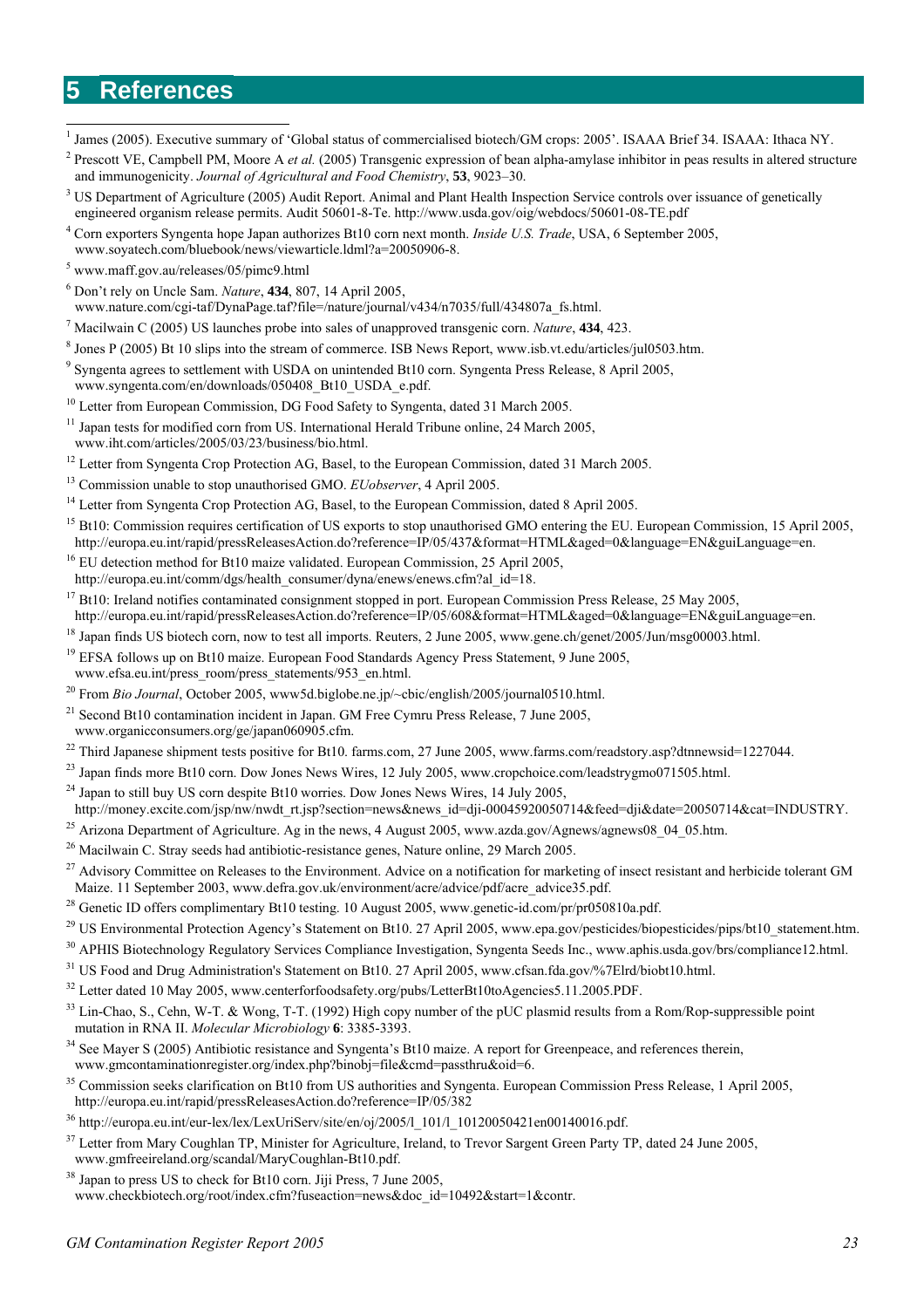# **6 Appendix: Overview of all cases**

# **Argentina**

**2001: Argentina - illegal planting of Monsanto GM maize discovered** According to information leaked to Greenpeace, substantial amounts of Monsanto's GM herbicide tolerant Roundup Ready maize, GA 21 was planted in Argentina's main three maize production provinces of Buenos Aires, Santa Fe and Cordoba. This GM variety was not been approved for planting or human or animal consumption in Argentina, or for import to Europe. The situation was confirmed by the Argentinean Secretariat of **Agriculture.** 

*Greenpeace Press Release 11 May 2001.Iillegal genetically engineered corn from Monsanto detected in Argentina* 

http://archive.greenpeace.org/pressreleases/geneng/2001may11.html

### **2004: Argentina - reports of the emergence of herbicide resistant weeds**

In Argentina, there have been reports of the emergence of herbicide tolerant weeds, including horseweed (*Conyza canadensis*), associated with the widespread growing of GM soybeans as in the USA. Problems with Roundup Ready soybeans as volunteer weeds have also been reported. This is not due to gene transfer, but simply the selection pressure exerted by the herbicide. Resistance to Roundup has also been detected in another four weed species. The use of more toxic herbicides and adverse effects on health and the environment are claimed to have occurred as a result.

*Argentina's bitter harvest. New Scientist, 17 April 2004* 

# **Australia**

### **2000: Australia - unapproved GM cotton (grown in a field trial) was mixed with non-GM and approved varieties of GM cotton after harvest**

In June 2000, Monsanto reported to the Australian authorities that in May, approximately 57.6 tonnes of Roundup Ready GM cotton seed from field trials were ginned at three gins in Queensland without segregation and identity preservation. As a result of the lack of segregation and identity preservation, the Roundup Ready cotton seed was mixed with non-Roundup Ready cotton seed. The mixing meant there was no possible means to track the exact fate (export, animal feed or crushing) of the Roundup Ready cotton seed. Sale of whole seed to the domestic market as animal feed is in contravention of Australia's GMAC's advice. The seed was not packaged and secured, therefore seed escape was possible.

*Interim Office of the Gene Technology Regulator, Quarterly Report September 2000, pp 14-15* 

w.ogtr.gov.au/pdf/public/iogtrqrsep00.pdf

# **2002: Australia - 15 kgs of Monsanto's GM cotton seed was spilled during transport**

Monsanto's GM Bollguard cotton seed had spilled into a trailer which was then cleaned out and the seed thrown into a rubbish bin by an employee who was unaware that it was GM cotton. The seed was later disposed of in a landfill that met required Australian Standards.

*Quarterly Report of the Gene Technology Regulator for the period 1 April to 30 June 2003, p. 19*  http://www.ogtr.gov.au/pdf/public/jun2003qrpt.pdf

# **2002: Australia - an unapproved variety of GM cotton was found in GM Roundup Ready cotton seed**

Monsanto's Roundup Ready GM cotton seed was found to be contaminated at <0.1% level by a different, unapproved variety of GM cotton, also tolerant to the herbicide Roundup. The contamination was considered to have arisen during breeding.

 *Quarterly Report of the Gene Technology Regulator for the period 1 October to 31 December 2002, p. 21* 

http://www.ogtr.gov.au/pdf/public/dec2002qrpt.pdf

# **2003: Australia - contaminated oilseed rape seed imported from US**

In Western Victoria, Cargill was conducting trials with conventional oilseed *rape*. At two sites, the seed was found to be contaminated with herbicide tolerant GM material. The seed had already been planted so was removed by officals and taken for disposal.

*Farmers hit out at GM seeds bungle The Age, Australia 9 May 2004* 

http://theage.com.au/articles/2004/05/08/1083911453802.html

### **2003: Australia - wheat exports bound for Columbia contaminated with GM maize**

Australian grains marketer, AWB Limited, noted a contamination episode in February 2003, where Australian wheat bound for Colombia

was contaminated with GM maize that had been recently imported from the United States. AWB noted that this contamination brought into focus the impact of the commercialisation of GM varieties of grain in the Australian market and the potentially negative impact this may have on AWB's ability to conduct its wheat export program.

*Parliament of New South Wales, Austalia, Genetically modified crops. Briefing Paper 19/2003* 

http://www.parliament.nsw.gov.au/prod/parlment/publications.nsf/0/911ACEC591F33414CA256ECF00 09E5AF

# **2005: Australia – contamination of oilseed rape exports by unapproved GM variety**

A routine test in Victoria in June 2005 by the Australian Barley Board of an oilseed rape container that was destined for Japan revealed low (about 0.01%) levels of contamination with a GM oilseed rape variety, Topas 19/2, produced by Bayer. Topas 19/2 is tolerant to Bayer's herbicide, glufosinate (Liberty) and is approved for growing and human consumption in Australia by the Office of the Gene Technology Regulator (OGTR) and Food Standards Australia New Zealand. However, the Topas is not approved for planting in Victoria, which, like all other major oilseed rape growing states, has a moratorium or prohibition on the commercial growing of GM oilseed rape. Victoria has allowed small scale plantings of GM oilseed rape by Bayer - but not of the Topas 19/2. It seems likely that the contamination was introduced via imported seed from North America because no GM oilseed rape is grown commercially in Australia.

*Traces of approved GM material confirmed in canola grain. Bayer CropScience Press Release, 14 July 2005* 

http://www.bayercropscience.com.au/news/index.asp?id=20050714GMTraces3

*Australia – GM canola investigation. Taskforce to investigate GM canola occurrence August 25, 2005. Agrifood News Archive*  .<br>news/news-1638.asp

# **2005: Australia – farmer's conventional oilseed rape crop contaminated with GM**

A farmer's conventional oilseed rape crop in Victoria, Australia has been found to be contaminated with 0.5% GM. The contamination was discovered after sampling by Greenpeace and tests by the independent laboratory, AgriQualaity GMO Services, revealed the presence of 0.5% Liberty Link DNA. Liberty Link is the trade name Bayer gives to their GM oilseed rape which is modified to be tolerant to the herbicide, Liberty (glufosinate), also made by Bayer. Victoria, like all other oilseed rape growing states in Australia, has a moratorium on the growing of GM oilseed rape, although the GM variety has national approval, leaving the farmer in an uncertain legal position. The source of the contamination has not been identified but is suspected to be imported seed from North America.

*Bayer contaminates Victorian canola field. Greenpeace Press Release October 7, 2005*  http://www.greenpeace.org.au/features/features\_details.html?site\_id=45&news\_id=1813

# **2005: Australia – oilseed rape trials contaminated with GM**

The Government of Western Australia revealed that tests had shown that two varieties of non-GM oilseed rape grown in National Variety Trials (NVT) in WA had GM contamination at around a 0.04% level. The contamination was with Monsanto's Roundup Ready oilseed rape. Similar incidents were said to have been reported in other oilseed rape growing States of Australia. The trials have not been destroyed but are being managed as GM trial sites so the oilseed rape will be destroyed when the trials are completed. Western Australia has a moratorium on the commercial growing of GM crops. In New South Wales where GM contamination of trials sites was also detected, all the seedlings were destroyed. The level of contamination was about 20% using testing based on response to application of Roundup. The Government of the state announced that its moratorium on commercial growing of GM crops was to be extended to 2008. According to the Weekly Times on 21 September 2005, the non-GM variety being tested, Victory, was developed by the Victorian Government's agriculture research arm, AgVic, and the North American corporation, Cargill, using local and North American imported breeding lines. This makes it likely that contaminated seed was imported from North America.

*Canola destroyed over contamination Herald Sun, September 15, 2005*  http://www.heraldsun.news.com.au/common/story\_page/0,5478,16612749%255E1702,00.html *GM companies warned after contamination Ninemsn News, September 15, 2005*  http://news.ninemsn.com.au/article.aspx?id=62719

*Genetically modified canola destroyed in NSW. ABC Rural, September 16, 2005*  http://www.abc.net.au/rural/nsw/stories/s1461129.htm

### **2005: Australia – first field resistance to Bt toxins recorded**

Researchers in Australia have reported that a strain of the cotton bolloworm, *Helicoverpa armigera*, has developed resistance to one of the Bt toxins (Cry1Ac) used in GM insect resistant crops. The Cry1Ac toxin gene comes from the soil organism, *Bacillus thuringiensis*, and the toxin it codes for kills the cotton bollworm when it feeds on GM cotton containing the gene. The evolution of resistance to the Bt toxin would limit its usefulness for farmers.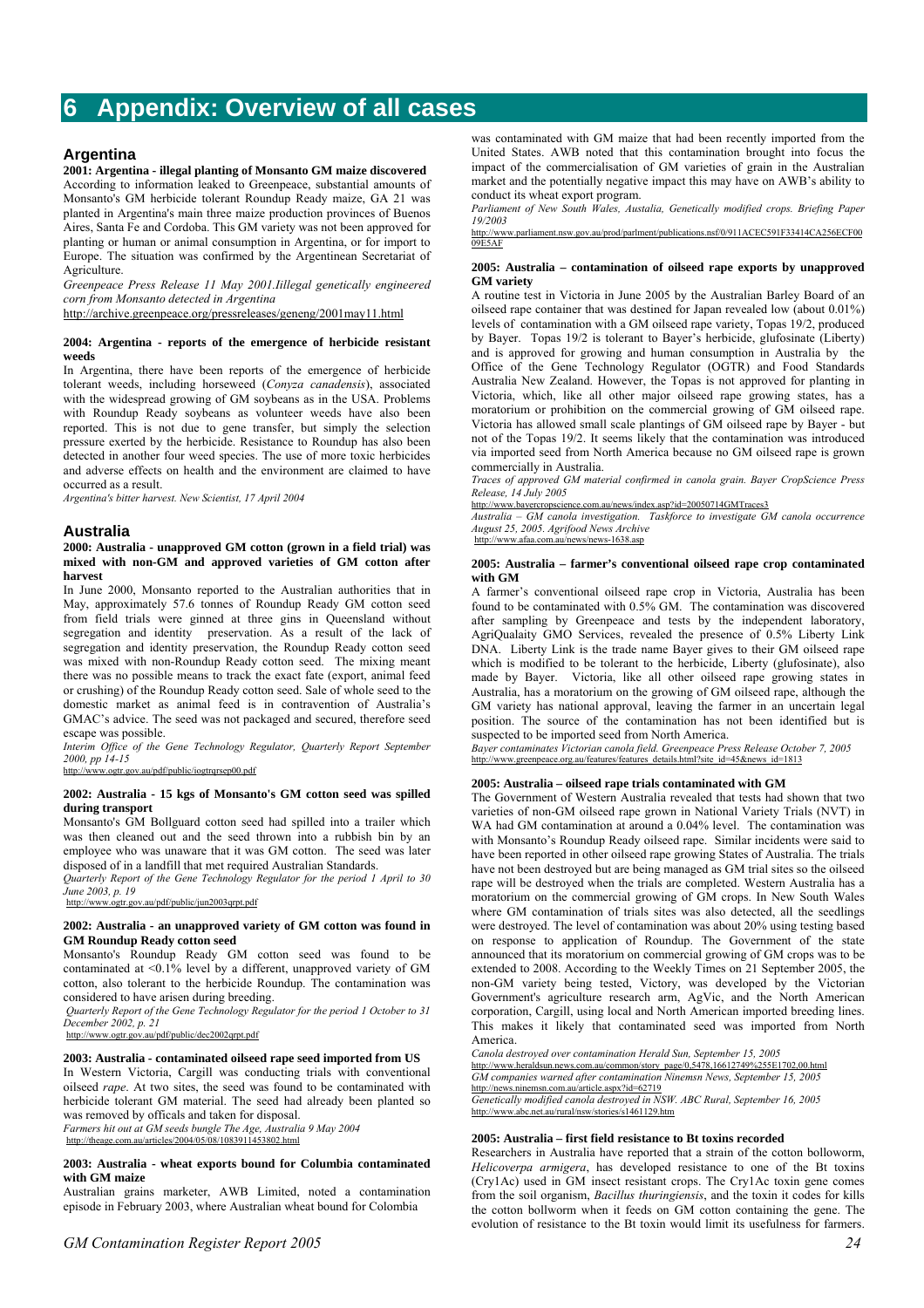The scientists isolated the strain of the bollworm, known as the 'silver strain', from fields that were monitored following the growing of GM cotton. In the laboratory, they found the strain was resistant to the Cry1Ac toxin and considered this was due to a newly discovered mechanism that allowed the insects to break down the toxin.

*Gunning RV, Dang HT, Kemp FC, Nicholson IC & Moores GD (2005) New resistance mechanism in Helicoverpa armigera threatens transgenic crops expressing Bacillus thuringiensis Cry1Ac toxin. Applied and Environmental Microbiology 71:2558-2563.* 

# **Austria**

# **2001: Austria - Greenpeace reveal contamination of maize seed**

Tests on three maize varieties in Austria by an independent laboratory showed the presence of both Monsanto and Novartis strains of GM maize seed. The conventional variety, Pioneer PR39D81, was contaminated with the GM varieties, Bt11 (Novartis, now Syngenta) and Monsanto MON 810 or MON 809 (Monsanto). The MON 810 variety is illegal in Austria although it has approval in the rest of the EU. The MON 809 had not been granted EU approval.

*Greenpeace Press Release: 3rd May 2001 Greeenpeace reveals more genetic contamination of seeds in European market*  http://archive.orgreenpeace.org/pressreleases/geneng/2001may3.html

# **Bolivia**

# **2001: Bolivia - food aid contaminated by GM ingredients**

In Bolivia, maize and soya from the US's PL-480 aid programme, was sampled by the Network for a Free-GE Latin America in April 2001. In a mixture of soya and maize, the presence of GM maize was greater than 10%, and GM soya between 3-10%. In a mixture of wheat and soya, GM soya was found at levels between 1-3%. The tests were conducted by the US company Genetic ID.

*GM in Food Aid products. UNIDO BINAS Online, June 2001* 

http://binas.unido.org/binas/show.php?id=326&type=html&table=news\_sources&dir=news *US shipping unwanted GE grains as "Food Aid" to Latin America. Organic Consumers' Association, June 2001* 

http://www.organicconsumers.org/gefood/gefoodaid112801.cfm

# **2002: Bolivia - StarLink maize - a GM maize intended for animal feed was found in US food aid.**

Sampling of US food aid sent to Bolivia found StarLin*k* GM maizecontamination at levels around the limit of detection - 0.1%. StarLink maize was grown in the USA for animal feed but was also found in food products. The StarLink maize, produced by Aventi*s* (now Bayer), is genetically modified to contain a gene from the bacterium, *Bacillus thuringiensis*, coding for an insecticidal Bt toxin known as Cry9C. This particular type of Bt toxin is not found in other GM insect resistant crops and there are concerns that it could be a human allergen because it is heat stable and does not break down in gastric acid in the human digestive system - characteristics shared by many allergens *The StarLink Situation. Iowa Grain Quality Initiative 18 November 2003*  http://www.extension.jastate.edu/grain/resources/biotech/starlink.htm

**Brazil** 

### **1998: Brazil - Monsanto's GM Roundup Ready soya was smuggled into the country and grown illegally**

Until recently, GM crops were not allowed in Brazil, but for years Monsanto's GM soybeans were smuggled into the country and grown illegally creating severe problems for farmers and exporters wanting to supply the growing export market of non-GM soybean products. The illegal growing also forced the Government to allow the planting of farmsaved GM soya in 2003 for one year intially and then again for the 2004/05 seaon under certain restrictions. It also enabled the adoption a new law that faciliated the approval of GMOs in spring 2005. As a result. Monsanto – the developer of the GM sova – did not assume any liability or responsibility for its own product, but benefited from the illegal cultivation through increased sales of its pesticide, Roundup, which was used on the illegal GM soya fields, and improved prospects for official approval.

*Vice President of the Republic of Brazil (2003) Executive Order No. 4,846 & Provisional Measure 131. Unoffical translation provided by: USDA Foreign Agriculture Service (2003) Brazil approves biotech soybeans. GAIN Report #BR3613* 

http://www.fas.usda.gov/gainfiles/200310/145986266.pdf

# **2004: Brazil - organic farmers' soybean crop contaminated**

In Brazil, some farmers have found that their soya crops are becoming contaminated with GM soya, and are facing more work and higher expenditure to prevent this contamination. Some organic business whose soya crops have been affected are finding they can no longer get the high premiums paid for organic produce.

*Greenpeace interview with Antonio Wünsch, president of Cotrimaio, a cooperative from Rio Grande do Sul in March 2004. Presentation by Paulo Moraes, from*  *EcoBrazil Organics Ltd at the seminar "Transgênicos: aprofundar o debate para a votação em plenário", November 23, 2004 at the Brasilian National Congress.* 

### **2005: Brazil – GM contaminated maize seed sold illegally**

State deputy, Frei Sérgio Antônio Görgen, has said that tests of maize seed being sold in Barão de Cotegipe city in the Alto Uruguay region of Rio Grande do Sul, Brazil, show was contaminated with Monsanto's Roundup Ready GA21 maize. Over one quater (27.5%), of the seed sample was GM maize. The seed was said to have been illegally imported from Argentina and had been planted by farmers in 2004 and 2005. The Ministry of Agriculture said that it will investigate the incident and destroy contaminated maize fields. No GM maize has yet be licensed for growing in Brazil because of concerns that it may contaminate local landraces of maize.

*Transgênicos. Agora, chega o milho contrabandeado. Brasil de Fato, Edição Nº 14, November 22, 2005* 

*http://www.brasildefato.com.br/nacional/142agora%20chega.php*

# **Canada**

### **1997: Canada - Limagrain and Monsanto withdraw GM oilseed rape because it contained unauthorised gene**

In Canada, Limagrain and Monsanto had to withdraw 60,000 bags of their Roundup Ready oilseed rape because they were found to contain the wrong Roundup Ready gene that did not have approval in Canada.

*Limagrain canola back on the market. The Ag-Biotech Bulletin 6, Issue 3/4 April, 1998*  /www.agwest.sk.ca/publications/agbiotech/abb\_apr98.doc

# **1998: Canada - oilseed rape volunteer weeds tolerant to three different herbicides since GM herbicide oilseed rape grown commercially**

GM oilseed rape has been grown commercially in Canada since 1996. Crosspollination between GM canola crops has led to herbicide tolerant 'superweeds' emerging. These volunteer oilseed rape weeds (where seed shed from a crop grown in a field in the previous season germinates and is a weed in the following crop), that are tolerant to three herbicides (Liberty, Roundup and Clearfield), were first identified in Canada in 1998, only 3 years after GM herbicide tolerant oilseed rape was first grown. This resistance to more than one herbicide is known as 'gene stacking' and arises through pollination of one herbicide tolerant variety by another. An Agriculture Canada project found evidence of stacking at all 11 sites it sampled in 1999 with gene flow taking place at distances of up to 800 metres. To control these herbicide tolerant weeds, both 2,4-D and paraquat (gramoxone) are being recommended by government agencies to control herbicide tolerant oilseed rape volunteers in Canada. 2,4-D is considered "highly toxic" due to its hazard to eyes and some forms are also highly toxic to fish.

*Downey, R.K. (1999) Gene flow and rape – the Canadian experience. 1999 BCPC Symposium Proceedings No. 72: Gene flow and agriculture: relevance for transgenic crops. British Crop Protection Council: Farnham Hall, L., Topinka, K., Huffman, J., Davis, L. & Good, A. (2000) Pollen flow between herbicide-resistant Brassica napus is the cause of multiple-resistant B.napus volunteers. Weed Science 48: 688-694 Beckie, H.J., Hall, L.M. & Warwick, S.I. (2001) Impact of herbicide-resistant crops as weeds in Canada. Proceedings Brighton Crop Protection Council – Weeds pp 135-142* 

### **2000: Canada - StarLink maize - a US GM maize variety intended for animal feed was found in food products and grain elevators.**

Following the identification of StarLink GM maize contamination of food in the USA, the Canadian authorities began testing seed, feed, grain and food products. This resulted in the disposal of one grain load intended for export, one seed and one feed lot, and the recall of four imported US food products. StarLink is not approved for any use in Canada. The StarLink maize, produced by Aventis (now Bayer), is genetically modified to contain a gene from the bacterium, Bacillus thuringiensis, coding for an insecticidal Bt toxin known as Cry9C. This particular type of Bt toxin is not found in other GM insect resistant crops and there are concerns that it could be a human allergen because it is heat stable and does not break down in gastric acid in the human digestive system - characteristics shared by many allergens.

*Office of the Auditor General of Canada. Petition No. 34A - Genetically modified organisms—Canada's response to the Starlink™ corn controversy. Response of the Federal Departments and Agencies to the Petition filed July 23, 2001 by Greenpeace Canada under* 

http://www.oag-bvg.gc.ca/domino/petitions.nsf/viewe1.0/1B2554929AB1268A85256C5600689AE5 *The StarLink Situation. Iowa Grain Quality Initiative 18 November 2003*  http://www.extension.iastate.edu/grain/resources/biotech/starlink.htm

#### **2001: Canada - Monsanto's oilseed rape variety, Quest, withdrawn because of GM contamination**

In Canada, Monsanto had to replace its oilseed rape variety 'Quest' in spring 2001. Tests had shown that the herbicide resistant variety Quest GT 73 was contaminated with another GM event, GT 200, which was not approved in any of Canada's major export markets, including the U.S. and Japan. The Quest canola variety accounted for about 10 to 12 per cent of the canola growing area in Canada in 2000.

*Monsanto (April 25, 2001) Quest Canola Seed Replacement Offered (Press release).*  m/monsanto/layout/media/01/04-25-01b asp

**2002: Canada – GM pigs made into chicken feed**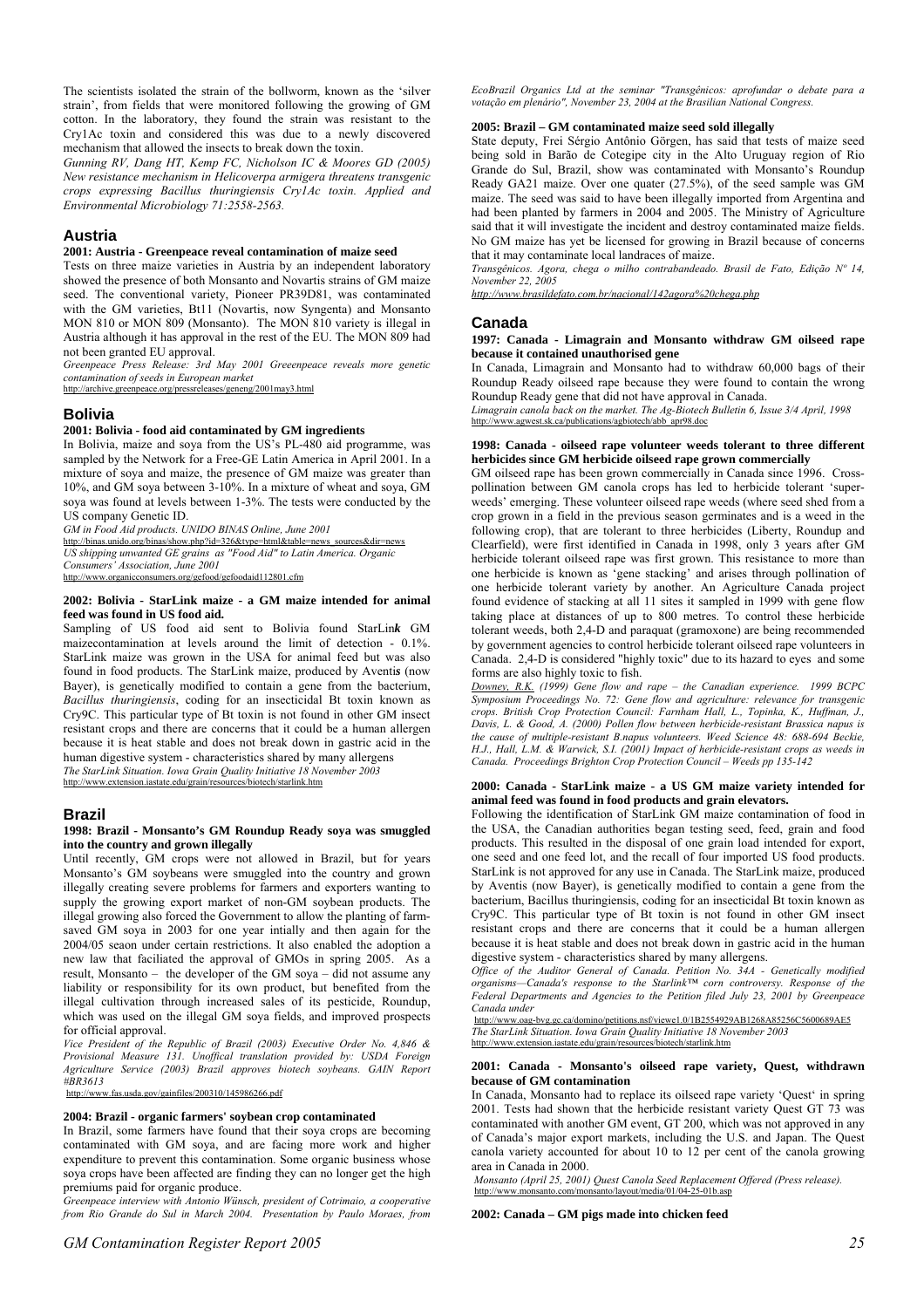Eleven GM piglets that had died at or shortly after birth were accidentally sent to a rendering plant and turned into poultry feed in January 2002. The piglets had been produced by researchers at the University of Guelph who have been producing the 'enviropig' which is intended to have less phosphate in its dung and so cause less pollution. A gene from the bacteria *Escherichia coli* (coding for the phytase enzyme) has been introduced into the pigs and is active in their salivary glands so that they can digest plant phytate. The animals were not approved for use in rendering for animal feed, but accidentally contaminated 675 tonnes of poultry feed that was sold to egg farmers, turkey farmers and broilerchicken producers. The Canadian Food Inspection Agency ordered a recall of the feed. A scientist at Guelph told the Toronto Globe and Mail that "Things you don't expect to happen can happen."

*Rutovitz J and Mayer S (2002) GM and cloned animals. All in a good cause? GeneWatch UK: Tideswell.*

http://www.genewatch.org/GManimals/Reports/GManimalsRept.pdf

# **2002: Canada - most organic farmers in Saskatchewen have had to abandon growing oilseed rape because of contamination**

In Canada, where large acreages of GM oilseed rape are grown commercially, many organic farmers have reported that they cannot grow oilseed rape because of contamination. Farmers are now taking legal action against the companies involved. On 11th May 2005, the first judgement in the case went against the organic farmers but they are now appealing against this decision.

*Seeds of Doubt. North American Farmers' experiences of GM crops. The Soil Association, UK.* 

*http://www.soilassociation.org/web/sa/saweb.nsf/848d689047cb466780256a6b002 98980/ffa57f457da0aeb880256de10036ed1a!OpenDocument*

**2002: Canada - oilseed rape seed found to be contaminated with GM**  In Canada, 33 samples were taken of oilseed rape seed sold to farmers. Only one sample had no GM herbicide tolerant varieties detected. Both glyphosate and glufosinate resistance were detected at levels up to 2%, with 17 samples failing seed purity standards. Six samples also had insect resistance at low levels of less than 0.05%. Higher levels of contamination are likely to have been caused by mixing and lack of segregation as well as cross-pollination.

*Friesen, L.F, A. Nelson and R.C. Van Acker.(2003) Evidence of contamination of pedigreed canola (Brassica napus) seedlots in western Canada with genetically engineered herbicide resistance traits. Agronomy Journal 95: 1342-1347.*  http://agron.scijournals.org/cgi/reprint/95/5/1342

# **2003: Canada - wild turnip contaminated by GM oilseed rape**

The first evidence of GM contamination of a *wild* relative as a result of commercial growing of a GM crop. A herbicide tolerance gene from GM oilseed rape, Brassica napus, has been found in weedy B. rapa (wild turnip) hybrids in Canada. At present, there is no evidence that the herbicide tolerance trait has permanently introgressed into the weedy turnip, as it was only found in the first generation cross. Studies are continuing to see if later generations will contain the gene.

*Warwick, S.I. et al (2003) Hybridisation between transgenic Brassica napus L. and its wild relatives : Brassica rapa L., Rahanus raphanistrum L., Sinapsis arvensis L., and Erucastrum gallicum (Willd.) O.E. Schulz. Theoretical and Applied Genetics 107: 528* 

http://plantsciences.utk.edu/pdf/warwicktag2003.pdf

# **2004: Canada – more GM pigs made into animal feed**

In February 2004, it was discovered that three female GM pigs produced by the company TGN Biotech were sent for rendering and made into animal feed for pigs and chickens. Officials seized 800 tonnes of feed.

The pigs had been modified to produce protein drugs in their semen, for use in human and veterinary medicine. The company argued that the female pigs would not have been producing the drugs and so posed no danger. However, the pigs did carry the gene coding for the protein. A forklift driver is reported to have missed their ID tattoos, ear tags and microchips. This incident is an almost exact replicate of another GM pig contamination incident of animal feed two years earlier in Canada. *Pig feed blunder. New Scientist, 28 February 2004, p 4.* 

# **Chile**

# **2004: Chile - Greenpeace reveals contamination of maize seed**

Greenpeace sent seed samples from 14 varieties of commercial maize seed to an independent laboratory for testing. The maize seed belongs to *ANASAC*, a Chilean seed distributor, and was sold for cultivation and ultimately domestic consumption in Chile. One of those varieties, DK440, tested positive for both NK603 and MON810 sequences. DK440 is a variety owned by DeKalb seed, a subsidiary of Monsanto. ANASAC is the distributor of DeKalb seed in Chile. GM maize is approved in Chile for seed production for export, but there are no varieties of GM maize approved for cultivation for any other purpose. *Greenpeace Chile press release: 26 April 2005 ANASAC distribuye maiz contaminado* 

# **China**

**2005: China - illegal sale and growing of GM rice** 

In April 2005, Greenpeace uncovered GM *rice*, unapproved for human consumption, that appeared to have been planted and sold illegally in China for the previous two years. Investigations found samples of rice seed and unmilled and milled rice containing GM strains. An idependent testing laboratory confirmed the presence of transgenic DNA in 19 samples. Two of the samples tested positive for the Bt protein indicating they were Bt rice - a form which has been genetically engineered to produce an inbuilt pesticide. Chinese officials announced that they would conduct an investigation into the GM contamination of rice but in June 2005, Greenpeace discovered that illegal GM rice from Hubei has contaminated rice in Guangzhou, the largest city in Southern China. Twenty one samples of rice produced in Hubei were collected from rice wholesalers in Guangzhou, and two of them were found by GeneScan to be GM rice. One of the samples was tested positive as Bt rice. Greenpeace also collected nine more seed samples from Hubei province. All of them were found to be GM rice seeds and eight samples were tested positive as Bt rice. Greenpeace estimates that up to twenty nine tons of GM rice seeds have been sold in Hubei this year, and if no recall action is taken, the seeds could produce up to 14,500 tons of GM rice when harvested. *Scandal: Greenpeace discovers illegal GE rice in China. 13th April 2005.* 

http://www.greenpeace.org/international/news/scandal-greenpeace-exposes-il

*Genetically engineered rice: Illegal and unwanted in China. Greenpeace report. June 13 2005* 

http://www.green.org/raw/content/china/en/press/reports/20050613\_ge\_rice.pdf

# **Colombia**

# **2001: Colombia - food aid contaminated by GM ingredients**

In 2001, Network for a Free-GE Latin America conducted tests on samples of food from the National Food and Nutrition Programme and found they contained 90% GM soya. Most of the soya used in the program is imported from the USA. The tests were conducted by the US company Genetic ID. *GM in Food Aid products. UNIDO BINAS Online, June 2001* 

http://binas.unido.org/binas/show.php?id=326&type=html&table=news\_sources&dir=news

# **Croatia**

### **1997: Croatia - first field trials with GM maize conducted before regulations in place**

AgrEvo (now Bayer CropScience) conducted the first field trials of herbicide tolerant GM maize in 1997 before procedures for regulating the import and cultivation of transgenic plants were in place. Reports state that the Agriculture Minister said his Ministry had no information about these trials.

*Genetically Engineered Food and Crops in Croatia: A Threat to Sustainable Agriculture. A report prepared for Green Action Croatia, Croatian Environmental Education Centre (HCZO) and, ANPED The Northern Alliance for Sustainability, 2000.*  s.php?secti

#### **2004: Croatia - Pioneer's maize seed found to have 0.5-0.97% GM contamination**

Pioneer's maize seed was found to have GM contamination at 0.2-0.5% levels. No GM contamination of seed is allowed and 2,000ha of maize was destroyed. Farmers were to receive compensation from the Government who hoped to get reimbursement from the industry.

*AGROW - World Crop Protection News, 22 July 2004. Croatia burns GM seed crop.*  http://www.grain.org/research/contamination.cfm?id=154

# **Denmark**

### **2000: Denmark - unauthorised GM maize found in tortilla chips**

Friends of the Earth in Denmark (NOAH) and Friends of the Earth England found evidence of Monsatno's unauthorised Roundup Ready GM maize, GA21 in a brand of Danish tortilla chips "Kims Zapatas Tortilla Chips". The same tests are reported to have found the GM maize in Phileas Fogg Tortilla Chips, and Asda and Safeways own brand tortilla chips in UK.

*NOAH afslører ulovlig gensplejset majs i dansk tortilla chips. 6 November 2000*  http://www.noah.dk/gentek/gt061100.html

# **2004: Denmark - pig feed contaminated with GM soya**

Testing by Greenpeace detected GM Roundup Ready *soya* in *Danish* pig feed that was supposed to be non-GM. In three out of the four samples the GM content was far above the allowed 0,9% labelling threshold, including one in which half the soya contained in the feed was Monsanto's GM Roundup Ready soybean.

*Greenpeace saves Denmark's bacon. Press Release June 24, 2004*  http://weblog.greenpeace.org/ge/archives/001489.html

# **Ecuador**

# **2001: Ecuador - food aid contaminated by GM ingredients**

In Ecuador, tests on samples by the Network for a Free-GE Latin America collected in February 2001, showed that soya used in the US food aid programs 'Mi Papilla and 'Mi Colada', for infants and breast feeding mothers, was 55% GM, despite the fact that the program's specification ruled out GM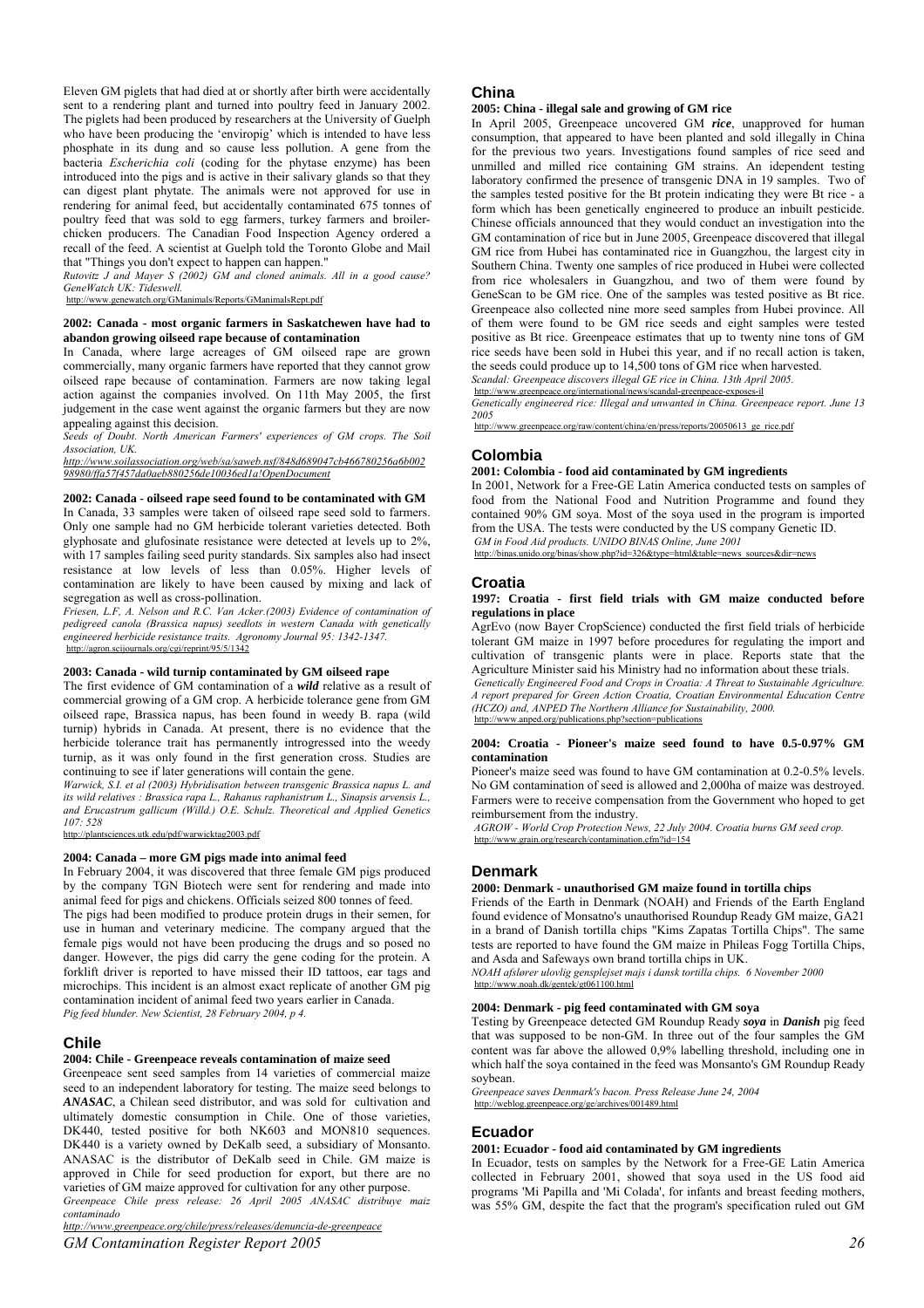products. Representations were made to the World Food Program by the Ministry of Public Welfare.

*US shipping unwanted GE grains as "Food Aid" to Latin America. Organic Consumers' Association, June 2001*  http://www.organicconsumers.org/gefood/gefoodaid112801.cfm

# **Egypt**

#### **2000: Egypt - StarLink and other GM contamination found in maize imported from the USA and Argentina**

A German study examined twenty maize samples collected from Egyptian markets in 2000/2001, which were of USA origin. Of the twenty samples, sixteen contained Bt176; seventeen Bt11; twelve MON810; nineteen T25; and nine StarLink maize. Of seven maize samples imported from Argentina, four contained Bt176 and MON810; five T25; six Bt11; and two StarLink. No local varieties of maize were found to be contaminated. StarLink maize was grown in the USA for animal feed but was also found in food products. The StarLink maize, produced by Aventis (now Bayer), is genetically modified to contain a gene from the bacterium, Bacillus thuringiensis, coding for an insecticidal Bt toxin known as Cry9C. This particular type of Bt toxin is not found in other GM insect resistant crops and there are concerns that it could be a human allergen because it is heat stable and does not break down in gastric acid in the human digestive system - characteristics shared by many allergens.

*Marvok, MATA (2004) Detection of genetically modified soybeans and maize in Egypt as well as comparative nutritional safety investigations of isogenic and transgenic (Bt) maize in broiler nutrition. FU Berlin Digitale Dissertation. http://www.diss.fu-berlin.de/2004/106/indexe.html*

# **European Union**

# **2005: Europe - European Commission says 1,000 tonnes illegal Sygenta's Bt10 maize imported into Europe.**

The Commission confirmed on 1 April that around 1000 tonnes of Syngenta's illegal Bt10 GM maize has entered the European food chain. Up to 10 kg of Bt10 seed may have been exported inadvertently as Bt11 for research purposes to Spain and France. The Commission has written to the United States and to Syngenta for more information. The mix up arose because Syngenta's quality control procedures were not sufficiently rigorous and did not differentiate between Bt10 and Bt11. As a result, Bt10 lines were mistakenly used in breeding. The error was detected after four years, when one of the seed companies developing Bt11 varieties, Garst seeds, used more sophisticated techniques. The GM maize is modified to be resistant to certain insect pests by the insertion of a Bt toxin gene from the bacterium, Bacillus thuringiensis. Bt10 also contains a marker gene that codes for the widely used antibiotic, ampicillin.

*Bt10: Ireland notifies contaminated consignment stopped in port - European Commission Press Release 25th May 2005* 

http://europa.eu.int/rapid/pressReleasesAction.do?reference=IP/05/608&format=HTML&aged=0 &language=EN&guiLanguage=en

# **France**

# **2000: France - Advanta Seeds imported oilseed rape seed contaminated with around 1% of GM glyphosate and glufosinate tolerant seed.**

It was discovered that Advanta had sold Hyola 401 spring oilseed rape seed contaminated with around 1% GM glufosinate and glyphosate tolerant seed. When the French Government was informed, it ordered the destruction of the crop and farmers were paid compensation. The contaminated seed was produced in Canada from plants grown over 4 kilometres from the nearest GM crop.

*Advanta Seeds UK Ltd, oral evidence to House of Commons Agriculture Committee, 18th July 2000.* 

http://www.parliament.the-stationeryoffice.co.uk/pa/cm199900/cmselect/cmagric/812/0071805.htm

**2000: France - Aventis field trials of glufosinate-ammonium tolerant** 

# **GM sugar beet were found to be contaminated with an unauthorised variety also tolerant to glyphosate.**

Field trial sites of GM sugar beet were found to contain approximately 0.5% of a second, and unauthorized, line of GM beet. The unauthorized GM beet was tolerant to two herbicides, glufosinate and glyphosate. The contamination was noticed when some of the GM beet in the trial plots survived treatment with glyphosate at the end of the trial, thereby showing them to be tolerant to this particular herbicide. Aventis indicated that the unauthorized GM event was likely to be present due to crosspollination during the production of the beet seed in Germany.

*Financial Times. Modified beet seed dropped after trial mistake. October 9, 2000* 

# **2001: France - GM contamination of maize seed**

In July 2001, the French Government's Food Inspection Agency (AFSSA - Agence Française de Sécurité Sanitaire des Aliments) reported *AFSSA - Agence Française de Sécurité Sanitaire des Aliments. July 23, 2001. de l'Agence française de sécurité sanitaire des aliments relatif à l'évaluation, en termes de santé publique, de la signification d'un signal positif à 0,2% par une sonde 35S et du risque éventuel lié à la présence de semences de maïs OGM non identifiés, au regard notamment des taux de présence observés et de la fréquence des cas.* 

# **2001: France - GM contamination of oilseed rape seed**

In July 2001, the French Government's Food Inspection Agency (AFSSA - Agence Française de Sécurité Sanitaire des Aliments) reported that GM contamination of maize, soya and oilseed rape seed had occurred. One source of this seed contamination was GM field trials.

*AFSSA - Agence Française de Sécurité Sanitaire des Aliments. July 23, 2001. de l'Agence française de sécurité sanitaire des aliments relatif à l'évaluation, en termes de santé publique, de la signification d'un signal positif à 0,2% par une sonde 35S et du risque éventuel lié à la présence de semences de maïs OGM non identifiés, au regard notamment des taux de présence observés et de la fréquence des cas.* 

# **2001: France - GM contamination of soya seed**

In July 2001, the French Government's Food Inspection Agency (AFSSA - Agence Française de Sécurité Sanitaire des Aliments) reported that GM contamination of maize, soya and oilseed rape seed had occurred. One source of this seed contamination was GM field trials.

*AFSSA - Agence Française de Sécurité Sanitaire des Aliments. July 23, 2001. de l'Agence française de sécurité sanitaire des aliments relatif à l'évaluation, en termes de santé publique, de la signification d'un signal positif à 0,2% par une sonde 35S et du risque*  $p$ *éventuel lié à la présence de semences de maïs OGM non identifiés, au regard notamment des taux de présence observés et de la fréquence des cas.* 

# **2002: France - imported oilseed rape seed contaminated with GM.**

A consignment of oilseed rape seed from the Canadian 2002 harvestand imported into France was discovered to contain low levels of seed from three varieties of GM oilseed rape: Roundup Ready, Liberty Link and Seed Link. The oil from these three varieties of GM oilseed rape was licensed by the EU for food use, but growing of the seed from the GM oilseed was not. The level of GM oilseed rape seed present was approximately 0.0018-0.003%.

*Food Standards Agency, UK. Agency issues reminder to importers after GM seeds reach France. 16 May 2003* 

http://www.food.gov.uk/news/newsarchive/2003/may

# **Germany**

# **1998: Germany – cross-pollination by GM maize of neighbouring crop**

Greenpeace published evidence showing that a Novartis (now Syngenta) GM maize variety, had cross-pollinated an adjacent field of conventional maize in Germany. The samples analysed were taken next to a field of GM maize in the region of Baden-Württemberg, in southern Germany in 1998. The neighbouring farmer did not know that GM maize was growing less that one metre from his field. Maize cobs up to 10 metres away from the GM-field were taken by the Freiburger Institut für Umweltchemie e.V. and analysed by GeneScan for the GM Novartis maize. Analysis indicates that the rate of crosspollination was around 5% at the field border, 0,2% at 5 metres and 0,1% at 10 metres distance.

*GE-maize contaminates conventional crop. Greenpeace International Press Release, October 12 1998* 

http://archive.greenpeace.org/pressreleases/geneng/1998oct12.html

# **2000: Germany - Advanta Seeds imported oilseed rape seed contaminated with around 1% of GM glyphosate and glufosinate tolerant seed**

On March 31st 2000, the German Government informed Advanta Seeds that GM presence in conventional Hyola 401 spring oilseed rape from the 1998 harvest had been discovered by a laboratory in Freiburg, Germany, using PCR tests. The imported oilseed rape seed was contaminated with around 1% of GM glyphosate and glufosinate tolerant seed. Sales of Hyola 401 were stopped.

*Memorandum submitted by Advanta Seeds UK Ltd to House of Commons Agriculture Committee, 10th July 2000.* 

http://www.parliament.the-stationery-office.co.uk/pa/cm199900/cmselect/cmagric/812/0071802.htm

# **2000: Germany - Aventis field trials of glufosinate tolerant GM sugar beet contaminated with an unauthorised variety also tolerant to glyphosate**

Thirty nine field trial sites of GM sugar beet were found to contain approximately 0.5% of a second, and unauthorized, line of GM beet. The unauthorized GM beet was tolerant to two herbicides, glufosinate and glyphosate. The contamination was noticed when some of the GM beet in the trial plots survived treatment with glyphosate at the end of the trial, thereby showing them to be tolerant to this particular herbicide. Aventis indicated that the unauthorized GM event was likely to be present due to cross-pollination during the production of the beet seed.

*Financial Times. Modified beet seed dropped after trial mistake. October 9, 2000* 

# **2004: Germany - GM papaya imported from Hawaii**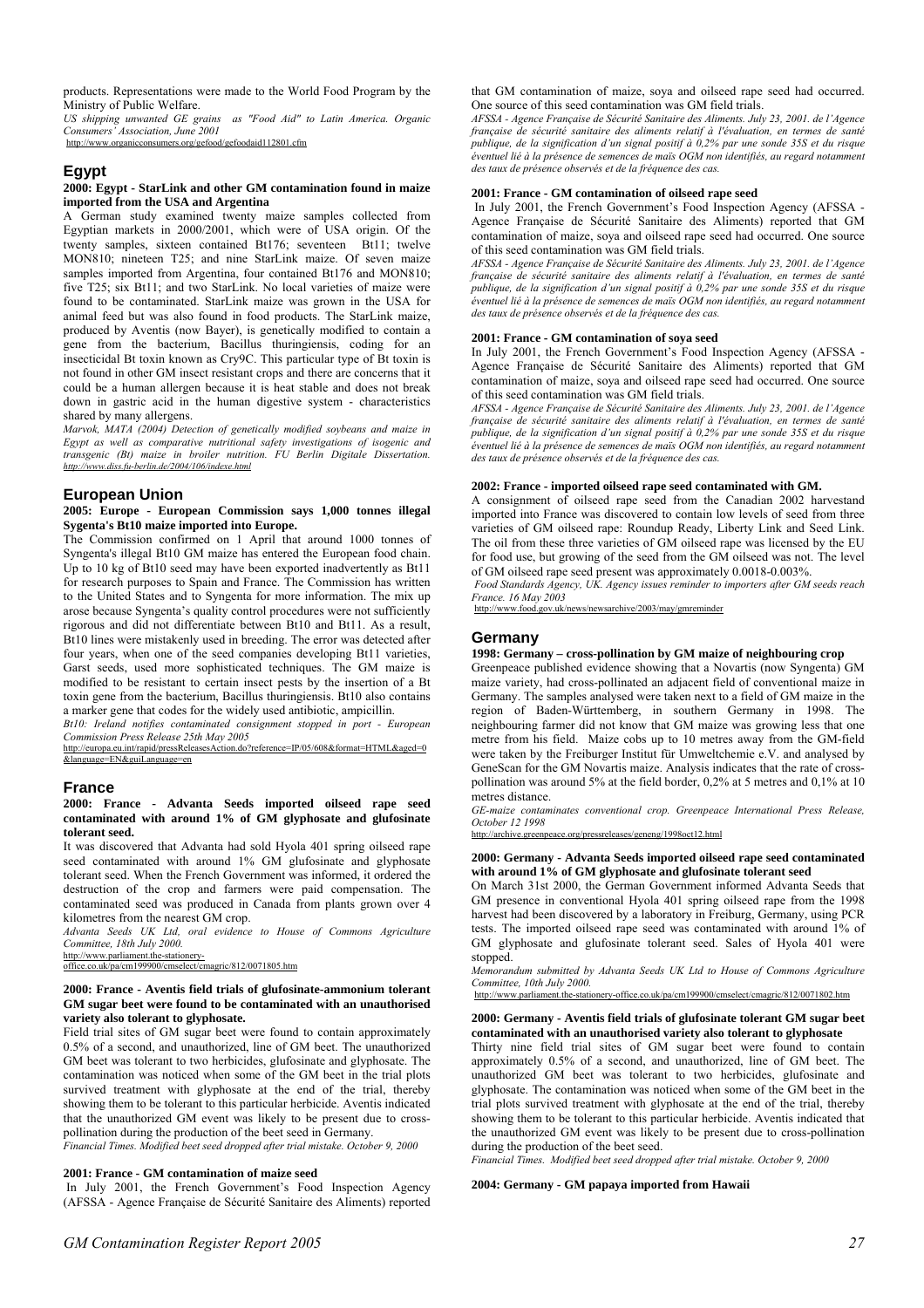The German Ministry confirmed in letters to Greenpeace and the European Commission that GM papaya had been imported illegally into Germany from Hawaii. GM papaya does not have a marketing consent in Europe.

# **2005: Germany – illegal import and growing of GM zucchini**

Seminis seeds, a company owned by Monsanto has admitted that GM zucchini squash (courgette) seed had been illegally imported and planted in Germany. A total 90g of GM seed reached Germany via the Netherlands. About 100 of the approximately 1,000 seeds were than sent to Rheinland-Pfalz where they were planted. Details of where the remaining seed was sent are not available although there have been reports that the seeds were distributed to members of staff to plant in their gardens. The GM zucchini seedlings are reported to have been detected before they flowered and have been destroyed. The GM zucchini seeds were of a variety called 'Judgement III' which are genetically modified to be resistant to three viral diseases. No GM zucchini are approved for marketing or growing in the European Union. The company says that the seeds were wrongly labelled leading to their accidental importation.

*Kommentar. Viel zu lax. Frankfurter Rundschau online, September 14, 2005*  http://www.fr-aktuell.de/ressorts/wirtschaft\_und\_boerse/wirtschaft/?cnt=726433

# **Greece**

# **2000: Greece - imported cotton seed has GM contamination**

Greenpeace took samples of cottonseed sold in Greece. Two out of seven samples were found to be contaminated and a third one had a strong indication of contamination..The seed originated from Mississippi and Arizona where about 2/3 of cotton grown is GM. Up to 9,000 acres of cotton planted with seed contaminated with GM had to be destroyed. *Greenpeace Press Release: 10th March 2000. Greenpeace exposes genetic* 

*contamination of cotton in Greece*  http://archive.greenpeace.org/pressreleases/geneng/2000mar10.html

# **Guatamala**

# **2004: Guatamala - food aid contaminated with StarLink maize**

Sampling by Friends of the Earth detected the presence of StarLink maize in food aid distributed in Guatamala by the World Food Programme. StarLink maize was authorised in the USA for use in animal feed but not in human food because of concerns about allergenicity. StarLink maize was grown in the USA for animal feed but was also found in food products. The StarLink maize, produced by Aventis (now Bayer), is genetically modified to contain a gene from the bacterium, Bacillus thuringiensis, coding for an insecticidal Bt toxin known as Cry9C. This particular type of Bt toxin is not found in other GM insect resistant crops and there are concerns that it could be a human allergen because it is heat stable and does not break down in gastric acid in the human digestive system - characteristics shared by many allergens.

*World Food Programe and United States denounced for distributing genetically modified food in Central America. February 16, 2005.*  http://www.humboldt.org.ni/transgenicos/denuncia.htm

# **India**

### **2001: India – GM contamination found in food**

Greenpeace detected GM Rounup Ready soya in two popular products - Pringles Potato Chips (Procter and Gamble) and Isomil Baby food (Abbott Laboratories). Both products were manufactured in and imported from the USA. According to Indian law, it is illegal to import or sell any GM food products without the prior approval of the Ministry of Environment and Forests' Genetic Engineering Approval Committee (GEAC). Neither product had a permit for importation.

*Illegal GM food in Indian Market. Greenpeace press conference report, June 6* 

*2001*  http://www.poptel.org.uk/panap/latest/indifood.htm

### **2001: India - GM cotton seed planted illegally**

In 2001, some 10,000 hectares of GM cotton were grown illegally in India from GM cotton seed sold by the Navbharat seed company. It is thought the seed was produced by crossing US varieties of GM cotton and local varieties. Farmers were asked to destroy their crop and harvested cotton was also destroyed. In 2002, some GM cotton varieties were given official approval for planting in some states of India. However, illegal growing of unapproved varieties in India continues and is considered widespread. The illegal varieties are reported to perform poorly.

*Jayaraman, K.S. (2001) Illicit GM cotton sparks corporate fury. Nature 413: 555 Jayaraman,K.S. (2002) Poor crop management plaques Bt cotton experiment in India. NatureBiotechnology 20: 1069 Bhattacharya S. (2003) Modified crops 'have big benefits for Third World', New Scientist 15th February 2003 Jayaraman, K.S. (2005) Indian Bt gene monoculture. Potential time bomb. Nature Biotechnology 23: 158* 

# **2005: India – GM Bt cotton unreliable against cotton bollworm**

Research has confirmed reports from farmers in India that Monsanto's GM Bt cotton does not give reliable protection against the cotton bollworm. The research revealed that the Bt cotton hybrids sold in India show seasonal changes in the amount of the insecticidal protein, Cry 1Ac, produced and also between plants and in different parts of the plant. There is a decline in levels of the toxin over the growing season so there is insufficient to kill the cotton bollworm late in the season and farmers have to spray with insecticides to kill the pests. The implications of crop failures or poor performance are particularly acute for poor farmers who may have to use loans to buy the more expensive seed.

*Kranthi K R, Naidu S, Dhawad C S, et al (2005) Temporal and intra-plant variability of Cry1Ac expression in Bt-cotton and its influence on the survival of the cotton bollworm, Helicoverpa armigera (Hübner) (Noctuidae: Lepidoptera). Current Science 89:291-298.* 

#### **Ireland**

#### **2002: Ireland - Food Safety Authority publishes survey of GM contamination in food**

The Irish Food Safety Authority examined food for the presence of GM ingredients in 2002. Twelve of the seventy five samples tested (16%) contained GM. Nine samples contained Roundup Ready soya, one contained Bt176 maize, and the remaining two were not identified. Both Roundup Ready soya and Bt176 maize are authorised for food use within the EU. None of the GM-positive samples contained greater than 1% GM material which meant that specific GM labelling was not required. Six of the twelve foods containing GM material (50%) had labels indicating that they contained no GM ingredients, with one of those also having an organic label.

*Food Safety Authority of Ireland. GM food survey 2002.*  nce/food/GM\_survey\_2002.pdf

# **2005: Ireland – Bt10 maize found in imports**

On May 25th 2005, Ireland notified the European Commission and other Member States that the unapproved GM maize variety Bt10 had been found in a shipment of maize gluten. Two thousand five hundred and forty six tonnes of the Bt10 contaminated maize arrived in Ireland aboard the Helena Oldendorff on Wednesday 25 May at Greenore Port in Co. Louth.. Bt10 GM maize varieties is modified to be resistant to certain insect pests and also contains a marker gene that codes for the widely used antibiotic, ampicillin.

*Bt10: Ireland notifies contaminated consignment stopped in port - European Commission Press Release 25th May 2005* 

http://europa.eu.int/rapid/pressReleasesAction.do?reference=IP/05/608&format=HTML&aged=0&langu age=EN&guiLanguage=en

# **Italy**

# **2003: Italy - over one hundred farmers discovered that the seeds they had bought and planted were contaminated by GM maize**

Farmers in the region of Piemonte, Northern Italy, found that they had unknowingly planted 400 hectares with GM contaminated maize.

*Italian seed contamination scandal highlights need for tighter European legislation. Greenpeace Press Release 10 July 2003.* 

http://www.greenpeace.org/international/press/releases/italian-seed-contamination-sca

# **Japan**

# **2000: Japan - StarLink maize - a GM maize intended for animal feed, was found in imported maize.**

The Health and Welfare Ministry in Japan detected StarLinkGM maize mixed with maize used for brewing beer and making processed foods, Kyodo News reported. Of a batch of around 38,000 tons of corn imported from the United States, around 28,000 tons might have been blended with the StarLink variety, which is not approved in Japan. It was processed into foods and materials for industrial products and sold by manufacturers to distributors in Japan, the Ministry said. Around 17,000 tons of such maize had been used to make beer, starch syrup and other foods, according to the Ministry.

*U.S. ministry to check animal feed for GM corn - Kyodo News, December 2000 Friends of the Earth report: GMO Contamination Around the World* /www.foe.org/camps/comm/safefood/gefood/foodaid/contamination.pdf

#### **2004: Japan - imported GM oilseed rape has spilt from lorries and established feral populations along roadsides**

In 2004, it was revealed that GM oilseed rape was found growing wild in many locations close to the ports where it was imported into Japan and the seed spilt during movement. The contamination appears to be spreading and establishing. A February 2005 report from the Japanese National Institute for Environmental Studies (NIES) confirms that herbicide-resistant GM oilseed rape plants were detected in five of the six Japanese ports where samples were collected. In total, GM oilseed rape has now been found at eight of the ten ports importing it from Canada.

*Bio Journal - August 2004, Trend: Serious GM canola pollution in Kashima port, Ibaraki Prefecture.* 

~cbic/english/2004/journal0408.html

# **2005: Japan – Bt10 maize detected in imports**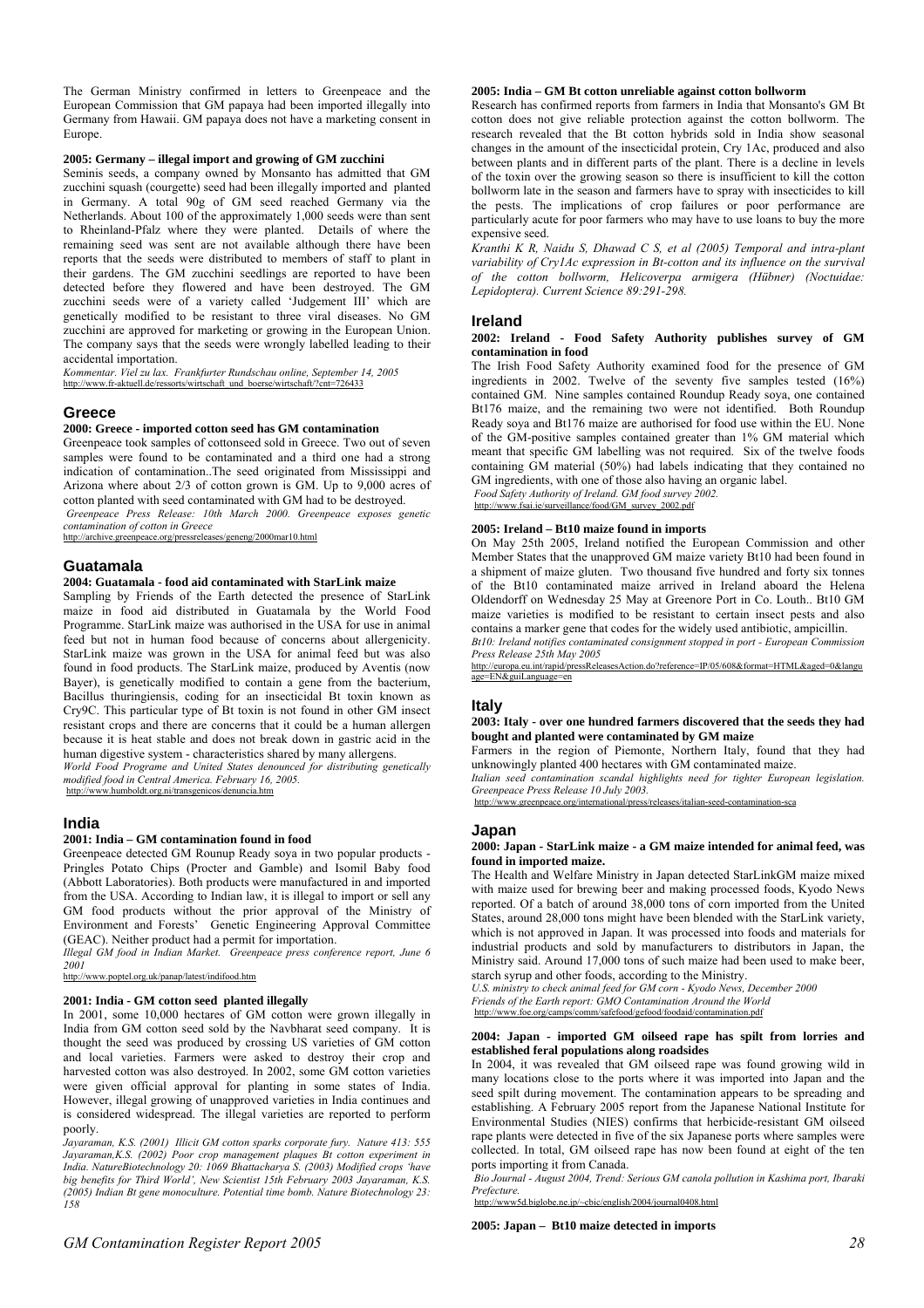Since the first reported import of GM Bt10 contaminated maize into Japan on 1st June 2005, a total of ten shipments of contaminated maize shipments have been detected. A total of 32,610 tonnes of contaminated maize is in quarantine and due to be returned to the USA.The Bt10 maize is one of Syngenta's experimental lines of insect resistant maize incorporating a toxin gene from the bacterium, *Bacillus thuringiensis*, and was not intended to be commercialised. Bt10 also contains a gene that gives resistance to the antibiotic ampicillin.

*US Grains Council Global Update 8 July 2005* 

http://www.grains.org/news/global\_updates/glo-07-08-05.pdf

#### **Mexico**

#### **2001: Mexico - imported GM maize from USA caused contamination of local landraces of maize.**

A paper published in Nature in 2001 reported GM contamination in *native* landraces of maize even though no GM maize should have been grown there commercially. It seems that farmers may have kept and sown maize imported for food. In 2003, contamination was found in maize grown in the states of Chihuahua, Morelos, Durango, Mexico State, Puebla, Oaxaca, San Luis Potosí, Tlaxcala and Veracruz. Some plants had evidence of contamination by up to four different GM types. The contamination of native varieties appeared widespread and occurred in 24% of all communities sampled. However, recent studies published in August 2005 failed to detect any GM contamination in 153,746 seeds from 870 plants in 125 fields and 18 localities in the state of Oaxaca during 2003 and 2004.

*Quist, D, & Chapela, I.H. (2001) Transgenic DNA introgressed into traditional maize landraces in Oaxaca, Mexico. Nature 414: 541-543.* 

*Chapela I and Quist D (2005) Response to PNAS article failing to detect transgenes in maize from Oaxaca, Mexico* 

http://www.pulseofscience.org/pnas

# **The Netherlands**

**2000: The Netherlands - Aventis field trials of glufosinateammonium tolerant GM sugar beet were found to be contaminated with an unauthorised variety also tolerant to glyphosate** 

Field trial sites of GM sugar beet in the Netherlands were found to contain approximately 0.5% of a second, and unauthorized, line of GM beet. The unauthorized GM beet was tolerant to two herbicides. glufosinate and glyphosate. The contamination was noticed when some of the GM beet in the trial plots survived treatment with glyphosate at the end of the trial, thereby showing them to be tolerant to this particular herbicide. Aventis indicated that the unauthorized GM event was likely to be present due to cross-pollination during the production of the beet seed in Germany.

*Financial Times. Modified beet seed dropped after trial mistake. October 9, 2000* 

### **2004: The Netherlands – honey found to contain GM oilseed rape pollen**

In October 2004, Greenpeace and the consumer association, Goede Waar & Co, tested ten samples of honey for GM oilseed rape pollen. GM pollen was detected in four of the samples but was not labelled on the jar. *Gode Waar & Co. Bijen oorzaak gentech stuifmeel in honing. 29 th October 2004*  http://www.goedewaar.nl/gentechbijen.asp

# **New Zealand**

### **2000: New Zealand – seed importing company reports GM contamination in maize**

In November 2000, a New Zealand seed importing company informed the government that it had detected possible GM contamination in sweet corn seed imported from the USA. Testing had revealed the presence of two commonly used sequences in GM crops: the cauliflower mosaic virus (CaMV) 35S promoter and the nos 3' sequence from the bacterium Agrobacterium tumefasciens. These were at low levels >0.05%. The exact identity of the contamination was not able to be determined. In response to this incident, the New Zealand government introduced compulsory testing of imported sweet corn seed.

*Possible contamination of imported seed with genetically modified material. Biosecurity New Zealand,15 February 2001* 

http://www.biority.govt.nz/imports/plants

## **2002: New Zealand - contaminated maize seed imported from US**

In August 2002, Pacific Seeds of Australia (an Advanta company) reported that it had found GM contamination in *maize* seed imported into, and grown at two sites in New Zealand, Gisborne and Pukekohe, for seed production. The hybrid maize had several GM contaminants Bt176; YieldGuard; Liberty Link and probably MON802 or MON809 at a level of around 0.05%. The contamination was detected at harvesting of the maize and was destroyed.

*Ministry of Agriculture and Forestry, New Zealand. Testing Imported Seeds For the Presence of GM Seeds. Investigation into GM maize grown in Pukekohe and Gisborne, August-September 2002* 

http://www.biosecurity.govt.nz/imports/plants/papers/gm-seeds/

## **2003: New Zealand - contaminated GM sweet corn exported to Japan**

In June 2003, the New Zealand authorities were informed by Japan that GM maize had been detected in a pizza topping mixture. The maize content had originated in New Zealand. Testing revealed the presence of contamination with Syngenta's Bt11 GM insect resistant maize at a level of less than 0.05%. The maize had been grown in the Gisborne area of New Zealand on about 22ha in four fields. Ten tonnes of maize was sent to Japan as a trial shipment. Bt11 is licensed for use in food and feed but not growing in New Zealand. The source of contamination is thought to be in seed imported from the USA, but testing has not proved conclusive.

*Update on GM sweet corn investigation. Ministry of Agriculture and Forestry and New Zealand Food Safety Authority, 9 July 2003*  http://www.maf.govt.nz/mafnet/pr

### **2003: New Zealand - contaminated GM sweet corn exported to Japan**

In June 2003, the New Zealand authorities were informed by Japan that GM maize had been detected in a pizza topping mixture. The maize content had originated in New Zealand. Testing revealed the presence of contamination with Syngenta's Bt11 GM insect resistant maize at a level of less than 0.05%. The maize had been grown in the Gisborne area of New Zealand on about 22ha in four fields. Ten tonnes of maize was sent to Japan as a trial shipment. Bt11 is licensed for use in food and feed but not growing in New Zealand. The source of contamination is thought to be in seed imported from the USA, but testing has not proved conclusive. No pure sample of the original imported seed remained for testing but no other sources of contamination were identified.

*Investigation into genetically modified sweet corn. Minister for Biosecurity and Minister of Agriculture, New Zealand, 1 August 2003* 

http://www.biosecurity.govt.nz/imports/plants/papers/gm-sweetcorn/sweetcorn-briefing-2003-08-01.pdf

#### **2004: New Zealand - contaminated maize seed imported from US**

Official test results for New Zealand's Ministry of Agriculutre and Forestry showed the presence of GM material at a low level (less than 0.2%) in two of the fifteen consignments of maize seed tested. The remaining thirteen consignments were negative. The contamination was with the herbicide tolerance construct, LibertyLink T25, which is widely grown in the United States and Canada.

*New Zealand Ministry of Agriculture and Forestry 11 May 2004. Low level of GM detected in maize seed* 

http://www.maf.govt.nz/mafnet/press/120504gm-test.htm

# **2005: New Zealand – GM contamination of maize under investigation**

On 27 July 2005, the New Zealand authorities announced that they were investigating the detection of GM contamination of 13,500 tonnes of maize in North Island intended for use in food products.On August 17th, the Ministry for Agriculture and Fisheries announced that their investigations indicated that the cause of the contamination was residues of GMsoybean meal for animal feed. The same storage facilities used for the maize had previously held the GM soybean feed.

*GM test results point to approved GM soy, not maize. Ministry of Agriculture and Fisheries, August 17 2005*  http://www.maf.govt.nz/mafnet/press/1708705gmseed.htm

### **Nicaragua**

**2002: Nicaragua - US food aid contamination with Monsanto's Roundup Ready maize** 

Sampling of US food aid found Monsanto's Roundup Ready maize, MON GA21, contamination at levels of up to 2%.

*Friends of the Earth. Food aid contaminated with genetically engineered food.*  http://www.foe.org/foodaid/

# **Peru**

# **2001: Peru – food aid contaminated by GM ingredients**

In 2001, Network for a Free-GE Latin America conducted tests on samples of food supplied as food aid in Peru and found low levels (at the limit of detection - 0.05%) of GM ingredients in samples of maize used in the 'Vaso de Leche' (Glass of Milk) program at the "La Libertad" district in Lima. The tests were conducted by the US company Genetic ID. More samples were recommended to check the findings.

*GM in Food Aid products. UNIDO BINAS Online, June 2001*  http://binas.unido.org/binas/show.php?id=326&type=html&table=news\_sources&dir=news

# **Philippines**

### **2001: Philippines – baby food with GM contamination**

In 2001, Greenpeace tested a range of baby foods on sale in the Philippines. Seven out of twenty products sampled tested positive for the presence of genetically modified material. Levels of Roundup Ready soya were high at 34 %, 52% and 66 % in Gerber Mixed Fruits, Gerber Cream of Brown Rice and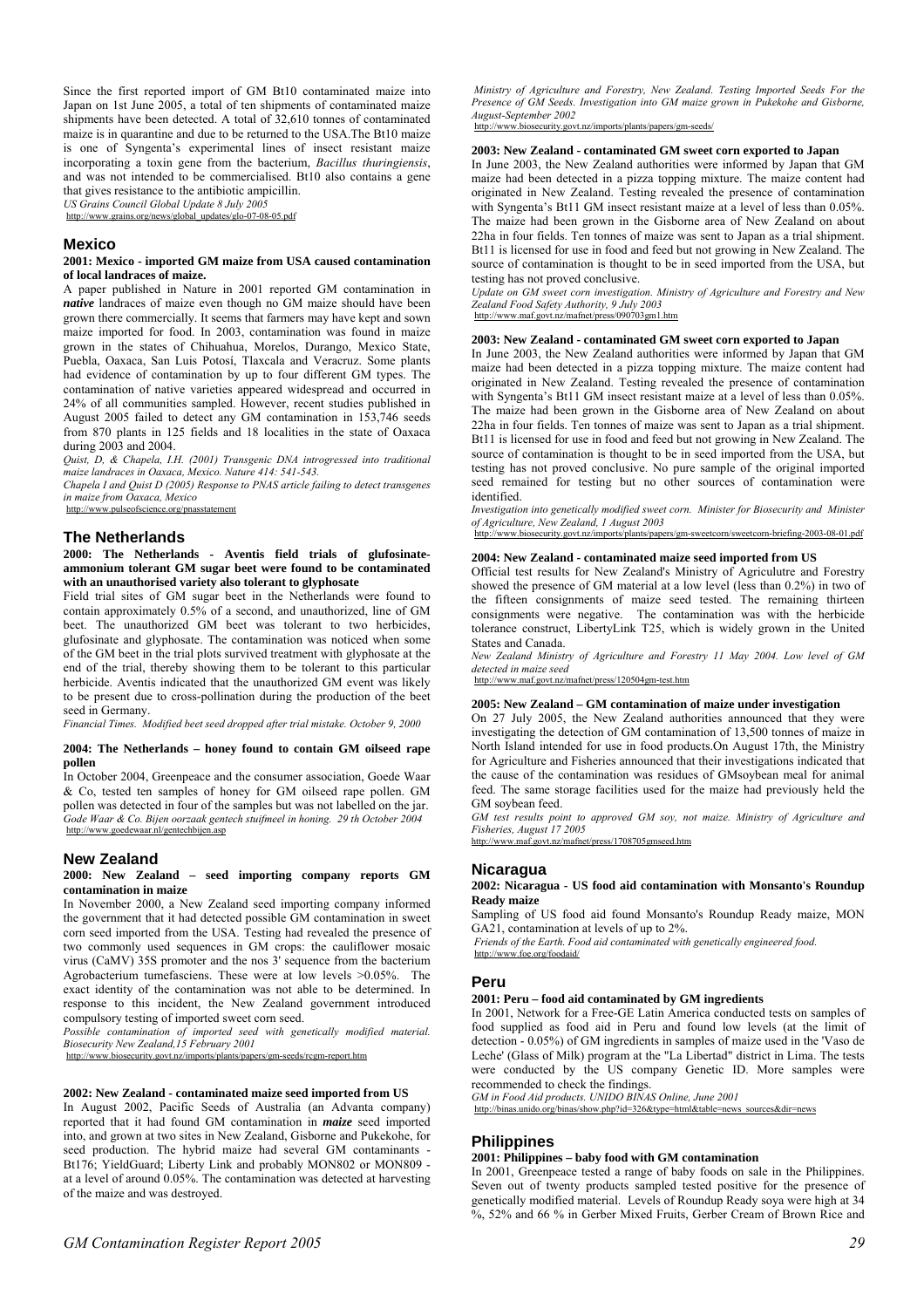Gerber Green Monggo, respectively. Another baby food product which tested positive for GM soya was Isomil, which is a soya-based infant formula sold in the Philippines by the international pharmaceutical and food producer, Abbott Ross. Before testing the baby foods, Greenpeace had detected the presence of GMOs in 11 other common food products bought from a Metro Manila supermarket. These products included: Bonus Vienna franks, Rica Protina hotdogs, Campo Carne Moby hotdogs, Purefoods Beefy hotdogs, Quality Foods Budget franks, crab Cake distributed by Foodmart Enetrprises, Yung Ho soya drink , Doritos Smokey Red Barbecue, Nestle Nesvita Natural Cereal Drink, Knorr Cream of Corn soup and Isomil Soy Infant Formula.

*Popular baby food product contaminated with GMOs. Greenpeace press release, June 13 2001*  http://www.cyberdyaryo.com/press\_release/pr2001\_0614\_01.htm

# **Poland**

# **2001: Poland – GM soybean contamination in food**

Environmental groups discovered 4% GM contamination of a soya product sold by the Czech company Santé. The company did not have authorisation to place the GM product on the market and it should have been labelled. The tests were carried out by Genetic ID.

*GM Soya Product Found on Polish Market. BINAS Online, August 2001 http://binas.unido.org/binas/show.php?id=351&type=html&table=news\_sources& dir=news*

# **Romania**

# **2005: Romania – GM potatoes grown in unauthorized trials**

Greenpeace and the Sun Valley Association found that GM potatoes have been planted illegally. GM Bt insect resistant potatoes, of the Redsec and Coval varieties, were planted on 3340 sq m at the Research and Development Station in Tirgu-Secuiesc without the required authorization. Under Romanian law, a permit is required all releases of GM organisms, but the research station did not have such permission. The GM potatoes were being grown as part of a World Bank funded project of Banat's University for Agricultural Sciences and Veterinary Medicine: "Promotion and extension of sustainable, non-polluting and efficient technologies for potato cultures". The project is using *Bacillus thuringiensis* toxin (Bt) genes to introduce resistance to the Colarado beetle into potatoes.

*Greenpeace a descoperit culturi ilegale de cartof modificat genetic. Greenpeace press release, September 8, 2005* 

http://www.greenpeace.ro/campaigns/story/story\_95.html

# **2005: Romania – illegal GM soya growing widespread**

Research in 2005 by Greenpeace, has revealed that growing of Monsanto's GM Roundup Ready soybean is out of control in Romania. Tests of soybean leaves from farmer's fields revealed that undeclared GM soya growing was widespread.Under Romanian laws, farmers have to inform the Ministry of Agriculture when they are growing GM soybeans. This registration usually takes place when farmers buy their seeds but many farmers are now keeping seed to resow and a black market is in operation. Greenpeace took ten samples from fields where farmers had declared they were growing GM soybeans in 2004 but not in 2005 which were found to be positive for Roundup Ready soybeans. The counties affected (Iaşi, Mures, Alba, Hunedoara, Tulcea, Giurgiu, Arad, Cluj, Sălaj and Arges) are spread all across Romania. Interviews with local farmers showed that they were willing to sell farm-saved GM soya seed and that a black market in undeclared growing has developed. One farmer had not declared any of the 500ha of GM soya he was actually growing. In 2004, official figures put GM soya in Romania at 47% of the 123,000ha of soya grown. It is now thought that illegal growing means that up to 90% of Romania's soya crop is now GM.

*Genetically engineered organisms out of control in Romania. Ex-Monsanto director speaks out. Greenpeace Press Release, October 10, 2005*  http://www.greenpeace.org/international/press/releases/1010\_GE-Romania

#### **2005: Romania – unauthorized trials with GM plums**

In September 2005, Greenpeace discovered unauthorized experimental trials with GM plum trees at the Research and Development Station for Trees in Bistrița, Romania. The GM trees have been modified to contain a gene giving resistance to the antibiotics neomycin and kanamycin. Under Romanian law, a permit is required for all releases of GM organisms but the research station did not have such permission. According to Greenpeace in Romania, the Ministry of Environment has inspected the research and confirmed the existence of the illegal plum trees. The trials are to be halted and a fine may be imposed.

*Greenpeace descoperă pruni modificaţi genetic plantaţi ilegal Greenpeace press release September 26, 2005* 

http://www.greenpeace.ro/campaigns/story/story\_100.html

# **1999: Russia – GM maize imported without a license**

*GM Contamination Register Report 2005 30* Samples obtained by Greenpeace and analysed by the Federal Environment Agency of Austria of a cargo of maize being imported into

Russia was shown to contain Novartis's (now Syngenta) GM Bt 176 maize. The Bt 176 maize is resistant to certain insect pests. The cargo carrier, Blue Zenith, arrived at St. Petersburg harbour on August 16 1999 carrying 42,000 tonnes of US maize. In July 1999, the Russian government introduced legislation which requires permits based on ecological assessment before GM crops can be imported into the country. No license to import the Bt176 maize had been applied for.

*US illegally dumps GE maize on Russia; Greenpeace calls for tough GMO rules to stop illegal exports. Greenpeace International Press Release, September 16 1999*  http://archive.greenpeace.org/pressreleases/geneng/1999sep16.html

#### **Serbia**

# **2005: Serbia – GM soybean found growing illegally**

GM soybeans were discovered to have been planted in Mačva (western Serbia) and Surčin (near Belgrade), on 370 hectares and 50 hectares, respectively. The GM soybeans were discovered following information from Mačva provided to inspectors of the State Plant Protection Administration, that farmers were buying increased amounts of herbicides and using them on their soybean fields. Testing revealed that the crops did contain genetically modified material and the Administration issued a decree that the GM soybean crop should be destroyed. However, the farmers refused to destroy the crops or disclose where they had bought the seed. They all said they had bought it at the market. While in previous years any GM crops that had been detected were systematically destroyed, in 2005 the State made a concession to the farmers and the GM soybeans will be used to produce middling for livestock feeds production.

# **South Korea**

**2000: South Korea - StarLink maize - a US GM maize intended for animal feed was found in maize being imported into the country** 

In November 2000, the Korean Food and Drug Administration (KFDA) detected traces of StarLink GM maize in imported tortilla products. The KFDA recalled 14,528 kg of tortillas and has asked the US embassy in Seoul to ensure no more exports of maize and processed food contaminated by StarLink maize were made to Korea. The StarLink maize variety is not approved for human consumption in Korea. The KFDA also required further shipments of maize and processed food for human consumption to be certified as being free of StarLink maize.

*Friends of the Earth report: GMO Contamination Around the World*  http://www.foe.org/camps/comm/safefood/gefood/foodaid/contamination.pdf *The StarLink Situation. Iowa Grain Quality Initiative 18 November 2003*  http://www.extension.iastate.edu/grain/resources/biotech/starlink.htm

# **Spain**

# **2003: Spain - organic maize contaminated by GM**

Organic maize farmers in Spain have been reported to have lost their organic status following contamination from neighbouring farms growing GM maize. The first cases of organic crops contaminated by GMOs were discovered in the northern region of Navarra by the Council of Organic Farming in Navarra (CPAEN, a public organic certifying body).

*Battle heats up as strains mix with others. The Wall Street Journal, November 8, 2005 Failing in the field. GM crops in Spain don't deliver promises, but harm farmers and environment. Greenpeace and Friends of the Earth Press Release. August 26, 2003*  http://www.foeeurope.org/press/2003/AW\_26\_August\_failing.htm

# **Sweden**

#### **2000: Sweden - Advanta Seeds imported oilseed rape seed, which was contaminated with around 1% of GM glyphosate and glufosinate tolerant seed.**

In May 2000, Advanta UK's distributor in Sweden discovered contaminated Hyola 401 seed and informed the Swedish Government. The Hyola was contaminated with around 1% of GM glyphosate and glufosinate tolerant seed. Most of the seed had not yet been sold and so was withdrawn before planting. A small amount was planted. The contaminated seed was produced in Canada and was produced from plants grown over 4 kilometres from the nearest GM crop. *UK House of Commons Agriculture Committee, July 2000, Eighth Report 'Genetically modified organisms and seed segregation'*  http://www.parliament.the-stationery-office.co.uk/pa/cm199900

**Switzerland** 

# **1999: Switzerland - maize seed contaminated with GM**

The Swiss Department of Agriculture (Budesamt fur Landwirtschaft; Bern) and the district president of Baden-Wurtlemberg (Tubingen, Germany) discovered that Pioneer Hi-Bred's maize seed varieties, Ulla and Benicia, contained *Bacillus thuringiensis* genes from a variety of maize genetically modified to be resistant to the corn borer. The contamination of the seeds, imported from the United States, was "probably caused by stray pollen during the growing season," according to Pioneer. Before the contamination was discovered, Pioneer had sold enough Ulla and Benicia seeds to sow 400 hectares (roughly 0.5% of total maize cultivation in Switzerland), about 200 hectares of which had already been planted.

*Furst, I. (1999) Swiss soiled seed prompts tolerance question. Nature Biotechnology 17:*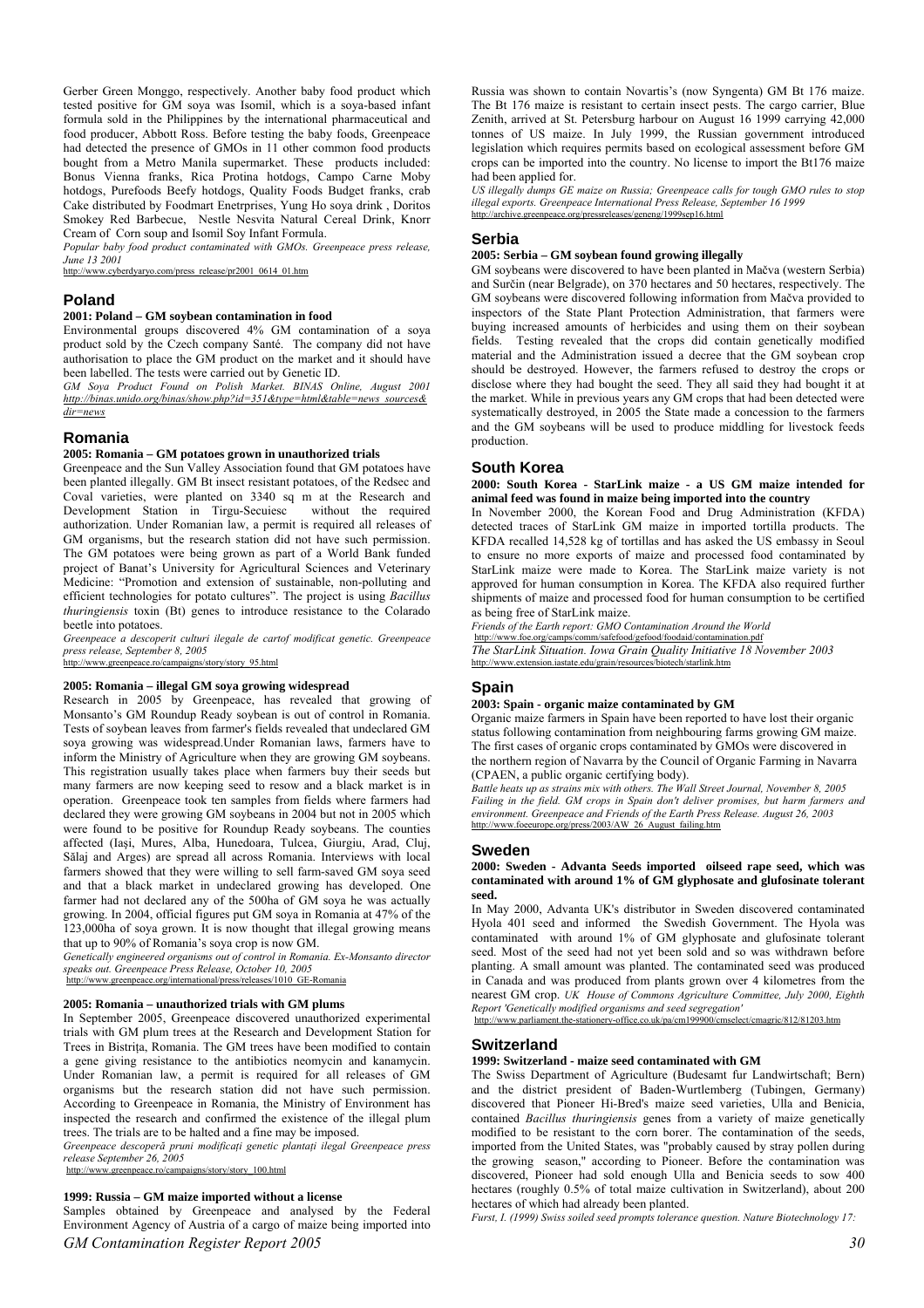# **2002: Switzerland - Monsanto's GM maize found in products imported from Argentina**

In 2002, two food products collected by Greenpeace Switzerland and sent to the independent laboratory, GeneScan, for testing, contained unapproved GM maize variety, GA21, orginating from Argentina. The supermarket, Coop, immediately withdrew the GA21 contaminated "maize semolina" products from its stores.

*Coop zieht argentinische Polenta zurück 24th April 2002*

http://www4.coop.ch/medienmitteilungen/de/archiv.cfm?id=D5BFF97E-D130-4D82- A230807A3AA2B5D6

# **Taiwan**

# **2003: Taiwan – GM papaya found in markets**

GM papaya*s* were reported to have been found being sold in markets in Taiwan and these are thought to have come from plants derived from experimental trials. GM papaya was not authorized for sale in Taiwan. *Concern over GM papayas raised by Jao. Taipei Times 16 September 2003*  http://www.gene.ch/genet/2003/Sep/msg00064.html

# **Thailand**

### **1999: Thailand - GM cotton grown illegally**

In September 1999, BioThai revealed that farmers had been growing GM insect resistant cotton which did not have approval for commercial use. Samples were sent to the DNA Technology Laboratory in the Kasetsart University in Nakhon Pathom, and these tested positive for the presence of Bt genes by PCR.

*Monsanto's Bt Cotton violates Thai plant quarantine laws and farmer's rights.* http://www.biotech-info.net/open\_letter.html

# **2004: Thailand - papaya contaminated**

Confirming Greenpeace's earlier revelations, the Thai government reported that at least nine farms had been discovered to be growing GM contaminated papaya trees. According to the Department of Agriculture memorandum of November 2004 eighty five northeastern farmers were found to have grown GM papaya. The memorandum states that 329 papaya samples from 85 farms were found to be genetically modified. The Thai Government said it was taking action to destroy the contaminated trees which can only have arisen from GM papaya trees being grown experimentally at the Government station breeding the trees, because GM papaya is not grown commercially in Thailand. However, testing in June 2005 showed that the government had failed to stop the contamination. Papaya samples from farms in the provinces of Rayong and Kampaengpetch have tested positive as genetically modified (GM) variety, confirming that the GM papaya contamination spreads to central and eastern regions. Following on from these investigations, Thailand's Human Rights Commission conducted tests which have shown that in July 2005 one third of papaya orchards tested in the eastern province of Rayong and the northeastern provinces of Mahasarakham, Chaiyaphum and Kalasin had GM contaminated papaya seeds. The owners are reported to have said that they were given the seeds by a research station. The Commission has called for all the contaminated papaya to be destroyed and farmers compensated. Selling GM seed is not allowed in Thailand.

*Greenpeace South East Asia, 30th March 2005: GMO papaya trial begins.*  http://www.greenpeace.org/seasia/en/news/ge-20050330

*Government Admission: GM papaya confirmed in NE. The Nation, September 14, 2004.*  http://

# **United Kingdom**

### **1999: UK - Friends of the Earth reveal GM contamination of food and feed**

Friends of the Earth tested twenty four samples (twenty one food and three animal feed) for the presence of GM contamination. The results of the tests conducted by Worcestershire Trading Standards Service revealed that: two (out of six) samples of food ingredients contained GM soya. Neither company was aware of this and both have since changed supplier; two (out of fifteen) samples of food stuffs on retail sale contained GM soya. One was declared on the label, the other was not and the company has since changed supplier; one (out of three) samples of animal feed contained GM material. The manufacturer has since changed supplier. Animal feed does not have to be labelled.

*GM-free food contaminated with GM ingredients. Companies breaking EU law on GM labelling.' Friends of the Earth Press Release, 28th January 1999*  http://www.foe.co.uk/resource/press\_releases/19990128153835.html

# **2000: UK - Aventis field trial of glufosinate tolerant GM sugar beet was found to be contaminated with an unauthorised variety tolerant to glyphosate.**

In September 2000, Aventis reported to the UK authorities that some of its field trials with glufosinate herbicide tolerant GM sugar beet contained approximately 0.5% of a second, and unauthorized, line of GM beet. The unauthorized GM beet was tolerant to two herbicides,

glufosinate and glyphosate. The contamination was noticed when some of the GM beet in the trial plots survived treatment with glyphosate at the end of the trial. Aventis indicated that the unauthorized GM event was likely to be present due to cross-pollination during the production of the beet seed in Germany.

*BINAS Online. UK GM Watchdog Issues Report. October 2001.*  http://binas.unido.org/binas/show.php?id=377&type=html&table

# **2000: UK – tortilla chips found to be contaminated with GM**

Laboratory tests by Friends of the Earth in the UK found that Phileas Fogg Tortilla Chips and own-brand tortilla chips sold by Asda and Safeway contained GM maiz*e* not licensed for sale in the UK. Illegal traces GM of GM maize were also found in Tesco and Sainsbury tortilla chips. Twenty samples were sent for analysis at GeneScan in, Germany and three were found to contain a Monsanto GM maize (GA21). The techniques used did not allow the level of contamination to be determined. Traces of Dekalb's (owned by Monsanto) GM maize (DBT418) at close to the detection level were also found in two further products. Dekalb is also owned Monsanto. Neither GM ingredient was approved for use in Europe.

*Illegal GM foods. FOE Food testing in the UK. Friends of the Earth Briefing, November 2000.* 

http://www.foe.co.uk/pubsinfo/briefings/pdf/20001106170722.pdf

# **2000: UK- Advanta Seeds imported contaminated oilseed rape seed**

On 17th May 2000, the UK Government admitted that Advanta Seeds had imported the seed of an oilseed rape variety known as Hyola, which was contaminated with around 1% of GM glyphosate and glufosinate tolerant seed and that this had been sown on approximately 4,700 hectares. The contaminated seed had been identified as a result of checks in Germany and the company informed the UK Government about the problem on 17th April. Farmers who had inadvertently planted the seeds found they had no market for their oilseed rape when the Seed Crushers' and Oil Producers' Association announced they would not accept it for food use. The Agriculture Minister, advised farmers to plough up the contaminated crop, long after farmers would have been able to reseed their fields and leaving them facing huge losses. Advanta was eventually forced into paying compensation to affected farmers. The contaminated seed was produced in Canada and, according to evidence given by Advanta to the House of Commons Agriculture Select Committee, was produced from plants grown over 4 kilometres from the nearest GM crop. Because the seed Advanta was importing was a hybrid, it was produced by planting male sterile plants interspersed with a few (usually about 20%) male fertile plants to pollinate them. Under these growing conditions, known as varietal associations, because there is less pollen than normal in the field, pollen transported into the field has a greater chance of pollinating the crop.

 *UK House of Commons Agriculture Committee, July 2000, Eighth Report 'genetically modified organisms and seed segregation'*

 $\frac{6}{5}$ parliament.the-statione

# **2001: UK - trading standards officers find around 10% of foods contaminated by GM but not labelled**

In the UK, trading standards officers in Medway, Kent, sampled a range of foods and found low levels of contamination in around 10% of the processed foods sampled.

### **2002: UK - contaminated oilseed rape seed used in Farm-Scale Evaluations**

In 2002, Aventis (now Bayer), revealed *that oilseed* rape seed used at twelve sites in the UK's farm scale trials with GM crops, was contaminated with an unapproved GM variety. The seed had been used at a total of twenty five British trials dating back to 1999.

*BBC News 16 August, 2002, Urgent tests on GM crop seeds. news.bbc.co.uk/1/low/uk/2195762.stm* http://news.bbc.co.uk/1/low/uk/2195762.stm

### **2002: UK - Food Standards Agency reveals contamination of imported soy products**

The UK's FSA surveyed food and food ingredients in the UK. GM *soybean* at levels less than 0.1% were found in some products including, several labelled as non-GM. None were above the level requiring a GM label under EU law.

*UK report to the Commission on the EC co-ordinated programme for the official control of foodstuffs for 2002: Labelling of genetically modified foodstuffs*  http://www.food.gov.uk/multimedia/webpage/labelgmfoodstuffs

## **2002: UK - organic animal feed found to be contaminated with GM soybean**

In the UK, the organic farming and certification organisation, the Soil Association, detected GM soybean contamination in organic animal feed. The use of GM is not allowed in organic systems. The soybean is thought to have been imported into the UK from Italy

*GM contamination of organic animal feed The Soil Association Press Release 14th November 2002* 

http://www.soilassociation.org/web/sa/saweb.nsf/848d689047cb466780256a6b00298980/80256ad80055 454980256c710045bac1!OpenDocument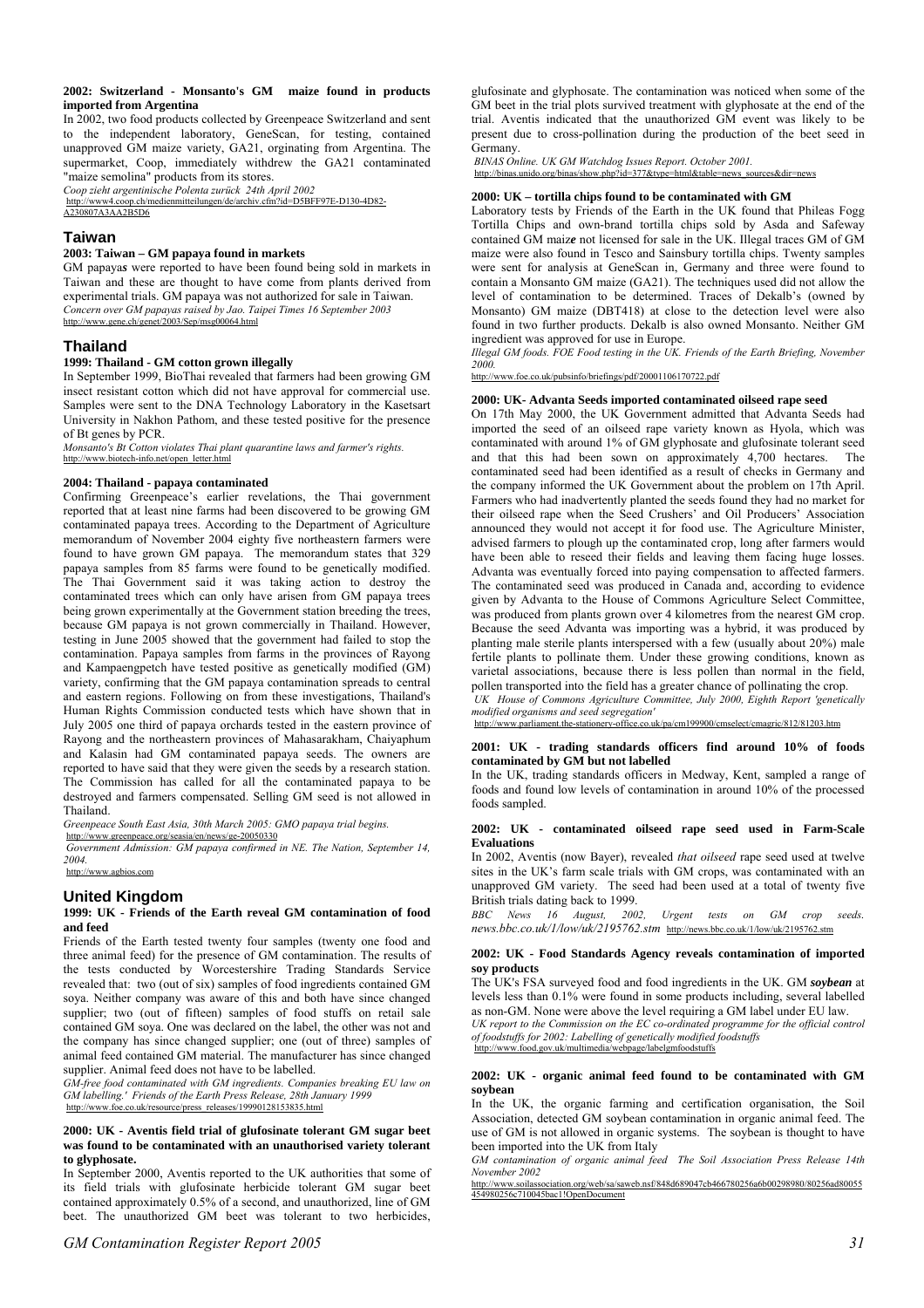# **2003: UK – Greenpeace detect unapproved varieties of GM maize in shipments**

Sampling by Greenpeace UK revealed unapproved varieties of GM maize in shipments into the UK including GA21 Roundup Ready maize produced by Monsanto and NK603 maize, genetically modified to be tolerant to the herbicide, Roundup, and is produced by Monsanto. After it was detected in the shipment, NK603 maize was approved for use in feed by the European Union in 2004. Contamination with MaxGard maize (MON863 produced by Monsanto and is genetically modified to have insect resistance (via a Bt toxin gene) and herbicide resistance (to Roundup). Was also detected.

#### **2004: UK – health and organic foods contaminated with GM**

Ten out of twenty five samples of health or organic foods that contained whole soya were found to have GM soybean contamination at levels below 1%. Eight of the ten positive samples were labeled as 'non-GM' or organic.

*Partridge, M. & Murphy, D.J. (2004) Detection of genetically modified soya in a range of organic and health food products: Implications for the accurate labelling of foodstuffs derived from potential GM crops. British Food Journal 106:166-180* 

# **USA**

# **1997: USA - fifty four farmers in Mississippi sought compensation when Monsanto's HT cotton failed to grow properly**

Some US farmers using Monsanto's GM Roundup Ready cotton found that bolls were deformed and many fell off prematurely. The Arbitration Council (which moderates between farmers and seed companies) eventually ruled that Monsanto's Roundup Ready cotton failed to perform as advertised and recommended payments of nearly \$2 million to the three farmers who had not settled out of court. In these cases, there was fruit abortion – where cotton bolls do not form properly and drop off – on the lower parts of the plants. Late season growth can compensate for yield losses but this delays harvest and, in some places, the season was not long enough for compensatory growth to occur so yields were reduced. This problem is now attributed to the translocation of glyphosate to the reproductive tissues of cotton where it accumulates and causes damage. Advice on the use of glyphosate in combination with Roundup Ready cotton has been modified and the label instructions state that glyphosate should only be used for over-the-top applications up to the four true leaf stage. After the four true leaf stage, contact between the cotton plant and glyphosate has to be minimised using directed techniques as for other herbicides.

*Pline, W.A., et al (2001) Absorption and translocation of glyphosate in glyphosate-resistant cotton as influenced by application method and growth stage. Weed Science 49: 460-467*.

### **1999: USA - farmers report higher incidence of sudden death syndrome in Monsanto's Roundup Ready soybean.**

In the USA in the late 1990s, there were anecdotal reports from farmers that Monsanto's Roundup Ready soybeans were more susceptible to sudden death syndrome, caused by *Fusarium solani ssp glycines*, than non-GM soybeans. Laboratory studies have shown that Roundup Ready soybean, treated with Roundup, can have higher levels of disease. However, this is a complex association and may be caused by the stress of the herbicide application, rather than a GM effect, per se.

*Wendy Pline-Srnic (2005) Technical performance of some commercial glyphosate-resistant crops. Pest Manag Sci 61:225–234* 

*Sanogo S, Yang XB and Lundeen P, Field response of glyphosatetolerant soybean to herbicides and sudden death syndrome. Plant Dis 85:773–779 (2001).* 

#### **1999: USA - Roundup Ready soybeans showed evidence of heat stress with stem splitting**

Farmers in the southern US state of Georgia, suffered unexpected losses in their GM Roundup Ready soybeans during very hot spring weather in 1998. Research at the University of Georgia showed that the Roundup Ready soybeans performed much worse than conventional varieties under conditions of heat stress. The researchers considered that the GM soybean stems were more brittle and split more easily, thus allowing infection to enter.

*Coghlan, A. (1999) Splitting headache. Monsanto's modified soya beans are cracking up in the heat. New Scientist, No 2213, 20th November 1999, p25.* 

# **2000: USA - farmers producing soya for Japan find their crop is contaminated**

In the USA, soybean farmers trying to provide for the non-GM conventional or organic markets have found that their crops have been contaminated by GM. They have lost their premiums as a result. *Seeds of Doubt. North American Farmers' experiences of GM crops. The Soil Association, UK.* 

# **2000: USA - StarLink maize - a GM maize intended for animal feed found in human food.**

In 2000, a variety of GM maize known as StarLink was discovered in taco shells being sold for human consumption even though it was not approved for this use and should only have been used for animal feed.

The StarLink maize, produced by Aventis (now Bayer), is genetically modified to contain a gene from the bacterium, *Bacillus thuringiensis*, coding for an insecticidal Bt toxin known as Cry9C. This particular type of Bt toxin is not found in other GM insect resistant crops and there are concerns that it could be a human allergen because it is heat stable and does not break down in gastric acid in the human digestive system - characteristics shared by many allergens. Because Cry9C is not found in Bt preparations used directly as an insecticide, there is no experience with its use and safety. Many farmers reportedly did not know that StarLink had to be kept separate. As a result of the discovery, Kraft, Safeway, Mission Foods and Western Family rapidly recalled their StarLink contaminated taco shells, an action that is estimated to have cost them millions of dollars. Aventis was forced to remove StarLink from sale and a formal recall order was issued by the US Department of Agriculture for all 350,000 acres of StarLink corn planted across the US in 2000. Although the FDA purchased over \$13 million of Starlink seed since then, the Cry9C gene sequences were still being detected in seed in 2003, possibly because contaminated seed has been used in hybrid seed production. *The StarLink Information Center.* 

# http://www.starlinkcorn.com/starlinkcorn.htm

*Banned GE StarLink Corn Still Contaminating 1% of US Corn Crop. Organic Consumers' Association, December 1 2003* 

http://www.organicconsumers.org/ge/ge\_corn\_starlink.cfm

### **2001: USA - organic farmers report that their maize is being contaminated by neighbouring farmers growing GM maize**

In the USA, research by the Soil Association reveals that organic farmers' crops of maize are being contaminated by their neighbours' fields of GM maize. This contamination leads to economic losses because they are unable to sell all their maize as organic and so loose their premium.

*Seeds of Doubt. North American Farmers' experiences of GM crops. The Soil Association, UK.* 

http://www.soilassociation.org/web/sa/saweb.nsf/ed0930aa86103d8380256aa70054918d/a72f34ecca9b6 4e880256cd70037de0a!OpenDocument

# **2001: USA – people eat GM sausage at funeral**

A laboratory technician at the University of Florida stole three dead experimental GM pigs and had them turned into sausages which were then eaten by at least nine people at a funeral. Reports differ as to whether the sausages tasted good or not. The pigs had been genetically modified to contain a copy of the rhodopsin gene which is involved in vision.

*Pig out. New Scientist, 28 July 2001, p 14.* 

*Tainted pigs show up in sausage at funeral. Associated Press, June 3 2001.* http://www.mindfully.org/GE/GE2/Pig-Sausage-Funeral.htm

# **2002: USA - experimental GM maize to produce a vaccine found growing in following crop**

In Iowa in September, 2002, US Government inspectors discovered volunteer maize plants growing in a soybean field that was used as a ProdiGene test site for an experimental GM maize producing a vaccine in 2001. Volunteers are plants that grow from seed spilled at harvest from a previous crop. Because the GM maize volunteers may have pollinated neighbouring commercial maize fields, all maize seed and plant material within 1320 feet of the previous year's test plot was destroyed. Along with another violation, Prodigene had to pay a \$250,000 fine and incurred other costs of £3.5 million.

*What is the compliance history with APHIS' biotechnology regulations? Biotechnology Regulatory Services of the Animal & Plant Health Inspection Service, US Department of Agriculture.* 

http://www.aphis.usda.gov/brs/compliance9.html

#### **2002: USA - North Dakota State University's Foundation Seedstocks of natto soybean contaminated with GM**

The Northern Plains Sustainable Agriculture Society found that North Dakota State University's Foundation Seedstocks of natto soybean had GM contamination. Natto soybeans are small soybeans specially grown to produce a fermented soy product known as Natto in Japan. The university thought the contamination arose in 2000, when seed was sent to Chile for expansion.

*Seed contamination raises control issues; Sustainable ag group says gene-altered soybeans spilled onto non-GMO stocks Grand Forks Herald November 18, 2002.*  http://www.biotech-info.net/control\_issues.html

# **2002: USA - soybeans destined for human consumption contaminated with stalks of ProdiGene's GM maize producing an animal vaccine.**

On November 12th 2002 in the USA, the Department of Agriculture (USDA) announced that it had quarantined over \$2.7 million worth of soybeans (500,000 bushels) destined for human consumption at a Nebraska grain elevator after finding stalks of ProdiGene's GM maize mixed with the soybeans. They later ordered their destruction. The field where the soybeans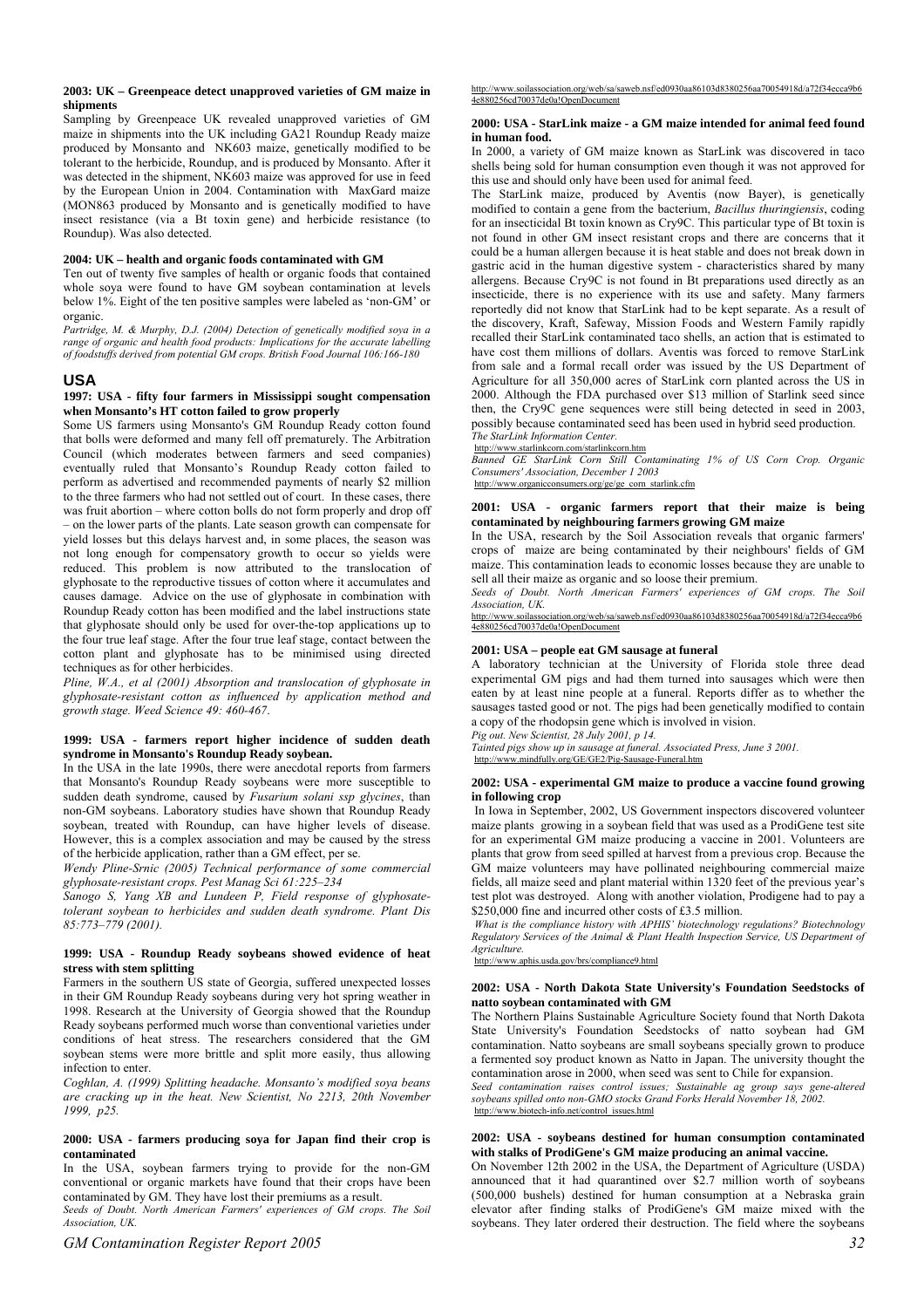were grown had been used previously by ProdiGene to grow GM maize which contained genes to produce an experimental vaccine against a pig disease, transmissible gastroenteritis virus (TGEV). The US Food and Drug Administration fined Prodigene \$250,000 and the company also had to pay for the destroyed beans which, together with other costs came to \$3.5 million.

*USDA press release* 

/lpa/news/2002/11/prodigene.html

# **2003: USA – experimental GM pigs enter the food chain**

In February 2003, US Food and Drug Administration reported that its inspectors had found that between April 2001 and January 2003 researchers at the University of Illinois at Urbana/Champaign released 386 pigs from their studies to a livestock dealer. The researchers claimed that the pigs, which were offspring of GM animals, had not inherited the introduced gene but this could not be verified. The animals should have been incinerated at the end of the study to ensure they did not enter the food chain. The parent animals had been genetically modified to increase their milk supply and to produce a protein known as insulin-like growth factor 1 intended to improve milk digestion by piglets.

*FDA Says Food Supply May Contain Altered Pigs. New York Times, February 6 2003.* 

http://www.mindfully.org/GE/2003/Pigs-Food-Supply6feb03.htm

# **2003: USA - scientists mistakenly distributed GM tomato seeds to colleagues in the US and overseas**

University of California scientists sent small quantities of seed of the processing-*tomato* variety known as UC-82B, to researchers at twelve 1 <sup>1</sup> institutions in the United States and to researchers in fourteen other countries. Each sample included about twenty five seeds to be used in research projects at those institutions. Two samples were also sent abroad for demonstration gardens in England and Ethiopia. UC Davis and the recipients were unaware that these particular UC-82B seeds carried two additional genes, a PG gene and another giving resistance to the antibiotic gene, neomycin. The seed had originally been obtained from the company Petoseed (now owned by Seminis Seeds, itself taken over by Monsanto) and a similar variety had been used by Zeneca to produce tomatoes that ripened more slowly for use in the production of tomato paste. Seminis Seeds has had to pay a fine for sending the seeds without proper documentation.

*UC Davis News and Information.December 18, 2003. Tomato Seed from Seed Bank Found to be Genetically Modified.* 

http://www.news.ucdavis.edu/search/news\_detail.lasso?id=6833

# **2004: Hawaii - GM papaya trees have contaminated both organic and conventional non-GM papaya on a wide scale**

GM papaya, modified to be resistant to a viral disease, has been grown widely in Hawaii since 1998. In 2004, it was discovered that GM papaya trees have contaminated both organic and conventional non-GM papaya on a wide scale. Local farmers fear that their markets will now be lost as a result of contamination. Fifty percent of Big Island papaya seed samples showed GM contamination including those taken from organic farms and people's gardens.

*New 'gene flow' problems concern crop producers The Associated Press, September 23, 2004.*  ws/item.tcl?news\_item\_id=101548

# **2004: USA - Roundup Ready GM bentgrass escape from field tests**  The US company Scotts (owned by Monsanto) was found to have allowed GM grass seed to be dispersed via the wind from field trials at Jefferson County, Oregon. Scotts failed to notify the US authorities and had to pay a fine and train staff. Creeping bentgrass is unique in that it is a widespread, wind-pollinated perennial, which can hybridize with many wild relatives and persist without human intervention.

*APHIS BRS Fiscal Year 2004 compliance investigations.* 

/www.aphis.usda.gov/brs/compliance11.html

### **2004: USA - maize seed contamination reported by Union of Concerned Scientists**

In the USA, the Union of Concerned Scientists reported widespread GM contamination at levels of up to 1% in non-GM maize, oilseed rape and soybean seed.

*Union of Concerned Scientists (2004) Gone to seed. Transgenic contaminants in the traditional seed supply. UCS: Cambridge, MA.*<br>
http://www.ucsusa.org/food\_and\_environment/biotechnology/page.cfm?pageID=1315

# **2004: USA - oilseed rape seed contamination reported by Union of**

**Concerned Scientists**  In the USA, the Union of Concerned Scientists reported widespread GM contamination at levels of up to 1% in non-GM maize, oilseed rape and soybean seed.

*Union of Concerned Scientists (2004) Gone to seed. Transgenic contaminants in the traditional seed supply. UCS: Cambridge, MA.* 

sa.org/food\_and\_environment/biotechnology/page.cfm?pageID=1315

# **2004: USA - soybean seed contamination reported by Union of Concerned Scientists**

In the USA, the Union of Concerned Scientists reported widespread GM contamination at levels of up to 1% in non-GM maize, oilseed rape and soybean seed.

*Union of Concerned Scientists (2004) Gone to seed. Transgenic contaminants in the traditional seed supply. UCS: Cambridge, MA.*  http://www.ucsusa.org/food\_and\_environment/biotechnology/page.cfm?pageID=1315

# **2005: USA - Syngenta reveals several hundred tonnes unauthorised GM Bt10 maize were produced and distributed between 2001 to 2004**

On 22nd March 2005, the journal Nature revealed that Syngenta had inadvertently produced and distributed a variety of GM maize, Bt10, which did not have regulatory approval. Between 2001 and 2004, several hundred tonnes of the Bt10 maize had been distributed and grown in the US and probably exported elsewhere and used in field trials in Spain. The breach was reported by the company to the US authorities in December 2004, but was not made public until 3 months later. The mix up arose because Syngenta's quality control procedures were not sufficiently rigorous and did not differentiate between Bt10 and Bt11. As a result, Bt10 lines were mistakenly used in breeding. The error was detected after four years, when one of the seed companies developing Bt11 varieties, Garst seeds, used more sophisticated techniques.The Bt10 maize is one of Syngenta's experimental lines of insect resistant maize incorporating a toxin gene from the bacterium, *Bacillus thuringiensis*, and was not intended to be commercialised. Originally, in making reassurances about safety, the company emphasised the similarity between the insecticidal Cry1a toxins produced by Bt10 and another GM maize variety Bt11, which has approval in the USA. However, later it emerged that Bt10 also contains a gene that gives resistance to the antibiotic ampicillin. Syngenta will not disclose the full details of how Bt10 has been genetically modified, but have said that it also contains the pat gene, which gives tolerance to the herbicide glufosinate (Liberty).

*Don't rely on Uncle Sam. Nature, 434, 807, 14 April 2005,* www.nature.com/cgitaf/DynaPage.taf?file=/nature/journal/v434/n7035/full/434807a\_fs.html.

### **2005: USA - emergence of herbicide resistant weeds associated with use of GM crops**

As a result of using herbicide tolerant Roundup Ready crops, and soybean in particular, evolution of herbicide-resistant weed populations attributable to the herbicide-resistant crop/herbicide program has been observed. Horseweed (*Conyza canadensis*), that is resistant to Roundup (glyphosate) is becoming a problem weed for some soybean farmers. Four to thirteen- fold increases in resistance to Roundup were recorded in horseweed within three years of the introduction of Roundup Ready soybeans. This is not due to gene transfer, but simply the selection pressure exerted by the herbicide. Resistance to Roundup has also been detected in another four weed species. The presence of resistant weeds may drive up the use of other, more damaging herbicides.

*Owen, MDK, & Zelaya, IA. (2005) Herbicide-resistant crops and weed resistance to herbicides. Pest Management Science 61:301–3* l